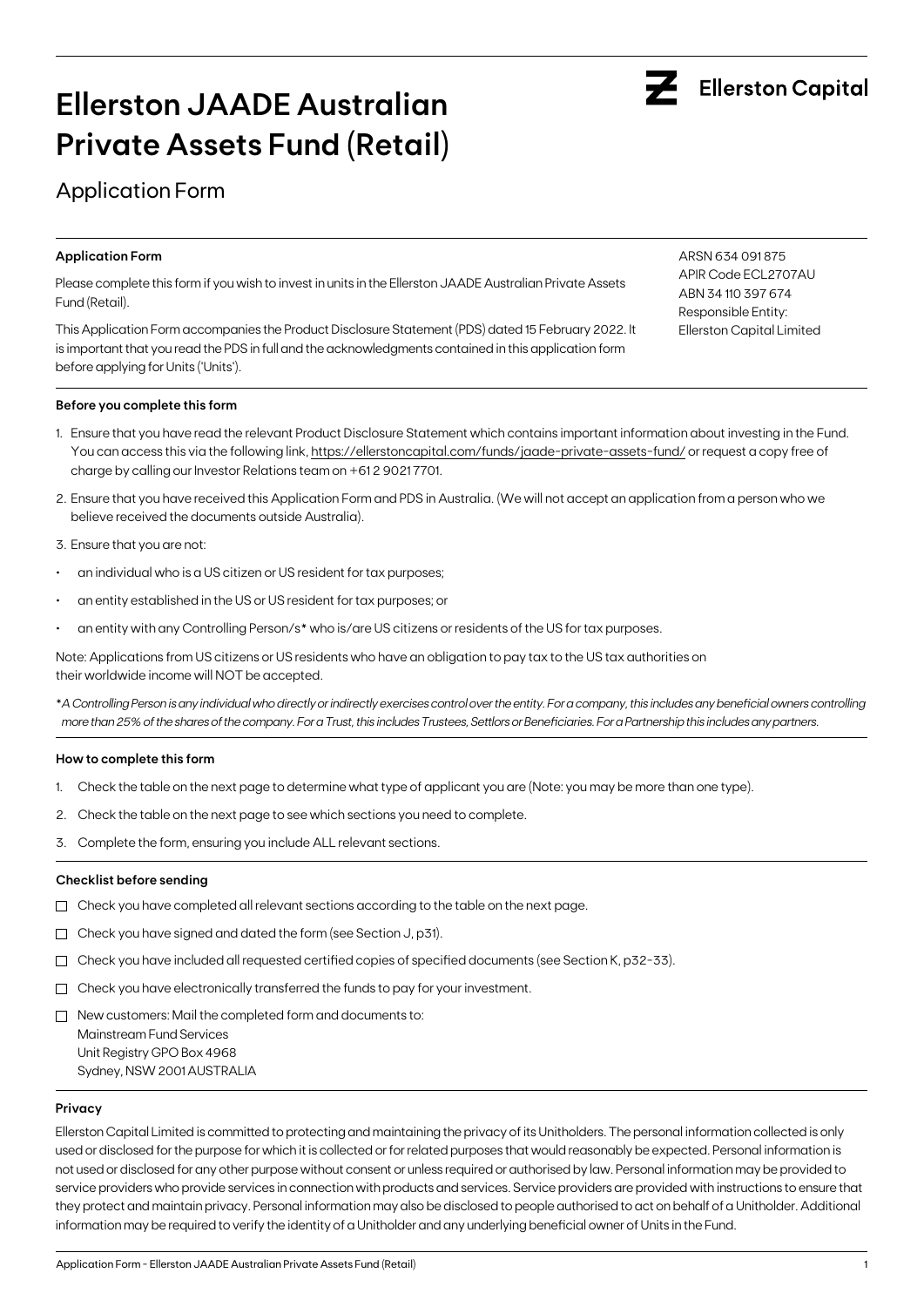## **Checklist before sending**

**What type of applicant are you?** 

|  |  | (Please tick the boxes that apply to you) |  |  |  |
|--|--|-------------------------------------------|--|--|--|
|--|--|-------------------------------------------|--|--|--|

| <b>Investor Type</b>                                                         | Sections you must complete |
|------------------------------------------------------------------------------|----------------------------|
| $\Box$ Custodian of investment platform (go to Sections A, p3 and A(1), p4)  | A, $A(1)$ , B through K    |
| $\Box$ Company (go to Sections A, p3 and A(2), p5)                           | A, $A(2)$ , B through K    |
| $\Box$ Trust (go to Sections A, p3 and A(3), p7)                             | $A, A(3)$ , B through K    |
| $\Box$ Individual/joint and sole trader (go to Sections A, p3 and A(4), p10) | A, $A(4)$ , B through K    |
| $\Box$ Partnership (go to Sections A, p3 and A(5), p12)                      | A, $A(5)$ , B through K    |
| $\Box$ Association (go to Sections A, p3 and A(6), p14)                      | A, $A(6)$ , B through K    |
| $\Box$ Registered cooperative investors (go to Sections A, p3 and A(7), p15) | A, $A(7)$ , B through K    |
| $\Box$ Government body (go to Sections A, p3 and A(8), p16)                  | A, $A(8)$ , B through K    |

#### **Section**

| Investor Details. All information about the investor(s), including full name, residential address (mandatory), postal address<br>$\Box$ Section A<br>(optional) and contact details as well as details for corporate or trust investors. |                                                                                                                                                                                                                                                                                                                                                                                                                                                                                                                                                                                                                                         |  |  |  |
|------------------------------------------------------------------------------------------------------------------------------------------------------------------------------------------------------------------------------------------|-----------------------------------------------------------------------------------------------------------------------------------------------------------------------------------------------------------------------------------------------------------------------------------------------------------------------------------------------------------------------------------------------------------------------------------------------------------------------------------------------------------------------------------------------------------------------------------------------------------------------------------------|--|--|--|
| $\Box$ Section B                                                                                                                                                                                                                         | Investment and payment details. The amount you wish to invest in the Ellerston JAADE Australian Private Assets Fund<br>(Retail) and your payment method.                                                                                                                                                                                                                                                                                                                                                                                                                                                                                |  |  |  |
| $\Box$ Section C                                                                                                                                                                                                                         | Distribution payment instructions. Details of your nominated bank account for credit of distributions and<br>redemptions. Must be an account with an Australian domiciled financial institution.                                                                                                                                                                                                                                                                                                                                                                                                                                        |  |  |  |
| $\Box$ Section D                                                                                                                                                                                                                         | Contact details and preferred communication method. Please provide contact details, where we can send all<br>correspondence including transactions, distribution and tax statements, ongoing disclosures and other materials,<br>according to your preferred method of communication.                                                                                                                                                                                                                                                                                                                                                   |  |  |  |
| $\Box$ Section E                                                                                                                                                                                                                         | Acting authority or authorised representative. Only one TFN is required unless the investment is a joint<br>holding in which case all individuals should provide a TFN.                                                                                                                                                                                                                                                                                                                                                                                                                                                                 |  |  |  |
| $\Box$ Section F                                                                                                                                                                                                                         | Operating authority. Advise us who has authority to operate your account.                                                                                                                                                                                                                                                                                                                                                                                                                                                                                                                                                               |  |  |  |
| $\Box$ Section G                                                                                                                                                                                                                         | Financial Advisor details. Please record the details here of your financial advisor if you wish them to be<br>registered on your account.                                                                                                                                                                                                                                                                                                                                                                                                                                                                                               |  |  |  |
| $\Box$ Section H                                                                                                                                                                                                                         | Tax certification - FATCA (US) and CRS (other jurisdictions). You MUST complete this section if you<br>are an individual, joint investor or sole trader OR if you are investing as an entity of any kind. You must also<br>indicate whether you are or are not a US citizen or resident for tax purposes, and provide other information<br>as requested.                                                                                                                                                                                                                                                                                |  |  |  |
| $\Box$ Section I                                                                                                                                                                                                                         | Subscription terms and conditions. Includes privacy information.                                                                                                                                                                                                                                                                                                                                                                                                                                                                                                                                                                        |  |  |  |
| $\Box$ Section J                                                                                                                                                                                                                         | Declarations and signatures. Ensure each investor reads this section and signs and dates the form.                                                                                                                                                                                                                                                                                                                                                                                                                                                                                                                                      |  |  |  |
| $\Box$ Section K                                                                                                                                                                                                                         | Investor identification information. This is a checklist, to help you ensure you provide the information we<br>require. As well as enabling us to register your account properly, you help us to fulfil our obligations under the Anti-<br>Money Laundering and Counter-Terrorism Financing Act 2006 (AML/CTF law) to identify and verify the identity of<br>investors before providing a 'designated service'. In order for us to fulfil our obligations we must ask all investors to<br>provide information and documents, details of which are specified in the Product Disclosure Statement as well as on this<br>Application Form. |  |  |  |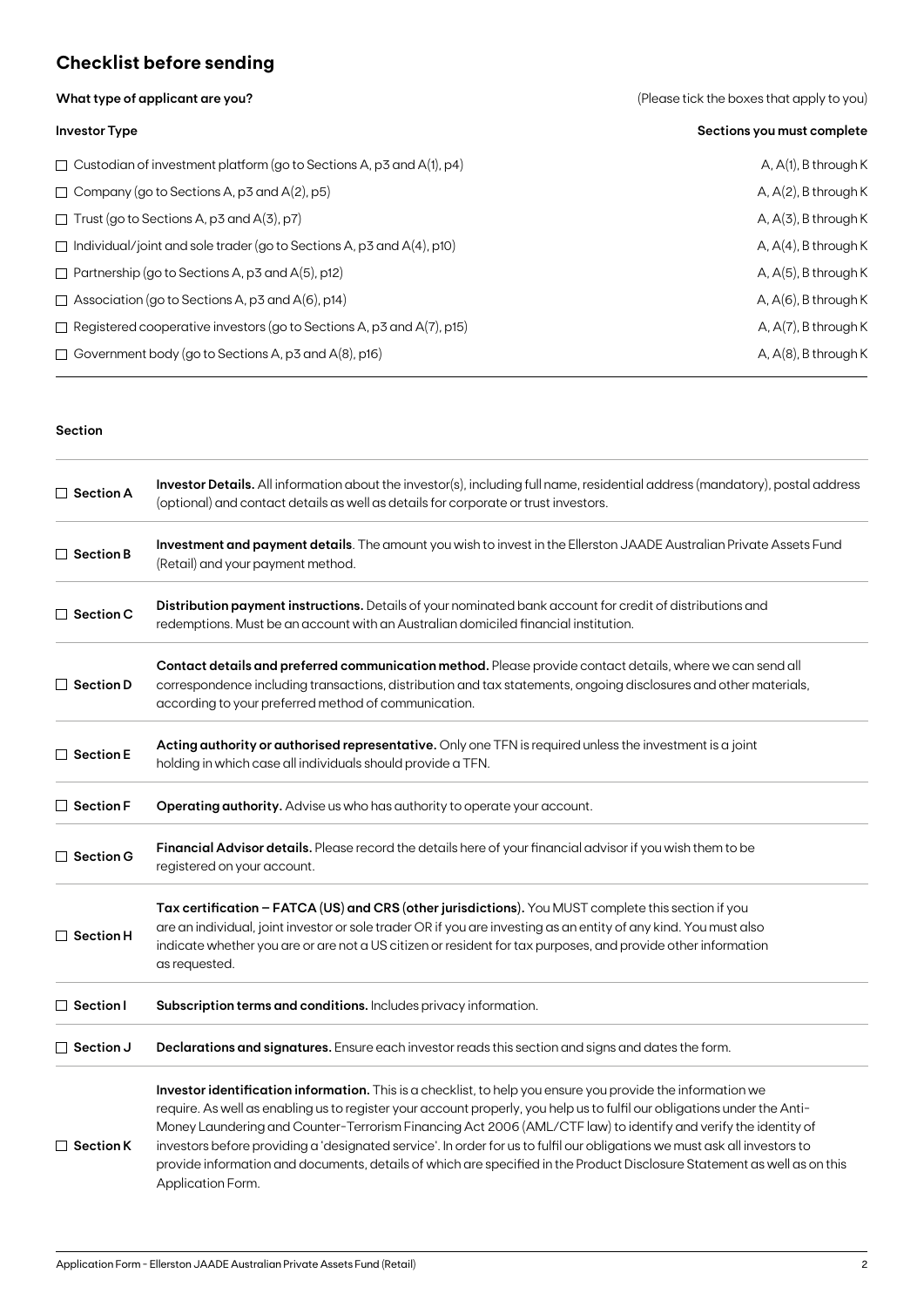## **Section A Investor Details**

#### **All investors please answer these questions:**

**Are you an existing Ellerston JAADE Australian Private Assets Fund (Retail) investor?**

**No** – Complete all sections of application form as per checklist on page 2 of this form.

**Yes** – Complete existing account details In **Section A** below, and **Section J** on page 31.

| $\Delta$ r | . |  |
|------------|---|--|
|            |   |  |

**All types of investor: How would you like your account name to be registered?** (Check spelling matches details below)

Registered name(s):

Held for the account of (if relevant):

Please specify the source of funds and wealth used to acquire the investment e.g. sale of assets, member contributions to a Super Fund, earnings, inheritance, gift, private assets, savings etc.

#### **Design and Distribution Obligations (DDO)**

The Design and Distribution Obligations (DDO) regime introduces targeted and principles-based design and distribution obligations in relation to financial products. The obligations require issuers and distributors to ensure products are targeted at the right people (i.e. the target market). As such, the Target Market Determination (TMD) for this Fund is available on our website (www.ellerstoncapital.com) and outlined below.

#### **Target Market Determination (TMD)**

This product is likely to be appropriate for a consumer seeking **capital growth** to be used as a **satellite/small allocation** within a portfolio where the consumer has a **long term** investment timeframe, **high or very high** risk/return profile and needs **annually or longer** access to capital.

 $\Box$  I/We confirm I/We have read the Fund's Target Market Definition and this investment falls within those parameters.

*If you do not meet the TMD criteria, and attest to doing so by ticking the above box, please note your investment in the Fund may not be processed.*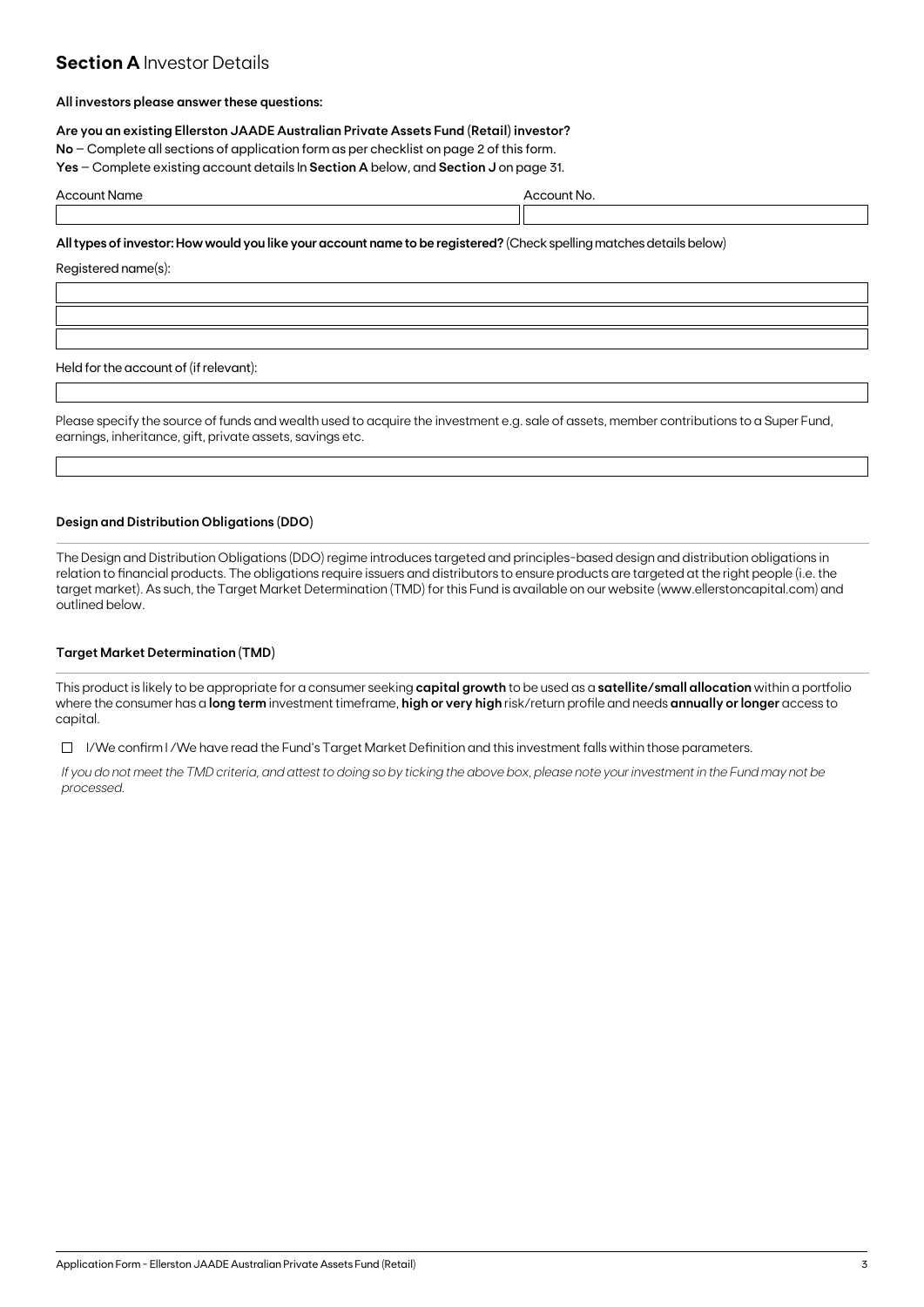## **Section A (1)** Custodians of Investment Platforms *Continued*

Please provide details of the operator/issuer of the relevant managed investment scheme, superannuation fund, IDPS or IDPS-like scheme for which you are the custodian. If a nominee company forms part of the business relationship for this application, copy this section and also complete for the section A(1) for the nominee.

| Full name of custodian or nominee |                                                      |                                                                       | <b>ACN or ABN</b>                                       |                         |  |  |  |  |
|-----------------------------------|------------------------------------------------------|-----------------------------------------------------------------------|---------------------------------------------------------|-------------------------|--|--|--|--|
|                                   |                                                      |                                                                       |                                                         |                         |  |  |  |  |
|                                   |                                                      | Registered office street address (PO Box is NOT acceptable)           |                                                         |                         |  |  |  |  |
| Level                             | <b>Street Address</b>                                |                                                                       | Town / Suburb                                           |                         |  |  |  |  |
|                                   |                                                      |                                                                       |                                                         |                         |  |  |  |  |
| State                             |                                                      | Postcode                                                              | Country (if not Australia)                              |                         |  |  |  |  |
|                                   |                                                      |                                                                       |                                                         |                         |  |  |  |  |
|                                   |                                                      | Principle place of business street address (PO Box is NOT acceptable) |                                                         |                         |  |  |  |  |
| Level                             | <b>Street Address</b>                                |                                                                       |                                                         | Town / Suburb           |  |  |  |  |
|                                   |                                                      |                                                                       |                                                         |                         |  |  |  |  |
| State                             |                                                      | Postcode                                                              | Country (if not Australia)                              |                         |  |  |  |  |
|                                   |                                                      |                                                                       |                                                         |                         |  |  |  |  |
|                                   | Country of incorporation, formation or establishment |                                                                       | Australian regulatory licence number (e.g. AFSL or RSE) |                         |  |  |  |  |
|                                   |                                                      |                                                                       |                                                         |                         |  |  |  |  |
|                                   | Is the Company public or proprietary/private?        |                                                                       |                                                         |                         |  |  |  |  |
| $\Box$ Public                     | $\Box$                                               | Proprietary/private                                                   |                                                         |                         |  |  |  |  |
|                                   | Type of investment platform (tick one)               |                                                                       |                                                         |                         |  |  |  |  |
|                                   | $\Box$ Registered managed investment scheme          | Superannuation fund<br>$\Box$                                         | $\Box$ IDPS                                             | $\Box$ IDPS-like scheme |  |  |  |  |
| $\Box$ Other (please specify)     |                                                      |                                                                       |                                                         |                         |  |  |  |  |
|                                   | Name of investment platform                          |                                                                       | Licence type                                            |                         |  |  |  |  |
|                                   |                                                      |                                                                       |                                                         |                         |  |  |  |  |
| <b>Postal Address</b>             |                                                      |                                                                       |                                                         |                         |  |  |  |  |
| Level                             | Street or PO Box address                             |                                                                       |                                                         | Town / Suburb           |  |  |  |  |
|                                   |                                                      |                                                                       |                                                         |                         |  |  |  |  |
| State<br>Postcode                 |                                                      | Country                                                               |                                                         |                         |  |  |  |  |
|                                   |                                                      |                                                                       |                                                         |                         |  |  |  |  |
| <b>Work Phone</b>                 |                                                      | Home Phone                                                            | Fax                                                     | Mobile                  |  |  |  |  |
|                                   |                                                      |                                                                       |                                                         |                         |  |  |  |  |
| Email                             |                                                      |                                                                       |                                                         |                         |  |  |  |  |
|                                   |                                                      |                                                                       |                                                         |                         |  |  |  |  |
|                                   |                                                      |                                                                       |                                                         |                         |  |  |  |  |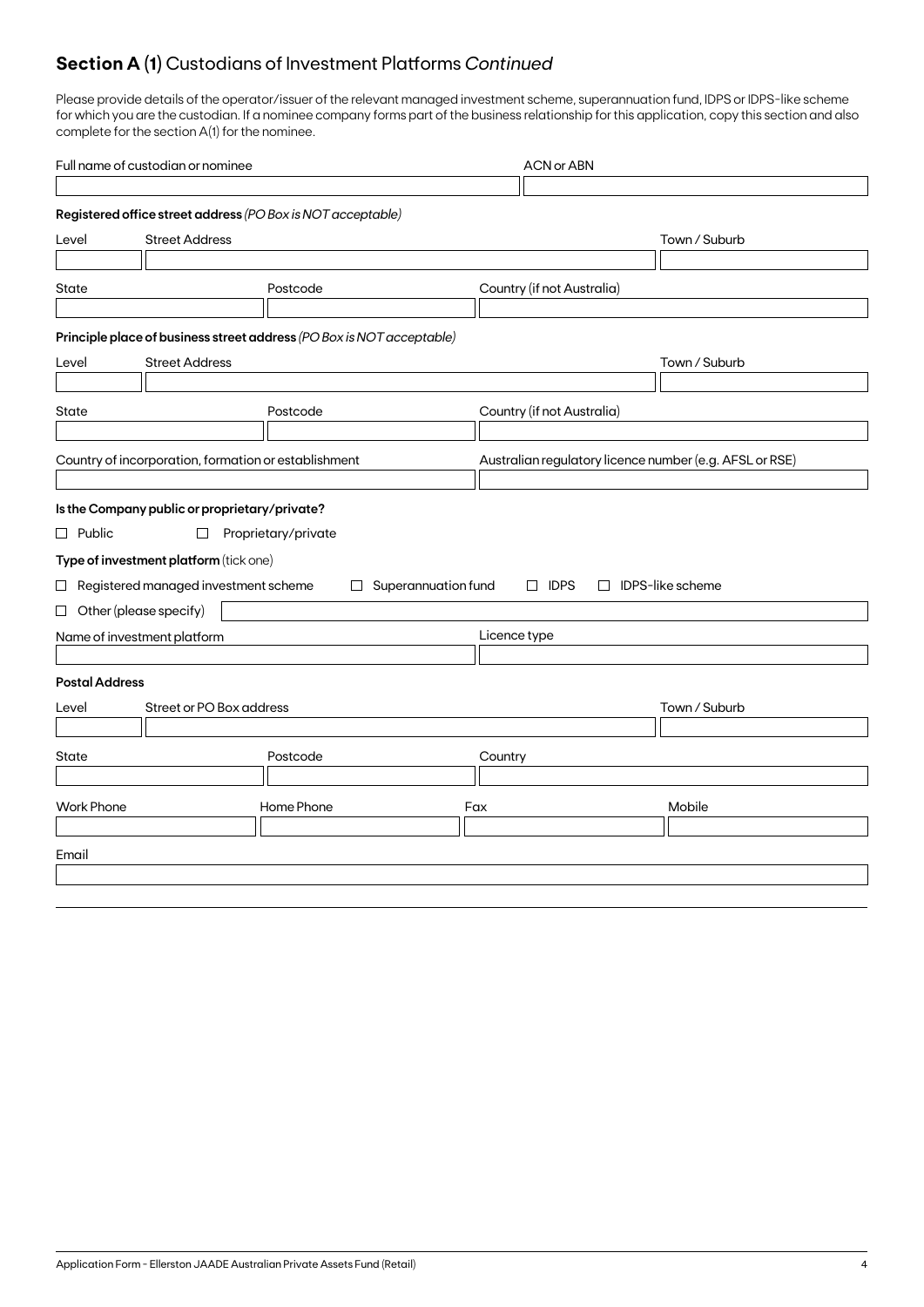## **Section A (2)** Company Investors and Corporate Trustee(s)

To fulfil AML/CTF requirements, this section must be completed by a custodian/nominee representing a trust such as a superannuation fund or other trust even if the Corporate Trustee does not form part of the registered name.

|                                | Full name of company as registered with ASIC or Overseas regulator<br>Country of incorporation, formation or establishment                                                             |                                                    |                                                                       |         |               |  |  |
|--------------------------------|----------------------------------------------------------------------------------------------------------------------------------------------------------------------------------------|----------------------------------------------------|-----------------------------------------------------------------------|---------|---------------|--|--|
|                                |                                                                                                                                                                                        |                                                    | Registered office street address (PO Box is NOT acceptable)           |         |               |  |  |
| <b>Street Address</b><br>Level |                                                                                                                                                                                        |                                                    |                                                                       |         | Town / Suburb |  |  |
|                                |                                                                                                                                                                                        |                                                    |                                                                       |         |               |  |  |
| State                          |                                                                                                                                                                                        |                                                    | Postcode                                                              | Country |               |  |  |
|                                |                                                                                                                                                                                        |                                                    | Principal place of business street address (PO Box is NOT acceptable) |         |               |  |  |
| Level                          |                                                                                                                                                                                        | <b>Street Address</b>                              |                                                                       |         | Town / Suburb |  |  |
|                                |                                                                                                                                                                                        |                                                    |                                                                       |         |               |  |  |
| State                          |                                                                                                                                                                                        |                                                    | Postcode                                                              | Country |               |  |  |
|                                |                                                                                                                                                                                        |                                                    |                                                                       |         |               |  |  |
|                                |                                                                                                                                                                                        | Postal address (PO Box is NOT acceptable)          |                                                                       |         |               |  |  |
| Level                          |                                                                                                                                                                                        | <b>Street Address</b>                              |                                                                       |         | Town / Suburb |  |  |
|                                |                                                                                                                                                                                        |                                                    |                                                                       |         |               |  |  |
| State                          |                                                                                                                                                                                        |                                                    | Postcode                                                              | Country |               |  |  |
|                                |                                                                                                                                                                                        |                                                    |                                                                       |         |               |  |  |
|                                | <b>Work Phone</b>                                                                                                                                                                      |                                                    | Home Phone                                                            | Fax     | Mobile        |  |  |
|                                |                                                                                                                                                                                        |                                                    |                                                                       |         |               |  |  |
| Email                          |                                                                                                                                                                                        |                                                    |                                                                       |         |               |  |  |
|                                |                                                                                                                                                                                        |                                                    |                                                                       |         |               |  |  |
|                                |                                                                                                                                                                                        |                                                    | Australian Tax File Number OR Exemption details (if applicable)       |         |               |  |  |
|                                |                                                                                                                                                                                        | Is the Company public or proprietary/private?      |                                                                       |         |               |  |  |
|                                | $\Box$ Public                                                                                                                                                                          | $\Box$                                             | Proprietary/private                                                   |         |               |  |  |
|                                |                                                                                                                                                                                        | Registration Details (tick the box that applies)   |                                                                       |         |               |  |  |
|                                |                                                                                                                                                                                        | □ ASIC registered (provide ACN, ABN, ARBN or ARSN) |                                                                       |         |               |  |  |
|                                |                                                                                                                                                                                        |                                                    | $\Box$ Foreign registered (provide foreign registration number)       |         |               |  |  |
|                                |                                                                                                                                                                                        | Provide name of foreign regulator                  |                                                                       |         |               |  |  |
|                                |                                                                                                                                                                                        |                                                    |                                                                       |         |               |  |  |
|                                |                                                                                                                                                                                        | Company type (Please tick one of the below)        |                                                                       |         |               |  |  |
| $\sqcup$                       |                                                                                                                                                                                        | Australian company (public/listed)                 |                                                                       |         |               |  |  |
| $\Box$                         |                                                                                                                                                                                        | Australian company (proprietary or private)        |                                                                       |         |               |  |  |
| ⊔                              |                                                                                                                                                                                        |                                                    | Majority-owned subsidiary of an Australian listed company             |         |               |  |  |
| $\Box$                         | Company licensed and subject to the regulatory oversight of a Commonwealth, State or Territory statutory regulator in relation to its<br>activities as a company e.g. AFSL, RSL or RSE |                                                    |                                                                       |         |               |  |  |
| $\mathbb{R}^n$                 |                                                                                                                                                                                        | Foreign company (public/listed)                    |                                                                       |         |               |  |  |

 $\Box$  Foreign company (proprietary or private)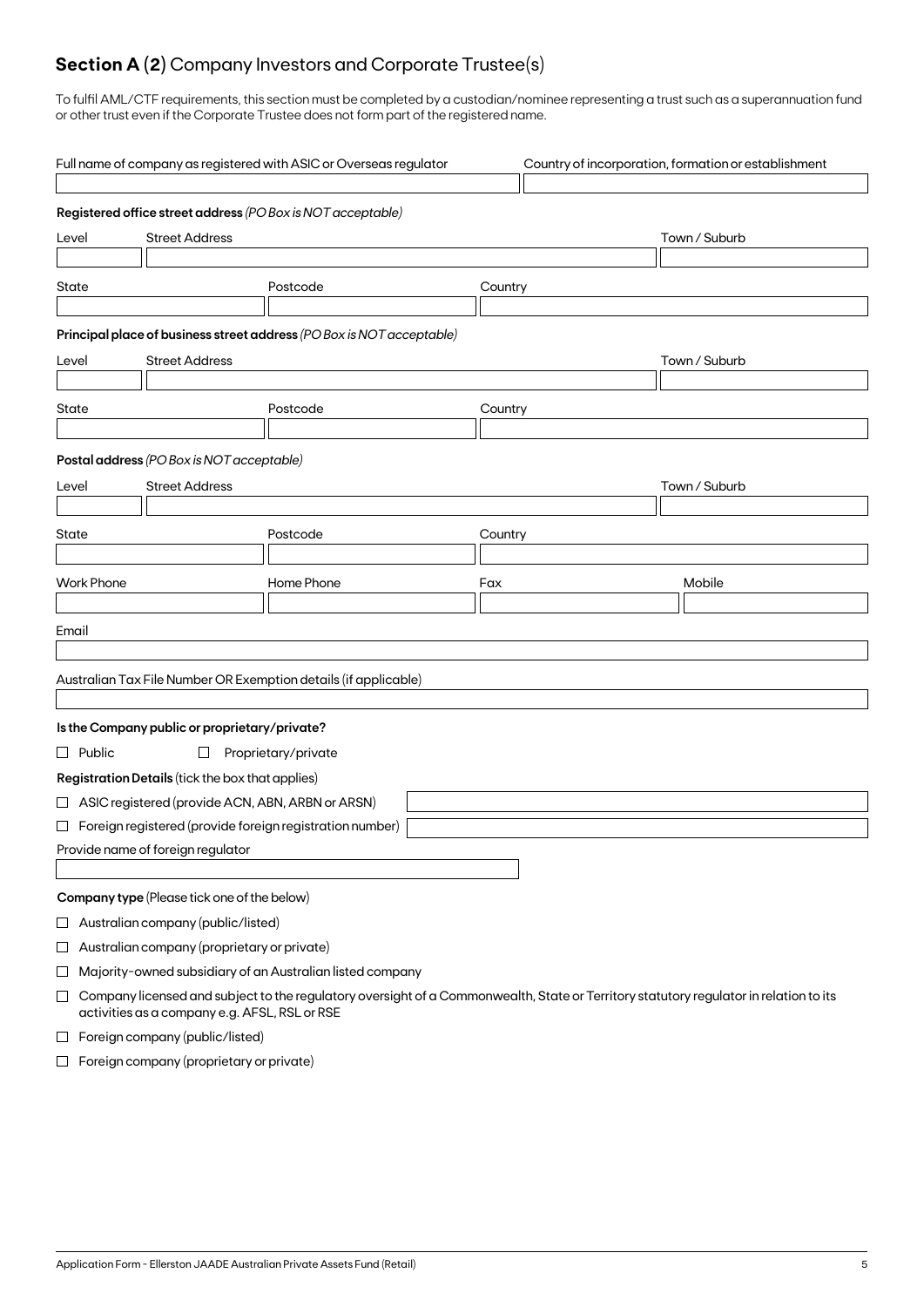## **Section A (2)** Company Investors and Corporate Trustee(s) *Continued*

**Directors** (to be completed for a proprietary company or foreign private company)

| How many directors are there? |  | Please provide full names of each director below |  |  |
|-------------------------------|--|--------------------------------------------------|--|--|
| Given name(s):                |  | Family name(s):                                  |  |  |
|                               |  |                                                  |  |  |
|                               |  |                                                  |  |  |
|                               |  |                                                  |  |  |
|                               |  |                                                  |  |  |

If there are more than four directors, please provide details on a separate sheet or copy of this page

#### **Shareholders/beneficial owners**

#### **This section should be completed by:**

- Any unlisted public company or proprietary company that is NOT licensed and subject to the regulatory oversight of a Commonwealth, State or Territory statutory regulator in relation to its activities as a company, and
- Any foreign private company.

#### **Please provide details of:**

- Each individual who ultimately owns 25% or more of the issued capital of the company through direct or indirect shareholdings; OR
- Any individual who is entitled (directly or indirectly) to exercise 25% or more of the voting rights.

#### **If no one satisfies either of the above categories, provide details instead of:**

• The most senior managing official(s) (or equivalent) of the company (such as the managing director or directors who are authorised to make policy, operating or financial decisions or failing that, who is/are authorized to sign on behalf of the company).

All individuals below will be required to provide identification in accordance with the checklist in Section K, pp32-33.

| Individual 1                                                             |          |         |               |               |  |  |  |
|--------------------------------------------------------------------------|----------|---------|---------------|---------------|--|--|--|
| Title: $\Box$ Mr $\Box$ Mrs $\Box$ Miss $\Box$ Ms $\Box$ Other (specify) |          |         |               |               |  |  |  |
| Given names (in full)<br>Date of birth                                   |          |         |               |               |  |  |  |
|                                                                          |          |         |               |               |  |  |  |
| Surname/family name                                                      |          |         |               |               |  |  |  |
|                                                                          |          |         |               |               |  |  |  |
| Residential street address (PO Box is NOT acceptable)                    |          |         |               |               |  |  |  |
| <b>Street Address</b><br>Unit no.                                        |          |         |               | Town / Suburb |  |  |  |
|                                                                          |          |         |               |               |  |  |  |
| State                                                                    | Postcode | Country |               |               |  |  |  |
|                                                                          |          |         |               |               |  |  |  |
|                                                                          |          |         |               |               |  |  |  |
| <b>Individual 2</b>                                                      |          |         |               |               |  |  |  |
| Title: $\Box$ Mr $\Box$ Mrs $\Box$ Miss $\Box$ Ms $\Box$ Other (specify) |          |         |               |               |  |  |  |
| Given names (in full)                                                    |          |         | Date of birth |               |  |  |  |
|                                                                          |          |         |               |               |  |  |  |
| Surname/family name                                                      |          |         |               |               |  |  |  |
|                                                                          |          |         |               |               |  |  |  |
| Residential street address (PO Box is NOT acceptable)                    |          |         |               |               |  |  |  |
| <b>Street Address</b><br>Unit no.                                        |          |         |               | Town / Suburb |  |  |  |
|                                                                          |          |         |               |               |  |  |  |
| State                                                                    | Postcode | Country |               |               |  |  |  |
|                                                                          |          |         |               |               |  |  |  |
|                                                                          |          |         |               |               |  |  |  |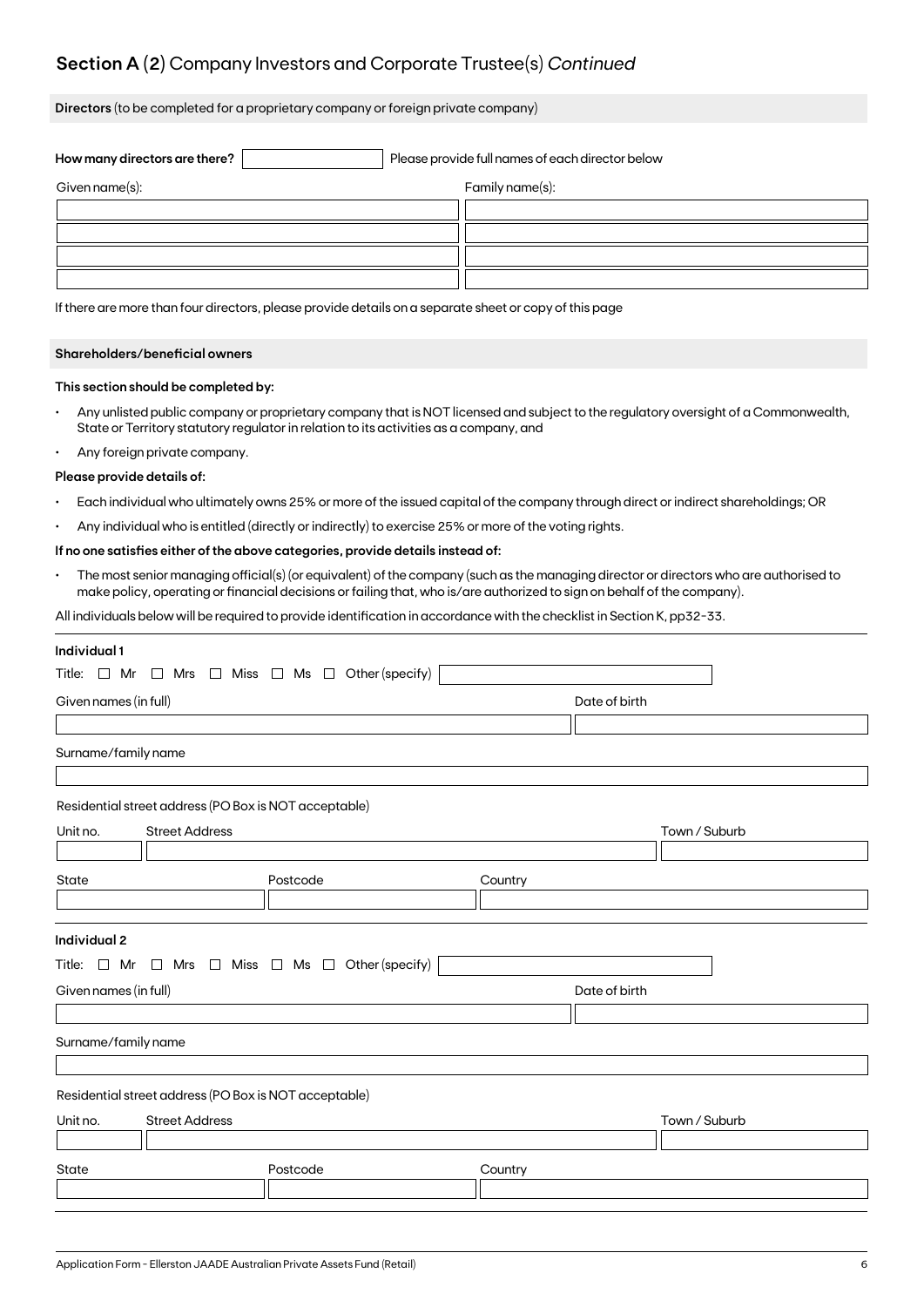# **Section A (2)** Company Investors and Corporate Trustee(s) *Continued*

## **Individual 3**

| ınaıvıauai ə          |                                                       |                                                                                    |                        |                                                                                                                                                    |  |
|-----------------------|-------------------------------------------------------|------------------------------------------------------------------------------------|------------------------|----------------------------------------------------------------------------------------------------------------------------------------------------|--|
| Title: $\Box$ Mr      |                                                       | $\Box$ Mrs $\Box$ Miss $\Box$ Ms $\Box$ Other (specify)                            |                        |                                                                                                                                                    |  |
| Given names (in full) |                                                       |                                                                                    | Date of birth          |                                                                                                                                                    |  |
|                       |                                                       |                                                                                    |                        |                                                                                                                                                    |  |
| Surname/family name   |                                                       |                                                                                    |                        |                                                                                                                                                    |  |
|                       |                                                       |                                                                                    |                        |                                                                                                                                                    |  |
|                       | Residential street address (PO Box is NOT acceptable) |                                                                                    |                        |                                                                                                                                                    |  |
| Unit no.              | <b>Street Address</b>                                 |                                                                                    |                        | Town / Suburb                                                                                                                                      |  |
|                       |                                                       |                                                                                    |                        |                                                                                                                                                    |  |
| State                 |                                                       | Postcode                                                                           | Country                |                                                                                                                                                    |  |
|                       |                                                       |                                                                                    |                        |                                                                                                                                                    |  |
|                       |                                                       |                                                                                    |                        |                                                                                                                                                    |  |
| Individual 4          |                                                       |                                                                                    |                        |                                                                                                                                                    |  |
|                       |                                                       | Title: $\Box$ Mr $\Box$ Mrs $\Box$ Miss $\Box$ Ms $\Box$ Other (specify)           |                        |                                                                                                                                                    |  |
| Given names (in full) |                                                       |                                                                                    |                        | Date of birth                                                                                                                                      |  |
|                       |                                                       |                                                                                    |                        |                                                                                                                                                    |  |
| Surname/family name   |                                                       |                                                                                    |                        |                                                                                                                                                    |  |
|                       |                                                       |                                                                                    |                        |                                                                                                                                                    |  |
|                       | Residential street address (PO Box is NOT acceptable) |                                                                                    |                        |                                                                                                                                                    |  |
| Unit no.              | <b>Street Address</b>                                 |                                                                                    |                        | Town / Suburb                                                                                                                                      |  |
|                       |                                                       |                                                                                    |                        |                                                                                                                                                    |  |
| State                 |                                                       | Postcode                                                                           | Country                |                                                                                                                                                    |  |
|                       |                                                       |                                                                                    |                        |                                                                                                                                                    |  |
|                       |                                                       |                                                                                    |                        |                                                                                                                                                    |  |
|                       |                                                       | <b>Section A (3)</b> Trusts and Superannuation Funds                               |                        |                                                                                                                                                    |  |
|                       |                                                       |                                                                                    |                        |                                                                                                                                                    |  |
|                       | and the appointer (as applicable).                    |                                                                                    |                        | In this section you should provide details of the trust itself and you may need to provide details of the beneficiaries, the trustees, the settlor |  |
|                       | Full name of trust or superannuation fund             |                                                                                    |                        |                                                                                                                                                    |  |
|                       |                                                       |                                                                                    |                        |                                                                                                                                                    |  |
|                       | Country of establishment or formation                 |                                                                                    | Date of establishment  |                                                                                                                                                    |  |
|                       |                                                       |                                                                                    |                        |                                                                                                                                                    |  |
|                       | Business name of the trustee (if applicable)          |                                                                                    |                        |                                                                                                                                                    |  |
|                       |                                                       |                                                                                    |                        |                                                                                                                                                    |  |
|                       |                                                       |                                                                                    |                        |                                                                                                                                                    |  |
| Type of trust         |                                                       |                                                                                    |                        |                                                                                                                                                    |  |
|                       |                                                       |                                                                                    |                        |                                                                                                                                                    |  |
|                       |                                                       |                                                                                    | Provide the SMSF's ABN |                                                                                                                                                    |  |
|                       |                                                       | $\Box~$ Regulated self-managed superannuation fund, regulated by the ATO           |                        |                                                                                                                                                    |  |
|                       |                                                       |                                                                                    |                        | Provide the ARSN of the registered MIS                                                                                                             |  |
|                       |                                                       | $\Box$ Registered managed investment scheme (MIS), regulated by ASIC               |                        |                                                                                                                                                    |  |
|                       |                                                       | Unregistered managed investment scheme (MIS) with only wholesale                   |                        | Provide the ABN of the unregistered MIS                                                                                                            |  |
|                       |                                                       | clients and which does not make small scale offerings under S1012E of              |                        |                                                                                                                                                    |  |
|                       | the Corporations Act 2001                             |                                                                                    |                        |                                                                                                                                                    |  |
|                       |                                                       |                                                                                    |                        | Provide the name of the legislation establishing the fund                                                                                          |  |
|                       |                                                       | $\overline{\phantom{x}}$ Government Superannuation Fund established by legislation |                        |                                                                                                                                                    |  |

Provide Registrable Superannuation Entity (RSE) from APRA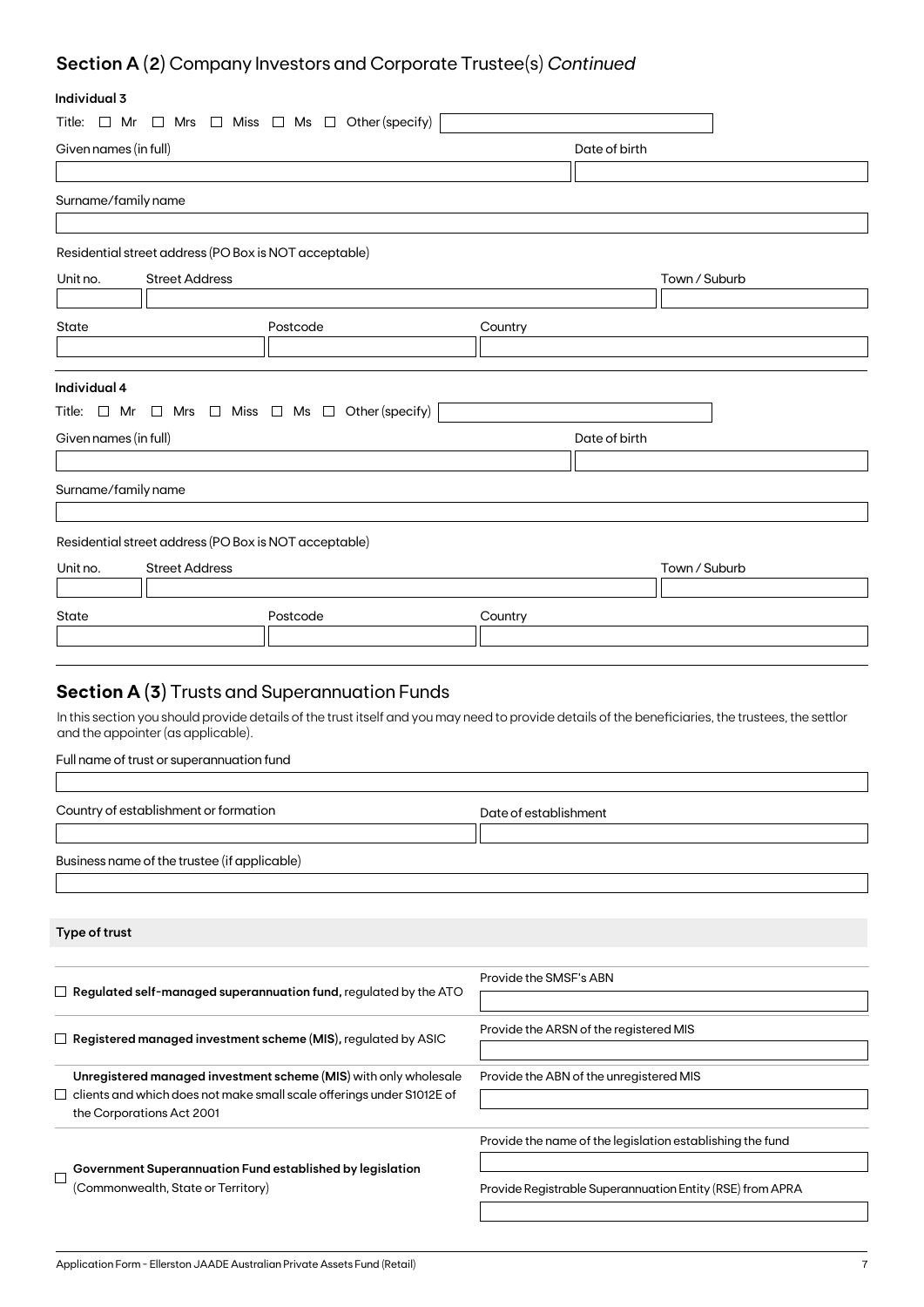## **Section A (3)** Trusts and Superannuation Funds *Continued*

|                                                                                                                                                             | Provide name of regulator (e.g. ASIC, APRA, ATO, ACNC):    |  |  |
|-------------------------------------------------------------------------------------------------------------------------------------------------------------|------------------------------------------------------------|--|--|
| Other regulated Australian trust, (registered/subject to the regulatory<br>$\Box$                                                                           | Registrable Superannuation Entity (RSE) from APRA:         |  |  |
| oversight of a Commonwealth statutory regulator)                                                                                                            |                                                            |  |  |
|                                                                                                                                                             | ABN, or ARSN from ASIC:                                    |  |  |
|                                                                                                                                                             |                                                            |  |  |
|                                                                                                                                                             | Type of Trust:                                             |  |  |
| Unregulated Australian trust, Please state the type of Trust (e.g.<br>$\Box$ unregulated SMSF, family trust, charitable fund not registered with the        | Please also provide settlor and beneficiary details below: |  |  |
| ACNC, testamentary trust                                                                                                                                    |                                                            |  |  |
|                                                                                                                                                             |                                                            |  |  |
|                                                                                                                                                             | Name of foreign regulator (if applicable):                 |  |  |
|                                                                                                                                                             | Registration number (if any) with foreign regulator        |  |  |
|                                                                                                                                                             |                                                            |  |  |
| $\Box$ Foreign trust (not established in Australia)                                                                                                         | Please also provide settlor and beneficiary details below: |  |  |
|                                                                                                                                                             |                                                            |  |  |
|                                                                                                                                                             |                                                            |  |  |
|                                                                                                                                                             |                                                            |  |  |
|                                                                                                                                                             |                                                            |  |  |
| Settlor details of an unregulated Australian trust or a foreign trust                                                                                       |                                                            |  |  |
|                                                                                                                                                             |                                                            |  |  |
| Is the material asset contribution to the trust by the settlor less than \$10,000?                                                                          |                                                            |  |  |
| No<br>$\Box$ Yes                                                                                                                                            |                                                            |  |  |
| Is the settlor deceased?                                                                                                                                    |                                                            |  |  |
| $\Box$ Yes<br>No<br>$\Box$                                                                                                                                  |                                                            |  |  |
| If you answered No to BOTH of these questions, please provide the full name and address of the settlor.                                                     |                                                            |  |  |
| Settlor's details                                                                                                                                           |                                                            |  |  |
| $\Box$ Miss $\Box$ Ms $\Box$ Other (specify)<br>Title: □ Mr<br>Mrs<br>$\Box$                                                                                |                                                            |  |  |
| Given names (in full)                                                                                                                                       |                                                            |  |  |
|                                                                                                                                                             |                                                            |  |  |
| Surname/family name                                                                                                                                         |                                                            |  |  |
|                                                                                                                                                             |                                                            |  |  |
| Residential street address (PO Box is NOT acceptable)                                                                                                       |                                                            |  |  |
| Unit no.<br><b>Street Address</b>                                                                                                                           | Town / Suburb                                              |  |  |
| State<br>Postcode                                                                                                                                           | Country                                                    |  |  |
|                                                                                                                                                             |                                                            |  |  |
|                                                                                                                                                             |                                                            |  |  |
| Beneficiary details of an unregulated Australian trust or a foreign trust                                                                                   |                                                            |  |  |
|                                                                                                                                                             |                                                            |  |  |
|                                                                                                                                                             |                                                            |  |  |
| Do the terms of the trust identify the beneficiaries by reference to a membership of a class?<br>Yes - Describe the class or classes of beneficiaries below |                                                            |  |  |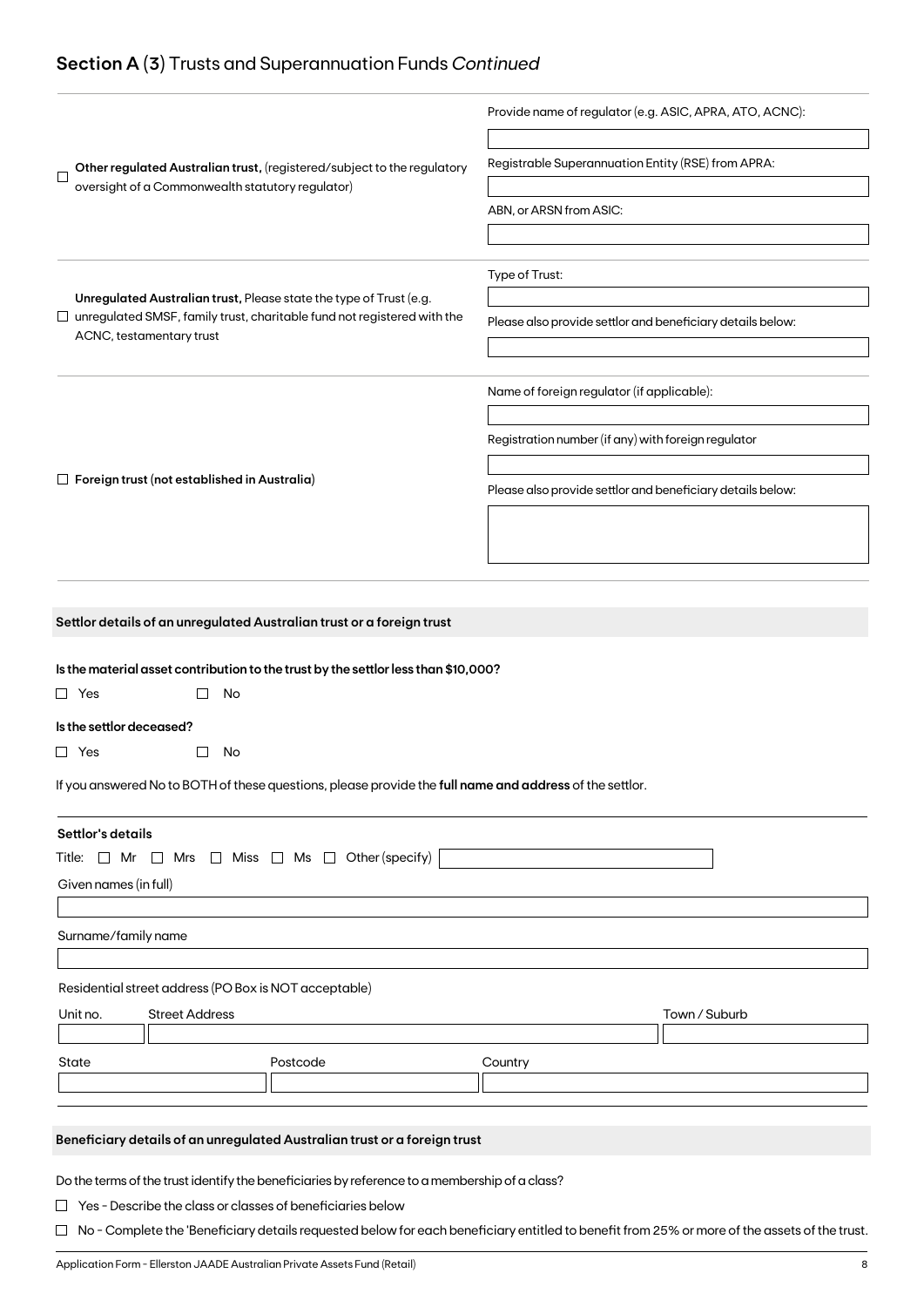## **Section A (3)** Trusts and Superannuation Funds *Continued*

Please describe the class or classes of beneficiaries (e.g. holders of different classes of units, family members or named persons)

| <b>Beneficiary1</b>   |                                                                          |                                                                          |         |               |               |  |  |  |
|-----------------------|--------------------------------------------------------------------------|--------------------------------------------------------------------------|---------|---------------|---------------|--|--|--|
|                       | Title: $\Box$ Mr $\Box$ Mrs $\Box$ Miss $\Box$ Ms $\Box$ Other (specify) |                                                                          |         |               |               |  |  |  |
| Given names (in full) |                                                                          |                                                                          |         | Date of birth |               |  |  |  |
|                       |                                                                          |                                                                          |         |               |               |  |  |  |
| Surname/family name   |                                                                          |                                                                          |         |               |               |  |  |  |
|                       | Residential street address (PO Box is NOT acceptable)                    |                                                                          |         |               |               |  |  |  |
| Unit no.              | <b>Street Address</b>                                                    |                                                                          |         |               | Town / Suburb |  |  |  |
|                       |                                                                          |                                                                          |         |               |               |  |  |  |
| State                 |                                                                          | Postcode                                                                 | Country |               |               |  |  |  |
|                       |                                                                          |                                                                          |         |               |               |  |  |  |
| <b>Beneficiary 2</b>  |                                                                          | Title: $\Box$ Mr $\Box$ Mrs $\Box$ Miss $\Box$ Ms $\Box$ Other (specify) |         |               |               |  |  |  |
| Given names (in full) |                                                                          |                                                                          |         | Date of birth |               |  |  |  |
|                       |                                                                          |                                                                          |         |               |               |  |  |  |
| Surname/family name   |                                                                          |                                                                          |         |               |               |  |  |  |
|                       | Residential street address (PO Box is NOT acceptable)                    |                                                                          |         |               |               |  |  |  |
| Unit no.              | <b>Street Address</b>                                                    |                                                                          |         |               | Town / Suburb |  |  |  |
|                       |                                                                          |                                                                          |         |               |               |  |  |  |
| State                 |                                                                          | Postcode                                                                 | Country |               |               |  |  |  |
|                       |                                                                          |                                                                          |         |               |               |  |  |  |
| <b>Beneficiary 3</b>  |                                                                          |                                                                          |         |               |               |  |  |  |
|                       |                                                                          | Title: $\Box$ Mr $\Box$ Mrs $\Box$ Miss $\Box$ Ms $\Box$ Other (specify) |         |               |               |  |  |  |
| Given names (in full) |                                                                          |                                                                          |         | Date of birth |               |  |  |  |
| Surname/family name   |                                                                          |                                                                          |         |               |               |  |  |  |
|                       |                                                                          |                                                                          |         |               |               |  |  |  |
|                       | Residential street address (PO Box is NOT acceptable)                    |                                                                          |         |               |               |  |  |  |
| Unit no.              | <b>Street Address</b>                                                    |                                                                          |         |               | Town / Suburb |  |  |  |
| State                 |                                                                          | Postcode                                                                 | Country |               |               |  |  |  |
|                       |                                                                          |                                                                          |         |               |               |  |  |  |
|                       |                                                                          |                                                                          |         |               |               |  |  |  |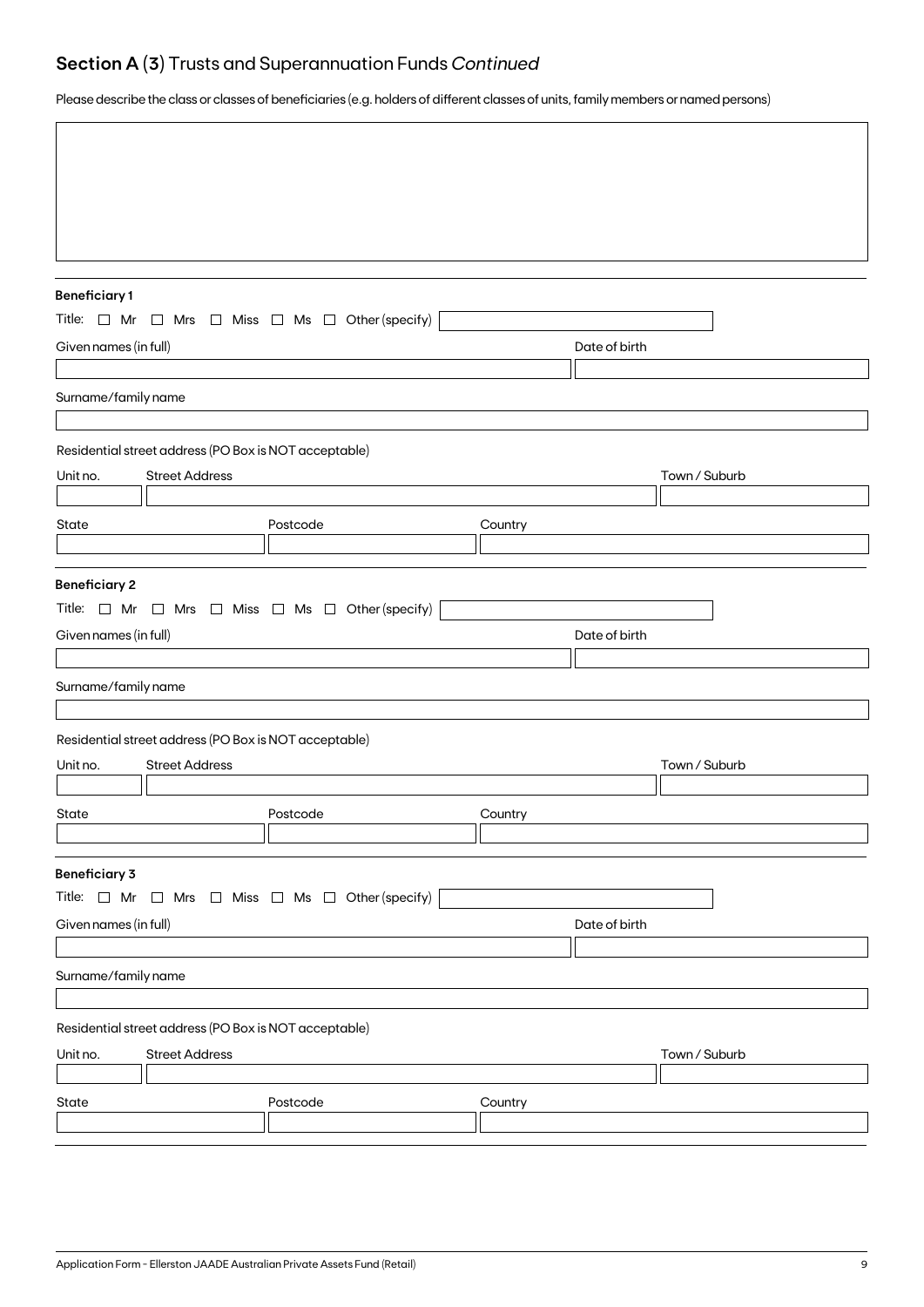## **Section A (3)** Trusts and Superannuation Funds *Continued*

| <b>Beneficiary 4</b>                                                           |                                                                                                                                                                                                                                                                                                                                |                                                                                                      |         |                                                                                                                                                     |  |  |
|--------------------------------------------------------------------------------|--------------------------------------------------------------------------------------------------------------------------------------------------------------------------------------------------------------------------------------------------------------------------------------------------------------------------------|------------------------------------------------------------------------------------------------------|---------|-----------------------------------------------------------------------------------------------------------------------------------------------------|--|--|
| Title:<br>$\Box$ Mr<br>$\Box$ Mrs $\Box$ Miss $\Box$ Ms $\Box$ Other (specify) |                                                                                                                                                                                                                                                                                                                                |                                                                                                      |         |                                                                                                                                                     |  |  |
| Given names (in full)                                                          |                                                                                                                                                                                                                                                                                                                                |                                                                                                      |         | Date of birth                                                                                                                                       |  |  |
|                                                                                |                                                                                                                                                                                                                                                                                                                                |                                                                                                      |         |                                                                                                                                                     |  |  |
| Surname/family name                                                            |                                                                                                                                                                                                                                                                                                                                |                                                                                                      |         |                                                                                                                                                     |  |  |
|                                                                                |                                                                                                                                                                                                                                                                                                                                |                                                                                                      |         |                                                                                                                                                     |  |  |
|                                                                                | Residential street address (PO Box is NOT acceptable)                                                                                                                                                                                                                                                                          |                                                                                                      |         |                                                                                                                                                     |  |  |
| Unit no.                                                                       | <b>Street Address</b>                                                                                                                                                                                                                                                                                                          |                                                                                                      |         | Town / Suburb                                                                                                                                       |  |  |
|                                                                                |                                                                                                                                                                                                                                                                                                                                |                                                                                                      |         |                                                                                                                                                     |  |  |
| State                                                                          |                                                                                                                                                                                                                                                                                                                                | Postcode                                                                                             | Country |                                                                                                                                                     |  |  |
|                                                                                |                                                                                                                                                                                                                                                                                                                                |                                                                                                      |         |                                                                                                                                                     |  |  |
| <b>Trustee details</b>                                                         |                                                                                                                                                                                                                                                                                                                                |                                                                                                      |         |                                                                                                                                                     |  |  |
|                                                                                |                                                                                                                                                                                                                                                                                                                                | Note: Individual Trustees must complete Section A(4); Corporate Trustees must complete Section A(2). |         |                                                                                                                                                     |  |  |
|                                                                                |                                                                                                                                                                                                                                                                                                                                | Unregulated Australian trusts and foreign trusts must complete the following section.                |         |                                                                                                                                                     |  |  |
|                                                                                |                                                                                                                                                                                                                                                                                                                                |                                                                                                      |         |                                                                                                                                                     |  |  |
|                                                                                |                                                                                                                                                                                                                                                                                                                                | Appointer of an unregulated or foreign trust (the person entitled to remove or appoint trustees)     |         |                                                                                                                                                     |  |  |
|                                                                                |                                                                                                                                                                                                                                                                                                                                |                                                                                                      |         | Does anyone else have a substantial degree of control over the trust (e.g. an appointer or individual or company granted specific powers            |  |  |
|                                                                                | by the trust deed to appoint, remove or instruct trustees)?                                                                                                                                                                                                                                                                    |                                                                                                      |         |                                                                                                                                                     |  |  |
|                                                                                | K on pages 32-33 of this form.                                                                                                                                                                                                                                                                                                 |                                                                                                      |         | $\Box$ Yes - Please provide the name, address and date of birth of the appointer in section A(4), and provide identification as required in section |  |  |
|                                                                                | $\Box$ No - Proceed to next question.                                                                                                                                                                                                                                                                                          |                                                                                                      |         |                                                                                                                                                     |  |  |
|                                                                                | Is there anyone else who directly or indirectly controls the trust that is different from the trustees/appointer already provided? (This<br>includes control by acting as trustee by means of agreements, arrangements, understandings and practices or by exercising control<br>through the capacity to direct the trustees.) |                                                                                                      |         |                                                                                                                                                     |  |  |
|                                                                                | 32-33 of this form.                                                                                                                                                                                                                                                                                                            |                                                                                                      |         | $\Box$ Yes - Please provide their names, addresses and dates of birth in section A(4), and provide identification as required in section K on pages |  |  |
| $\mathbf{L}$                                                                   | No - Proceed to section B.                                                                                                                                                                                                                                                                                                     |                                                                                                      |         |                                                                                                                                                     |  |  |
|                                                                                |                                                                                                                                                                                                                                                                                                                                | <b>Section A (4)</b> Individual Investors, Sole Traders and Individual Trustees                      |         |                                                                                                                                                     |  |  |
|                                                                                |                                                                                                                                                                                                                                                                                                                                |                                                                                                      |         |                                                                                                                                                     |  |  |
| Investor 1                                                                     |                                                                                                                                                                                                                                                                                                                                |                                                                                                      |         |                                                                                                                                                     |  |  |
|                                                                                |                                                                                                                                                                                                                                                                                                                                | Title: $\Box$ Mr $\Box$ Mrs $\Box$ Miss $\Box$ Ms $\Box$ Other (specify)                             |         |                                                                                                                                                     |  |  |
| Given names (in full)                                                          |                                                                                                                                                                                                                                                                                                                                |                                                                                                      |         | Date of birth                                                                                                                                       |  |  |
|                                                                                |                                                                                                                                                                                                                                                                                                                                |                                                                                                      |         |                                                                                                                                                     |  |  |
| Surname/family name                                                            |                                                                                                                                                                                                                                                                                                                                |                                                                                                      |         | Country of Citizenship                                                                                                                              |  |  |
|                                                                                |                                                                                                                                                                                                                                                                                                                                |                                                                                                      |         |                                                                                                                                                     |  |  |

Residential street address (PO Box is NOT acceptable)

| Unit no.          | <b>Street Address</b> |            |         | Town / Suburb |  |
|-------------------|-----------------------|------------|---------|---------------|--|
|                   |                       |            |         |               |  |
| State             |                       | Postcode   | Country |               |  |
|                   |                       |            |         |               |  |
|                   |                       |            |         |               |  |
| <b>Work Phone</b> |                       | Home Phone | Fax     | Mobile        |  |
|                   |                       |            |         |               |  |
| Email             |                       |            |         |               |  |

### **Are you an Australian resident for tax purposes?**

 $\Box$  Yes  $\Box$  No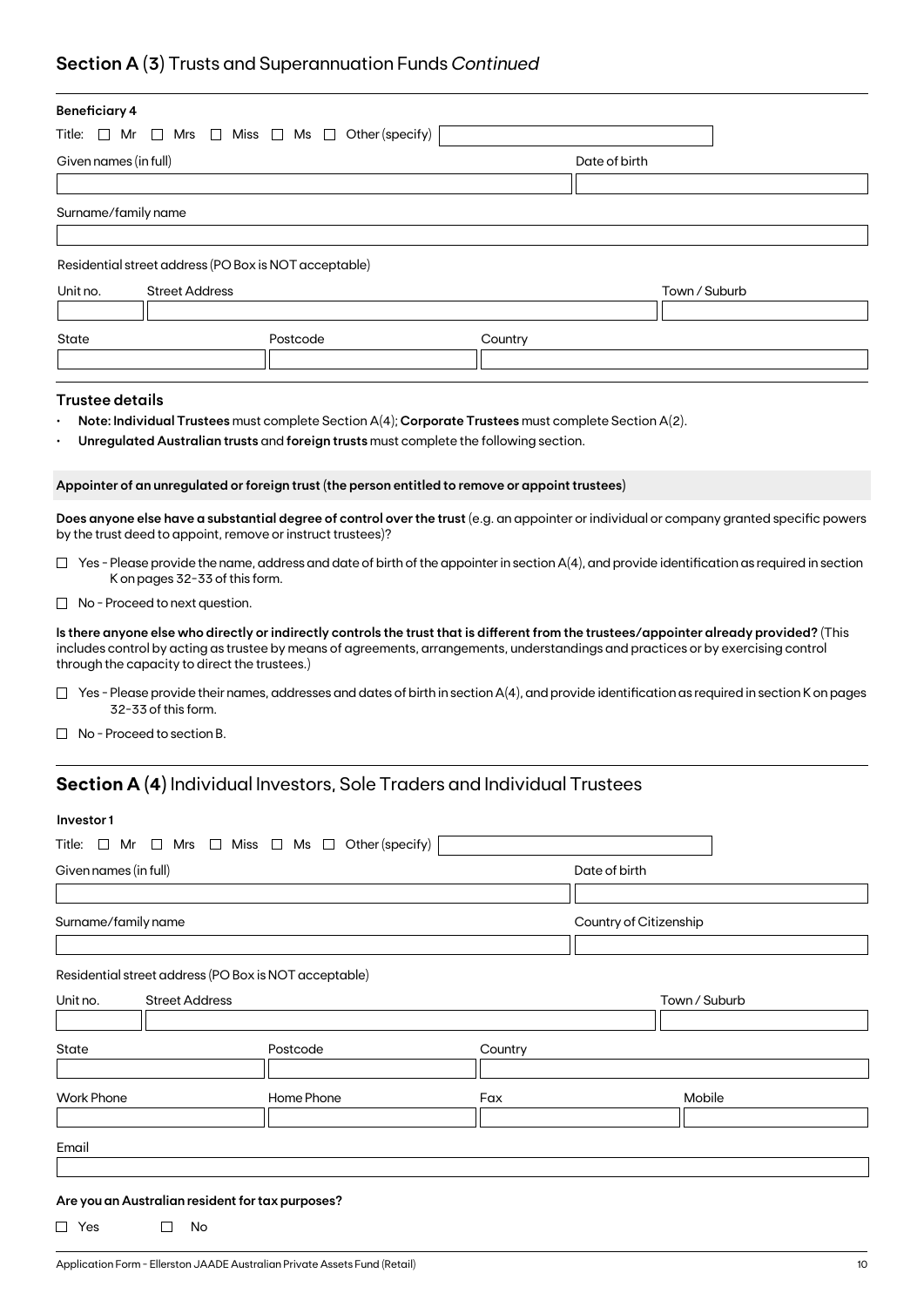# **Section A (4)** Individual Investors, Sole Traders and Individual Trustees *Continued*

| If not please specify your country of tax residence                      |            |         |                        |  |
|--------------------------------------------------------------------------|------------|---------|------------------------|--|
| Australian Tax File Number or Exemption details (if applicable)          |            |         |                        |  |
|                                                                          |            |         |                        |  |
| Investor 2                                                               |            |         |                        |  |
| Title: $\Box$ Mr $\Box$ Mrs $\Box$ Miss $\Box$ Ms $\Box$ Other (specify) |            |         |                        |  |
| Given names (in full)                                                    |            |         | Date of birth          |  |
| Surname/family name                                                      |            |         | Country of Citizenship |  |
|                                                                          |            |         |                        |  |
| Residential street address (PO Box is NOT acceptable)                    |            |         |                        |  |
| <b>Street Address</b><br>Unit no.                                        |            |         | Town / Suburb          |  |
|                                                                          |            |         |                        |  |
| State                                                                    | Postcode   | Country |                        |  |
| <b>Work Phone</b>                                                        | Home Phone | Fax     | Mobile                 |  |
|                                                                          |            |         |                        |  |
| Email                                                                    |            |         |                        |  |
|                                                                          |            |         |                        |  |
| Are you an Australian resident for tax purposes?                         |            |         |                        |  |
| $\Box$ Yes<br>□<br>No                                                    |            |         |                        |  |
| If not please specify your country of tax residence                      |            |         |                        |  |
|                                                                          |            |         |                        |  |
| Australian Tax File Number or Exemption details (if applicable)          |            |         |                        |  |
|                                                                          |            |         |                        |  |
| Sole traders                                                             |            |         |                        |  |
| If you are a sole trader, complete this section as well as the above.    |            |         |                        |  |
| Full business name                                                       |            |         |                        |  |
|                                                                          |            |         |                        |  |
| Principal place of business street address (PO Box is NOT acceptable)    |            |         |                        |  |
| <b>Street Address</b><br>Town / Suburb<br>Unit no.                       |            |         |                        |  |
|                                                                          |            |         |                        |  |
| State                                                                    | Postcode   | Country |                        |  |
| <b>Work Phone</b>                                                        | Home Phone | Fax     | Mobile                 |  |
|                                                                          |            |         |                        |  |
| Email                                                                    |            | ABN     |                        |  |
|                                                                          |            |         |                        |  |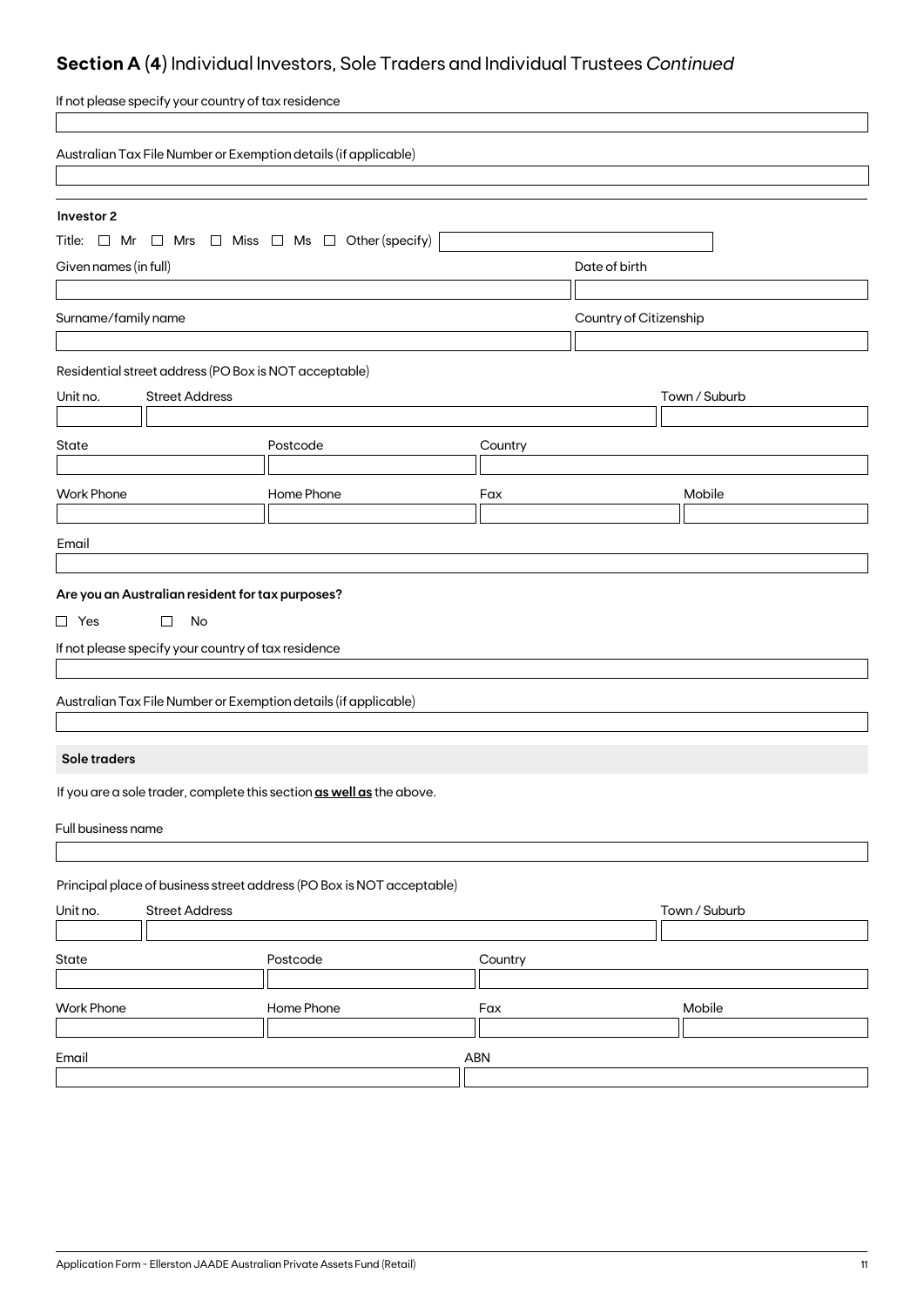## **Section A (5)** Partnerships

| Full name of partnership                                                                                                                                                                 | <b>ABN</b>            |
|------------------------------------------------------------------------------------------------------------------------------------------------------------------------------------------|-----------------------|
| Full business name of partnership registered in any State or Territory (if applicable)                                                                                                   |                       |
| Country of formation or establishment                                                                                                                                                    | Date of establishment |
| Australian Tax File Number or Exemption details (if applicable)                                                                                                                          |                       |
| How many partners are there?                                                                                                                                                             |                       |
| Is the partnership regulated?                                                                                                                                                            |                       |
| $\Box$ Yes - Please provide details of ONE of the partners below.                                                                                                                        |                       |
| No - Please provide the full name, residential street address and date of birth of ALL partners in Section A(4), or if the partners are a<br>$\Box$<br>company, please use Section A(2). |                       |
| Please provide details of ONE partner in the regulated partnership                                                                                                                       |                       |
| Partner                                                                                                                                                                                  |                       |
| Title: $\Box$ Mr $\Box$ Mrs $\Box$ Miss $\Box$ Ms $\Box$ Other (specify)                                                                                                                 |                       |
| Given names (in full)                                                                                                                                                                    | Date of birth         |
|                                                                                                                                                                                          |                       |
| Surname/family name                                                                                                                                                                      |                       |
| Residential street address (PO Box is NOT acceptable)                                                                                                                                    |                       |
| <b>Street Address</b><br>Unit no.                                                                                                                                                        | Town / Suburb         |
|                                                                                                                                                                                          |                       |
| State<br>Postcode                                                                                                                                                                        | Country               |
|                                                                                                                                                                                          |                       |

#### **Beneficial owners**

#### **Are the beneficial owners different from the partner already entered in above?**

- $\Box$  Yes (please provide details below)
- $\Box$  No (no further information required in this section)

#### **Beneficial owners are those who:**

- Ultimately own 25% or more of the partnership, OR
- Are entitled, directly or indirectly, to exercise 25% or more of the voting rights of the partnership, including the power of veto.

#### **If no one satisfies either of these categories, it applies instead to:**

• Each individual who directly or indirectly controls the partnership through the capacity to determine decisions about financial or operating policies or by other means.

#### **If none of the above, it applies instead to:**

• Each of the most senior managing official(s) of the partnerships.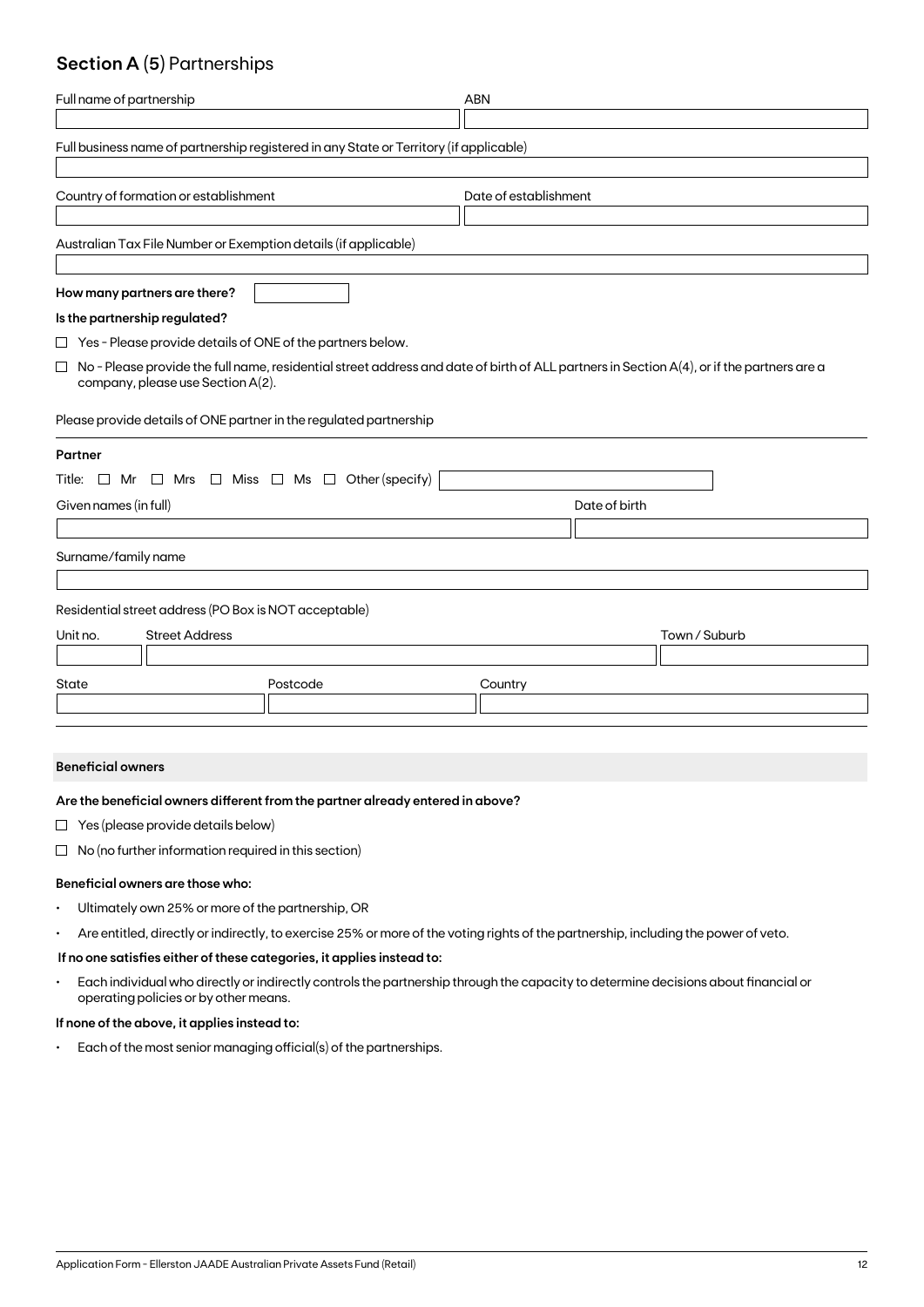# **Section A (5)** Partnerships *Continued*

| <b>Beneficiary1</b>   |                                                       |                                                                          |               |               |  |
|-----------------------|-------------------------------------------------------|--------------------------------------------------------------------------|---------------|---------------|--|
| Title: $\Box$ Mr      |                                                       | $\Box$ Mrs $\Box$ Miss $\Box$ Ms $\Box$ Other (specify)                  |               |               |  |
| Given names (in full) |                                                       |                                                                          | Date of birth |               |  |
|                       |                                                       |                                                                          |               |               |  |
| Surname/family name   |                                                       |                                                                          |               |               |  |
|                       |                                                       |                                                                          |               |               |  |
|                       |                                                       |                                                                          |               |               |  |
|                       | Residential street address (PO Box is NOT acceptable) |                                                                          |               |               |  |
| Unit no.              | <b>Street Address</b>                                 |                                                                          |               | Town / Suburb |  |
|                       |                                                       |                                                                          |               |               |  |
| State                 |                                                       | Postcode                                                                 | Country       |               |  |
|                       |                                                       |                                                                          |               |               |  |
|                       |                                                       |                                                                          |               |               |  |
| <b>Beneficiary 2</b>  |                                                       |                                                                          |               |               |  |
|                       |                                                       | Title: $\Box$ Mr $\Box$ Mrs $\Box$ Miss $\Box$ Ms $\Box$ Other (specify) |               |               |  |
| Given names (in full) |                                                       |                                                                          | Date of birth |               |  |
|                       |                                                       |                                                                          |               |               |  |
| Surname/family name   |                                                       |                                                                          |               |               |  |
|                       |                                                       |                                                                          |               |               |  |
|                       | Residential street address (PO Box is NOT acceptable) |                                                                          |               |               |  |
| Unit no.              | <b>Street Address</b>                                 |                                                                          |               | Town / Suburb |  |
|                       |                                                       |                                                                          |               |               |  |
| State                 |                                                       | Postcode                                                                 | Country       |               |  |
|                       |                                                       |                                                                          |               |               |  |
|                       |                                                       |                                                                          |               |               |  |
| <b>Beneficiary 3</b>  |                                                       |                                                                          |               |               |  |
|                       |                                                       | Title: $\Box$ Mr $\Box$ Mrs $\Box$ Miss $\Box$ Ms $\Box$ Other (specify) |               |               |  |
| Given names (in full) |                                                       |                                                                          | Date of birth |               |  |
|                       |                                                       |                                                                          |               |               |  |
| Surname/family name   |                                                       |                                                                          |               |               |  |
|                       |                                                       |                                                                          |               |               |  |
|                       |                                                       |                                                                          |               |               |  |
|                       | Residential street address (PO Box is NOT acceptable) |                                                                          |               |               |  |
| Unit no.              | <b>Street Address</b>                                 |                                                                          |               | Town / Suburb |  |
|                       |                                                       |                                                                          |               |               |  |
| State                 |                                                       | Postcode                                                                 | Country       |               |  |
|                       |                                                       |                                                                          |               |               |  |
| <b>Beneficiary 4</b>  |                                                       |                                                                          |               |               |  |
| Title: $\Box$ Mr      | $\Box$                                                | Mrs $\Box$ Miss $\Box$ Ms $\Box$ Other (specify)                         |               |               |  |
| Given names (in full) | Date of birth                                         |                                                                          |               |               |  |
|                       |                                                       |                                                                          |               |               |  |
|                       |                                                       |                                                                          |               |               |  |
| Surname/family name   |                                                       |                                                                          |               |               |  |
|                       |                                                       |                                                                          |               |               |  |
|                       | Residential street address (PO Box is NOT acceptable) |                                                                          |               |               |  |
| Unit no.              | <b>Street Address</b>                                 |                                                                          |               | Town / Suburb |  |
|                       |                                                       |                                                                          |               |               |  |
| State                 |                                                       | Postcode                                                                 | Country       |               |  |
|                       |                                                       |                                                                          |               |               |  |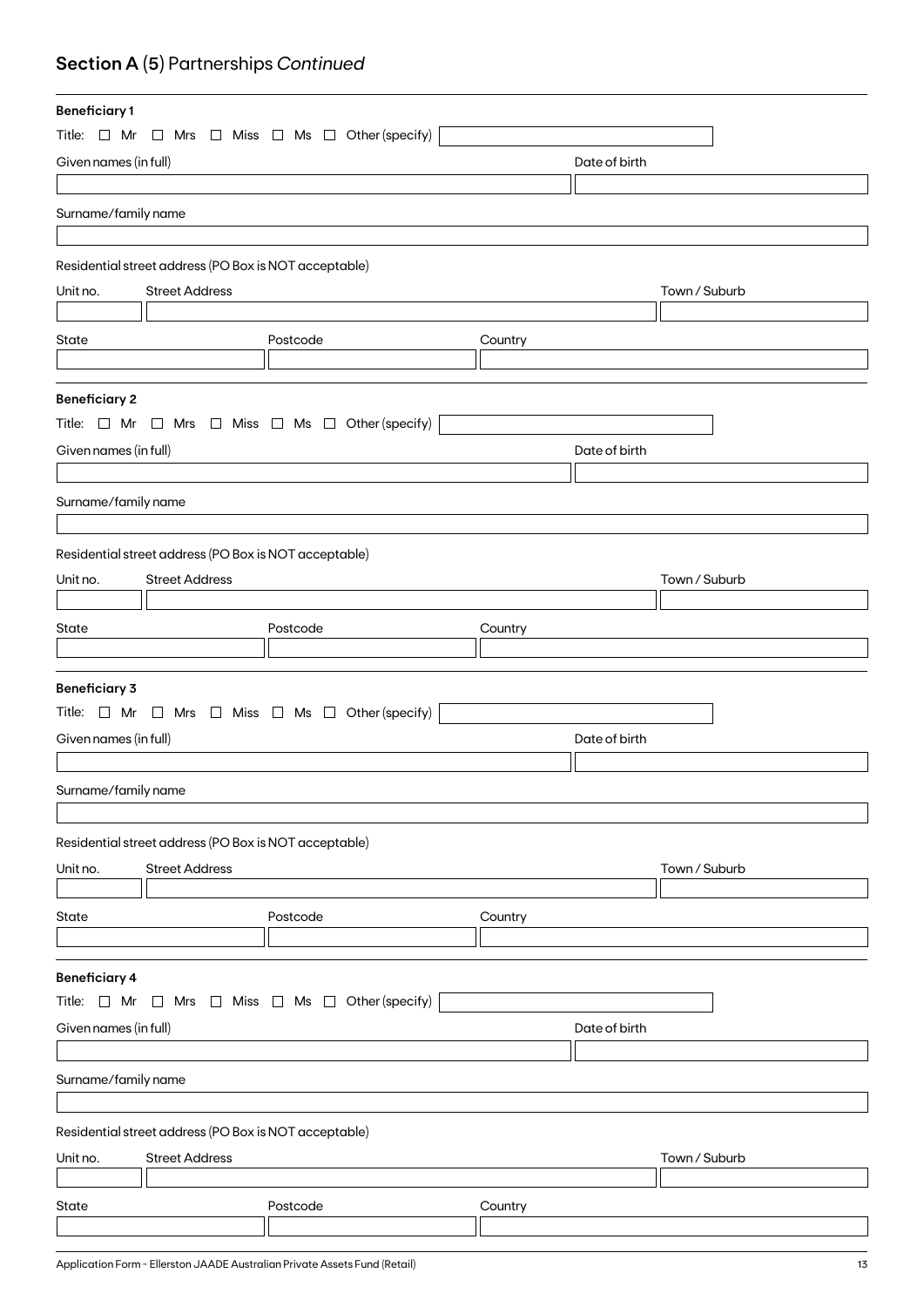# **Section A (6)** Associations

| Full name of association |                                                       | Incorporation number or ABN                                                 |         |               |               |
|--------------------------|-------------------------------------------------------|-----------------------------------------------------------------------------|---------|---------------|---------------|
|                          |                                                       |                                                                             |         |               |               |
|                          |                                                       | Principal place of administration street address (PO Box is NOT acceptable) |         |               |               |
| Unit no.                 | <b>Street Address</b>                                 |                                                                             |         |               | Town / Suburb |
|                          |                                                       |                                                                             |         |               |               |
| State                    |                                                       | Postcode                                                                    | Country |               |               |
|                          |                                                       |                                                                             |         |               |               |
|                          |                                                       | Registered office street address (PO Box is NOT acceptable)                 |         |               |               |
| Unit no.                 | <b>Street Address</b>                                 |                                                                             |         |               | Town / Suburb |
|                          |                                                       |                                                                             |         |               |               |
| State                    |                                                       | Postcode                                                                    | Country |               |               |
|                          |                                                       |                                                                             |         |               |               |
|                          |                                                       | Australian Tax File Number or Exemption details (if applicable              |         |               |               |
|                          |                                                       |                                                                             |         |               |               |
|                          |                                                       |                                                                             |         |               |               |
|                          | Governing members or responsible officer details      |                                                                             |         |               |               |
|                          |                                                       |                                                                             |         |               |               |
| Chairperson              |                                                       |                                                                             |         |               |               |
|                          |                                                       | Title: $\Box$ Mr $\Box$ Mrs $\Box$ Miss $\Box$ Ms $\Box$ Other (specify)    |         |               |               |
| Given names (in full)    |                                                       |                                                                             |         | Date of birth |               |
|                          |                                                       |                                                                             |         |               |               |
| Surname/family name      |                                                       |                                                                             |         |               |               |
|                          |                                                       |                                                                             |         |               |               |
|                          | Residential street address (PO Box is NOT acceptable) |                                                                             |         |               |               |
|                          | <b>Street Address</b>                                 |                                                                             |         |               |               |
| Unit no.                 |                                                       |                                                                             |         |               | Town / Suburb |
|                          |                                                       |                                                                             |         |               |               |
| State                    |                                                       | Postcode                                                                    | Country |               |               |
|                          |                                                       |                                                                             |         |               |               |
| Secretary                |                                                       |                                                                             |         |               |               |
|                          |                                                       | Title: $\Box$ Mr $\Box$ Mrs $\Box$ Miss $\Box$ Ms $\Box$ Other (specify)    |         |               |               |
| Given names (in full)    |                                                       |                                                                             |         | Date of birth |               |
|                          |                                                       |                                                                             |         |               |               |
| Surname/family name      |                                                       |                                                                             |         |               |               |
|                          |                                                       |                                                                             |         |               |               |
|                          |                                                       |                                                                             |         |               |               |
|                          | Residential street address (PO Box is NOT acceptable) |                                                                             |         |               |               |
| Unit no.                 | <b>Street Address</b>                                 |                                                                             |         |               | Town / Suburb |
|                          |                                                       |                                                                             |         |               |               |
| State                    |                                                       | Postcode                                                                    | Country |               |               |
|                          |                                                       |                                                                             |         |               |               |
|                          |                                                       |                                                                             |         |               |               |
|                          |                                                       |                                                                             |         |               |               |
| Treasurer                |                                                       |                                                                             |         |               |               |
|                          |                                                       | Title: $\Box$ Mr $\Box$ Mrs $\Box$ Miss $\Box$ Ms $\Box$ Other (specify)    |         |               |               |
| Given names (in full)    |                                                       |                                                                             |         | Date of birth |               |
|                          |                                                       |                                                                             |         |               |               |
| Surname/family name      |                                                       |                                                                             |         |               |               |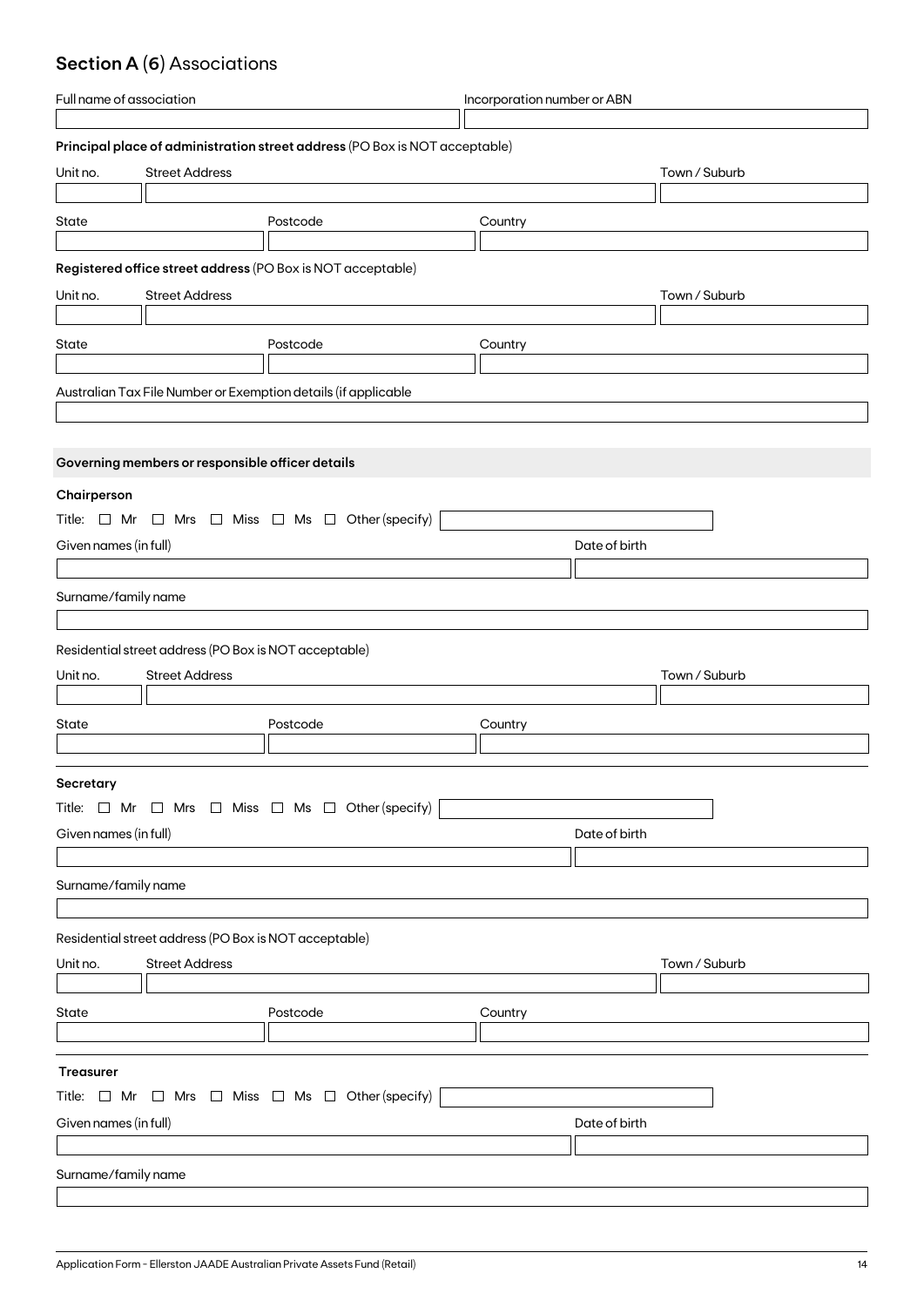## **Section A (6)** Associations *Continued*

### Residential street address (PO Box is NOT acceptable)

| Unit no.                   | <b>Street Address</b>                                 |                                                                                                                               |                                   | Town / Suburb |
|----------------------------|-------------------------------------------------------|-------------------------------------------------------------------------------------------------------------------------------|-----------------------------------|---------------|
|                            |                                                       |                                                                                                                               |                                   |               |
| State                      |                                                       | Postcode                                                                                                                      | Country                           |               |
|                            |                                                       |                                                                                                                               |                                   |               |
|                            |                                                       |                                                                                                                               |                                   |               |
|                            |                                                       | <b>Section A (7)</b> Registered Co-Operatives                                                                                 |                                   |               |
|                            | Full name of registered co-operative                  |                                                                                                                               | <b>Registration Number or ABN</b> |               |
|                            |                                                       |                                                                                                                               |                                   |               |
|                            |                                                       | Principal place of administration street address (PO Box is NOT acceptable)                                                   |                                   |               |
| Unit no.                   | <b>Street Address</b>                                 |                                                                                                                               |                                   | Town / Suburb |
|                            |                                                       |                                                                                                                               |                                   |               |
| State                      |                                                       | Postcode                                                                                                                      | Country                           |               |
|                            |                                                       |                                                                                                                               |                                   |               |
|                            |                                                       | Registered office street address (PO Box is NOT acceptable)                                                                   |                                   |               |
| Unit no.                   | <b>Street Address</b>                                 |                                                                                                                               |                                   |               |
|                            |                                                       |                                                                                                                               |                                   |               |
| State                      |                                                       | Postcode                                                                                                                      | Country                           |               |
|                            |                                                       | Australian Tax File Number or Exemption details (if applicable                                                                |                                   |               |
|                            |                                                       |                                                                                                                               |                                   |               |
| (PO Box is NOT acceptable) |                                                       | Name and residential street address of the public officer (or Chairman, Secretary or Treasurer if there is no public officer) |                                   |               |
| <b>Public officer</b>      |                                                       |                                                                                                                               |                                   |               |
|                            |                                                       | Title: $\Box$ Mr $\Box$ Mrs $\Box$ Miss $\Box$ Ms $\Box$ Other (specify)                                                      |                                   |               |
| Given names (in full)      |                                                       |                                                                                                                               | Date of birth                     |               |
|                            |                                                       |                                                                                                                               |                                   |               |
| Surname/family name        |                                                       |                                                                                                                               |                                   |               |
|                            |                                                       |                                                                                                                               |                                   |               |
| Unit no.                   | <b>Street Address</b>                                 |                                                                                                                               |                                   | Town / Suburb |
|                            |                                                       |                                                                                                                               |                                   |               |
| State                      |                                                       | Postcode                                                                                                                      | Country                           |               |
|                            |                                                       |                                                                                                                               |                                   |               |
| Chairperson                |                                                       | Title: $\Box$ Mr $\Box$ Mrs $\Box$ Miss $\Box$ Ms $\Box$ Other (specify)                                                      |                                   |               |
| Given names (in full)      |                                                       |                                                                                                                               | Date of birth                     |               |
|                            |                                                       |                                                                                                                               |                                   |               |
| Surname/family name        |                                                       |                                                                                                                               |                                   |               |
|                            |                                                       |                                                                                                                               |                                   |               |
|                            | Residential street address (PO Box is NOT acceptable) |                                                                                                                               |                                   |               |
| Unit no.                   | <b>Street Address</b>                                 |                                                                                                                               |                                   | Town / Suburb |
|                            |                                                       |                                                                                                                               |                                   |               |
| State                      |                                                       | Postcode                                                                                                                      | Country                           |               |
|                            |                                                       |                                                                                                                               |                                   |               |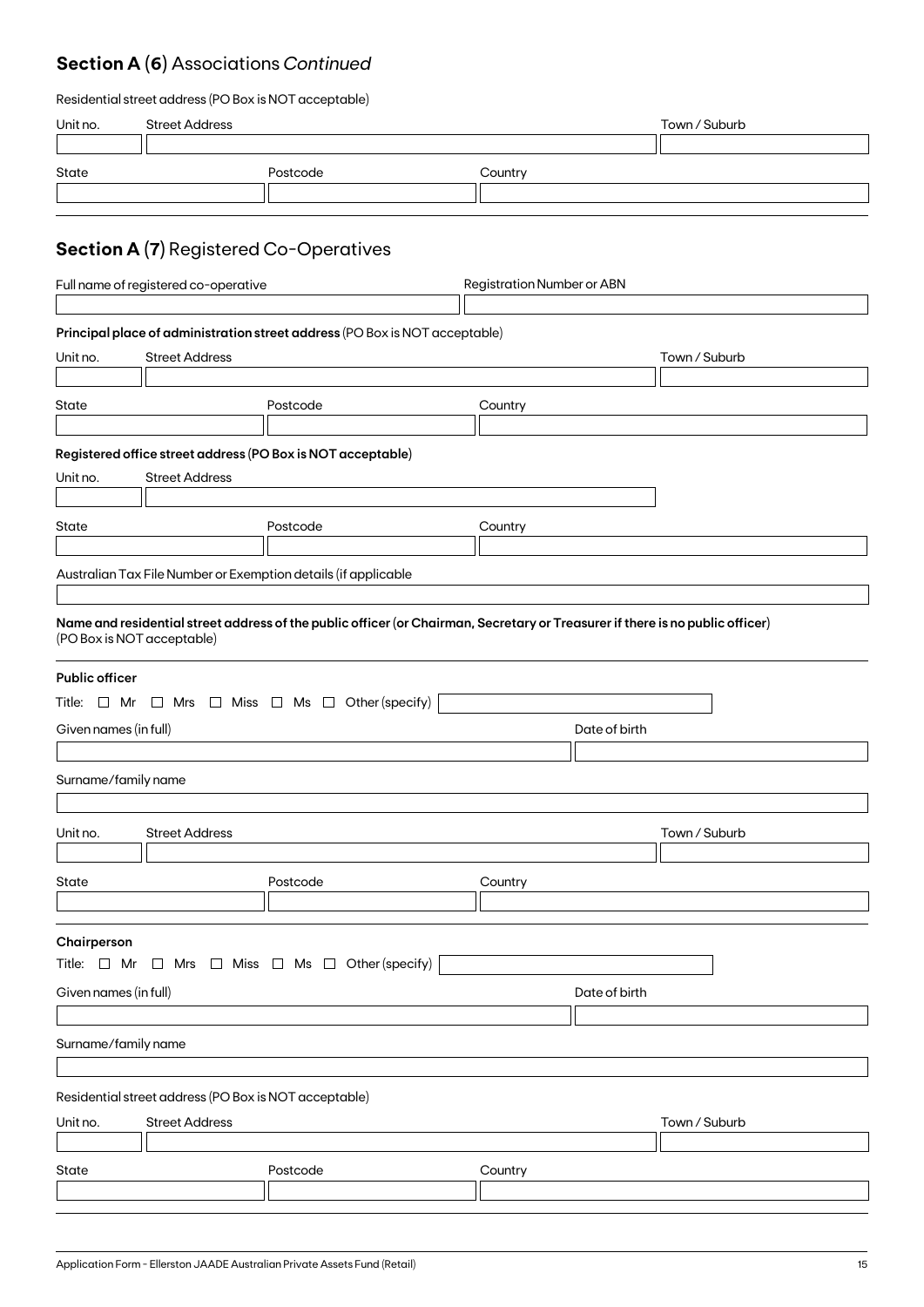# **Section A (7)** Registered Co-Operatives *Continued*

| Secretary             |                                                       |                                                                                                                                         |                                      |               |  |
|-----------------------|-------------------------------------------------------|-----------------------------------------------------------------------------------------------------------------------------------------|--------------------------------------|---------------|--|
|                       |                                                       | Title: $\Box$ Mr $\Box$ Mrs $\Box$ Miss $\Box$ Ms $\Box$ Other (specify)                                                                |                                      |               |  |
| Given names (in full) |                                                       |                                                                                                                                         | Date of birth                        |               |  |
|                       |                                                       |                                                                                                                                         |                                      |               |  |
| Surname/family name   |                                                       |                                                                                                                                         |                                      |               |  |
|                       |                                                       |                                                                                                                                         |                                      |               |  |
|                       | Residential street address (PO Box is NOT acceptable) |                                                                                                                                         |                                      |               |  |
| Unit no.              | <b>Street Address</b>                                 |                                                                                                                                         |                                      | Town / Suburb |  |
|                       |                                                       |                                                                                                                                         |                                      |               |  |
| State                 |                                                       | Postcode                                                                                                                                | Country                              |               |  |
|                       |                                                       |                                                                                                                                         |                                      |               |  |
|                       |                                                       |                                                                                                                                         |                                      |               |  |
| <b>Treasurer</b>      |                                                       |                                                                                                                                         |                                      |               |  |
|                       |                                                       | Title: $\Box$ Mr $\Box$ Mrs $\Box$ Miss $\Box$ Ms $\Box$ Other (specify)                                                                |                                      |               |  |
| Given names (in full) |                                                       |                                                                                                                                         | Date of birth                        |               |  |
|                       |                                                       |                                                                                                                                         |                                      |               |  |
| Surname/family name   |                                                       |                                                                                                                                         |                                      |               |  |
|                       |                                                       |                                                                                                                                         |                                      |               |  |
|                       | Residential street address (PO Box is NOT acceptable) |                                                                                                                                         |                                      |               |  |
| Unit no.              | <b>Street Address</b>                                 |                                                                                                                                         |                                      | Town / Suburb |  |
|                       |                                                       |                                                                                                                                         |                                      |               |  |
| State                 |                                                       | Postcode                                                                                                                                | Country                              |               |  |
|                       |                                                       |                                                                                                                                         |                                      |               |  |
|                       |                                                       |                                                                                                                                         |                                      |               |  |
|                       | <b>Section A (8)</b> Government Bodies                |                                                                                                                                         |                                      |               |  |
|                       |                                                       |                                                                                                                                         |                                      |               |  |
|                       | Full name of government body                          |                                                                                                                                         | Registration or incorporation number |               |  |
|                       |                                                       |                                                                                                                                         |                                      |               |  |
|                       |                                                       | Principal place of operations (PO Box is NOT acceptable)                                                                                |                                      |               |  |
| Unit no.              | <b>Street Address</b>                                 |                                                                                                                                         |                                      | Town / Suburb |  |
|                       |                                                       |                                                                                                                                         |                                      |               |  |
| State                 |                                                       | Postcode                                                                                                                                | Country (If not Australia)           |               |  |
|                       |                                                       |                                                                                                                                         |                                      |               |  |
|                       |                                                       | Australian Tax File Number or Exemption details (if applicable)                                                                         |                                      |               |  |
|                       |                                                       |                                                                                                                                         |                                      |               |  |
|                       |                                                       | Select one of the following categories and provide the requested information:                                                           |                                      |               |  |
| ப                     | Commonwealth of Australia government body             |                                                                                                                                         |                                      |               |  |
| ப                     |                                                       | Australian State or Territory government body (specify State)                                                                           |                                      |               |  |
| ப                     | Australian or State/Territory Government Entity       |                                                                                                                                         |                                      |               |  |
| $\sqcup$              |                                                       | Emanation (describes any body which provides a public service under the control of government                                           |                                      |               |  |
| $\sqcup$              |                                                       | Established under legislation of a foreign country (specify country)                                                                    |                                      |               |  |
| government body:      |                                                       | If the government body is an entity, an emanation or foreign government body, provide information about the ownership or control of the |                                      |               |  |
|                       |                                                       |                                                                                                                                         |                                      |               |  |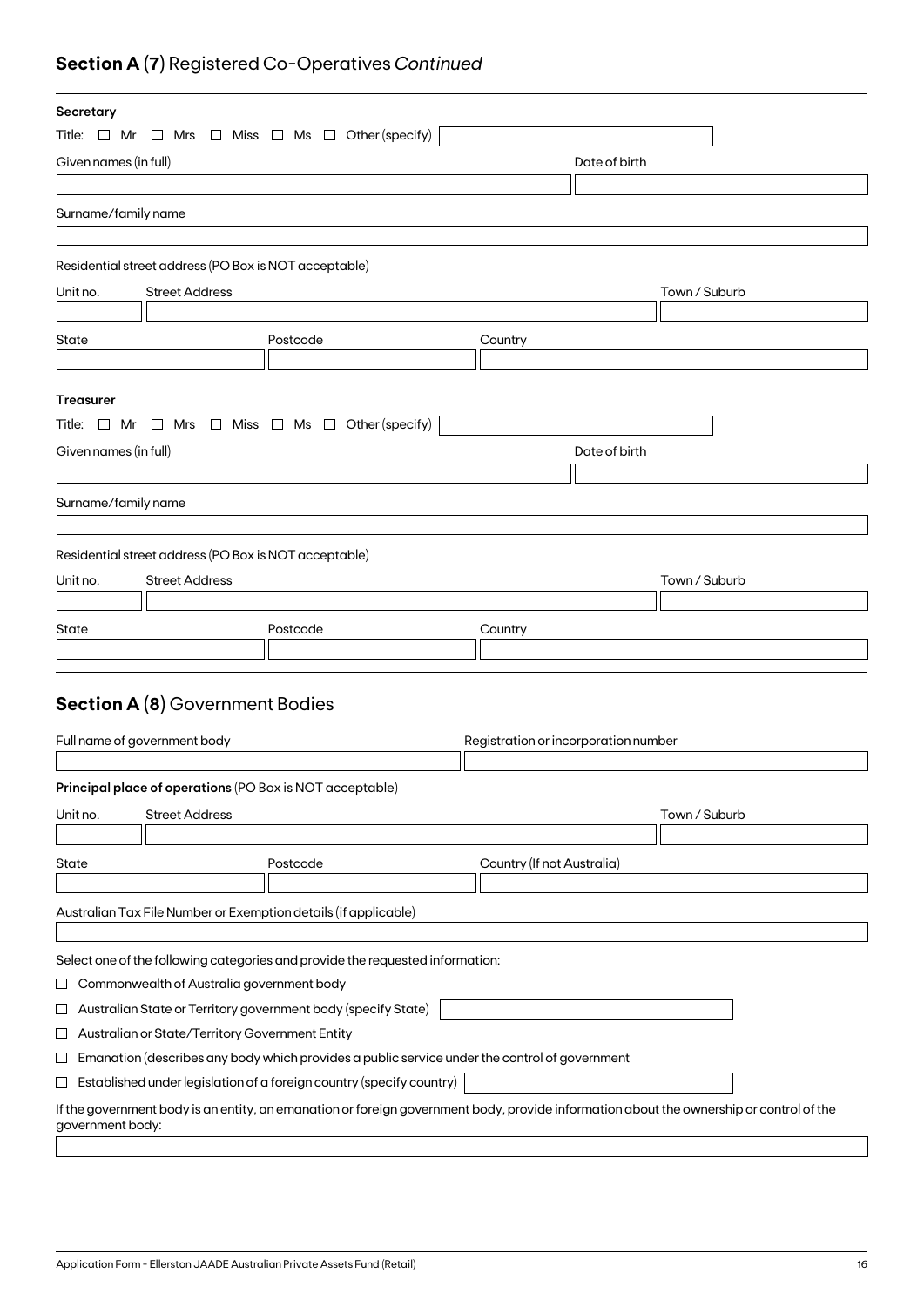## **Section A (8)** Government Bodies *Continued*

#### **Beneficial owners and Controlling Persons**

**This section should be completed by any government entity, emanation or foreign government body. Please provide details of:**

- Each individual who ultimately owns 25% or more of the government entity, emanation or foreign government body through direct or indirect shareholdings; OR
- Any individual who is entitled (directly or indirectly) to exercise 25% or more of the voting rights.

#### **If no one satisfies either of the above categories, provide details instead of:**

• he most senior managing official(s) (or equivalent) who is/are authorised to make policy, operating or financial decisions or failing that, who is/are authorised to sign on behalf of the government entity, emanation or foreign government body.

All individuals below are required to provide identification (see Section K, 'Investor identification documents').

| Individual 1                                                             |          |               |               |
|--------------------------------------------------------------------------|----------|---------------|---------------|
| Title: $\Box$ Mr $\Box$ Mrs $\Box$ Miss $\Box$ Ms $\Box$ Other (specify) |          |               |               |
| Given names (in full)                                                    |          | Date of birth |               |
|                                                                          |          |               |               |
| Surname/family name                                                      |          |               |               |
|                                                                          |          |               |               |
| Residential street address (PO Box is NOT acceptable)                    |          |               |               |
| <b>Street Address</b><br>Unit no.                                        |          |               | Town / Suburb |
|                                                                          |          |               |               |
| State                                                                    | Postcode | Country       |               |
|                                                                          |          |               |               |
| Individual 2                                                             |          |               |               |
| Title: $\Box$ Mr $\Box$ Mrs $\Box$ Miss $\Box$ Ms $\Box$ Other (specify) |          |               |               |
| Given names (in full)                                                    |          | Date of birth |               |
|                                                                          |          |               |               |
| Surname/family name                                                      |          |               |               |
|                                                                          |          |               |               |
| Residential street address (PO Box is NOT acceptable)                    |          |               |               |
| Unit no.<br><b>Street Address</b>                                        |          |               | Town / Suburb |
|                                                                          |          |               |               |
| State                                                                    | Postcode | Country       |               |
|                                                                          |          |               |               |
| Individual 3                                                             |          |               |               |
| Title: $\Box$ Mr $\Box$ Mrs $\Box$ Miss $\Box$ Ms $\Box$ Other (specify) |          |               |               |
| Given names (in full)                                                    |          | Date of birth |               |
|                                                                          |          |               |               |
| Surname/family name                                                      |          |               |               |
|                                                                          |          |               |               |
| Residential street address (PO Box is NOT acceptable)                    |          |               |               |
| Unit no.<br><b>Street Address</b>                                        |          |               | Town / Suburb |
|                                                                          |          |               |               |
| State                                                                    | Postcode | Country       |               |
|                                                                          |          |               |               |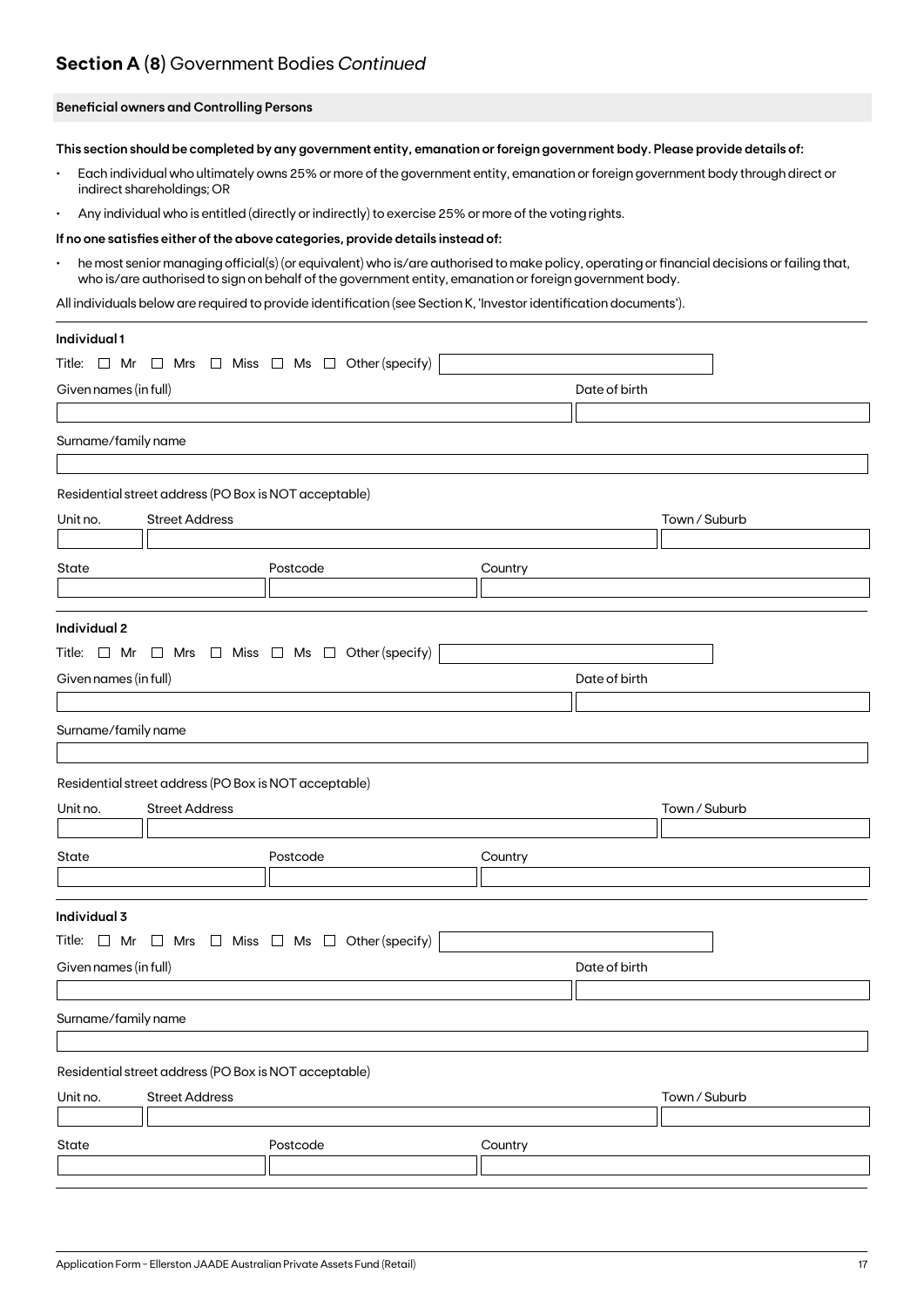# **Section A (8)** Government Bodies *Continued*

| Individual 4                                                             |          |         |               |  |
|--------------------------------------------------------------------------|----------|---------|---------------|--|
| Title: $\Box$ Mr $\Box$ Mrs $\Box$ Miss $\Box$ Ms $\Box$ Other (specify) |          |         |               |  |
| Given names (in full)                                                    |          |         | Date of birth |  |
|                                                                          |          |         |               |  |
| Surname/family name                                                      |          |         |               |  |
|                                                                          |          |         |               |  |
| Residential street address (PO Box is NOT acceptable)                    |          |         |               |  |
| Unit no.<br><b>Street Address</b>                                        |          |         | Town / Suburb |  |
|                                                                          |          |         |               |  |
| State                                                                    | Postcode | Country |               |  |
|                                                                          |          |         |               |  |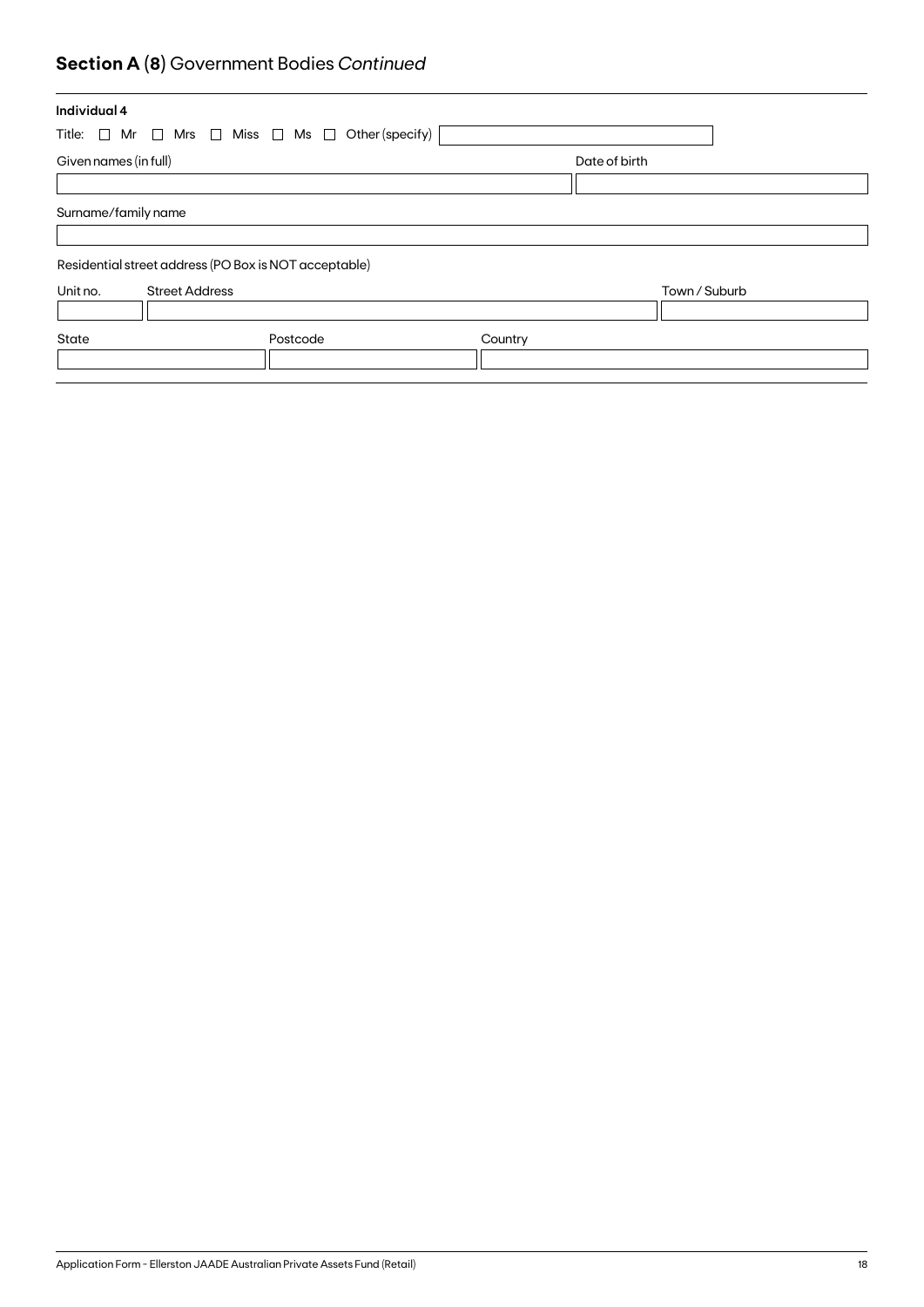## **Section B** Investment Details and Payment Method

Please advise the details of your required investment.

#### Fund name: **Ellerston JAADE Australian Private Assets Fund (Retail)**

| Amount you wish to invest | '/N) OR<br>all distribi.<br>''AINVAS.<br>ne.<br><b>ITIC</b> | 'Y/N)<br>cominater.<br>account<br>$\lambda$ |
|---------------------------|-------------------------------------------------------------|---------------------------------------------|
|                           |                                                             |                                             |

Please note that the minimum application amount is AU\$25,000.

#### **Payment Method**

All payments must be in Australian dollars.

#### **Electronic funds transfer**

Please transfer funds, using your investor name as a reference, at the same time as you post your application to avoid delays in the account opening process. Make your payment to:

| Account name: | Ellerston JAADE Australian Private Assets Fund (Retail) - Applications |                         |
|---------------|------------------------------------------------------------------------|-------------------------|
| BSB:          | 082401                                                                 |                         |
| Account no:   | 323012970                                                              |                         |
| Reference*    | JAADE [Investor name]                                                  | E.g. JAADE John Citizen |

\*We will use this reference on our transaction statement and to identify who the payment is from.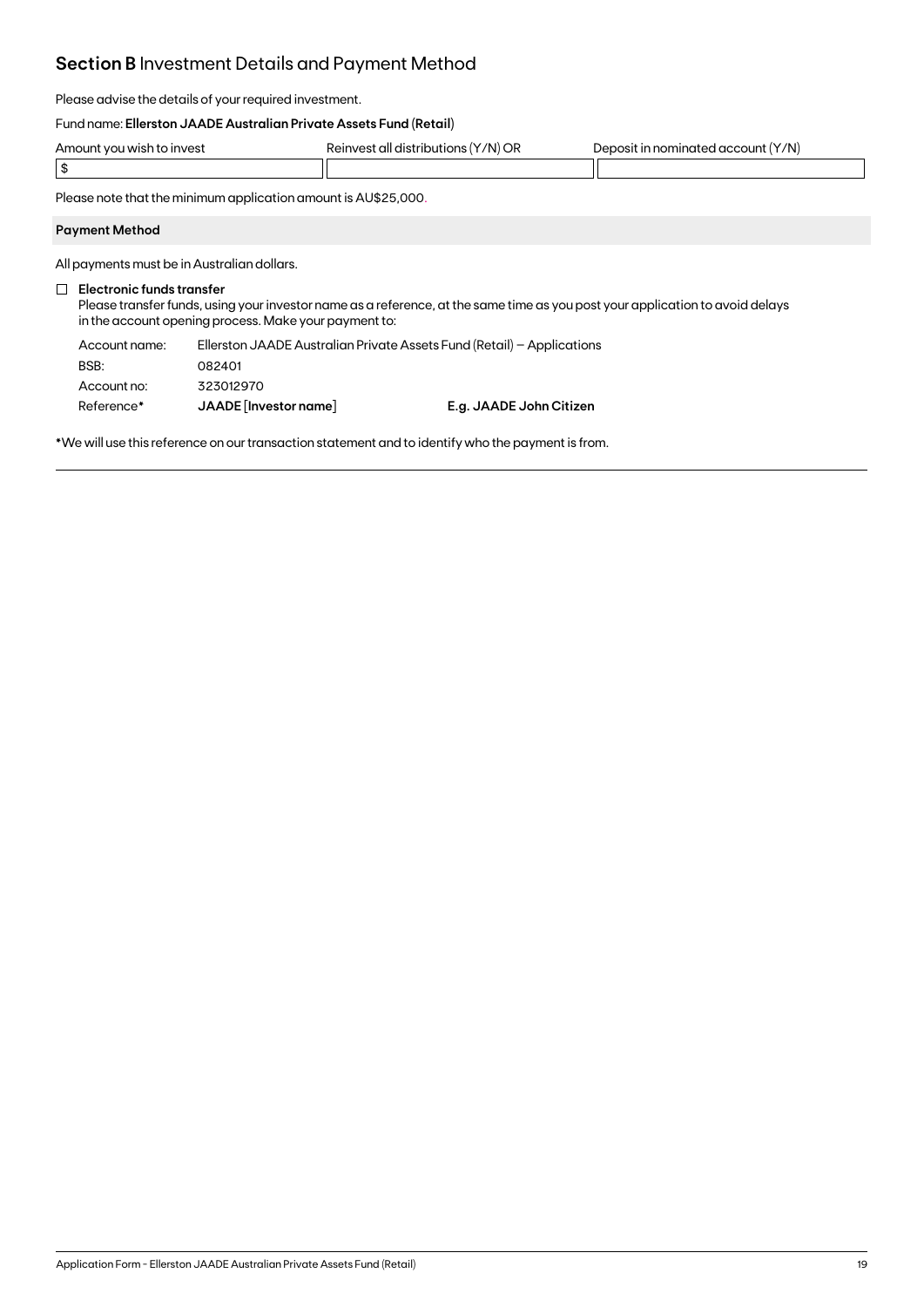## **Section C** Distribution Payment Instructions

If you indicated in Section B above that all distributions are to be paid to your nominated bank account, please provide details here.

#### **Pay income to this Australian bank, building society or credit union account:**

|  | Australian institution |
|--|------------------------|
|--|------------------------|

| Account name                                                                          | <b>BSB</b>            |
|---------------------------------------------------------------------------------------|-----------------------|
|                                                                                       |                       |
| <b>Branch</b>                                                                         | <b>Account Number</b> |
|                                                                                       |                       |
| Pay income to this overseas bank, building society or credit union account:<br>$\Box$ |                       |
| Overseas institution                                                                  |                       |
|                                                                                       |                       |
| Account name                                                                          | <b>BSB</b>            |
|                                                                                       |                       |
| <b>Branch</b>                                                                         | <b>Account Number</b> |
|                                                                                       |                       |
| Reference                                                                             | Prefix or suffix      |
|                                                                                       |                       |
| Other payment instructions                                                            |                       |
|                                                                                       |                       |

### **Section D** Contact Details and Preferred Communication Method

#### **ONLY complete this section if you wish to provide alternate contact details from those you provided in Section A.**

Please complete the following if contacts details are different from those provided in Section A. For joint investors, please note that unless you indicate otherwise in this section, the Issuer will use the contact details provided in section A for Investor 1 for all communications, statements, transaction details and so on.

|  |  |  |  |  |  |  |  |  |  | Title: $\Box$ Mr $\Box$ Mrs $\Box$ Miss $\Box$ Ms $\Box$ Other(specify) $\vert$ |  |
|--|--|--|--|--|--|--|--|--|--|---------------------------------------------------------------------------------|--|
|--|--|--|--|--|--|--|--|--|--|---------------------------------------------------------------------------------|--|

Contact Name

Care of (C/-) property name/building name

Residential street address (PO Box is NOT acceptable)

| Unit no.          | <b>Street Address</b> |            |         | Town / Suburb |
|-------------------|-----------------------|------------|---------|---------------|
|                   |                       |            |         |               |
| State             |                       | Postcode   | Country |               |
|                   |                       |            |         |               |
| <b>Work Phone</b> |                       | Home Phone | Fax     | Mobile        |
|                   |                       |            |         |               |
|                   |                       |            |         |               |
| Email             |                       |            |         |               |

#### **Preferred communication method**

#### **Secure website access**

Access to Ellerston Capital Limited's secure website enables you to view your account details online, including your current account value, transaction history and statements. Note that you will need to provide your email address in the contact details above (or as included in Section A) in order to register for access. Joint investors and trustees must register separately.

Please indicate how you would prefer us to communicate with you by ticking the appropriate box:

Mail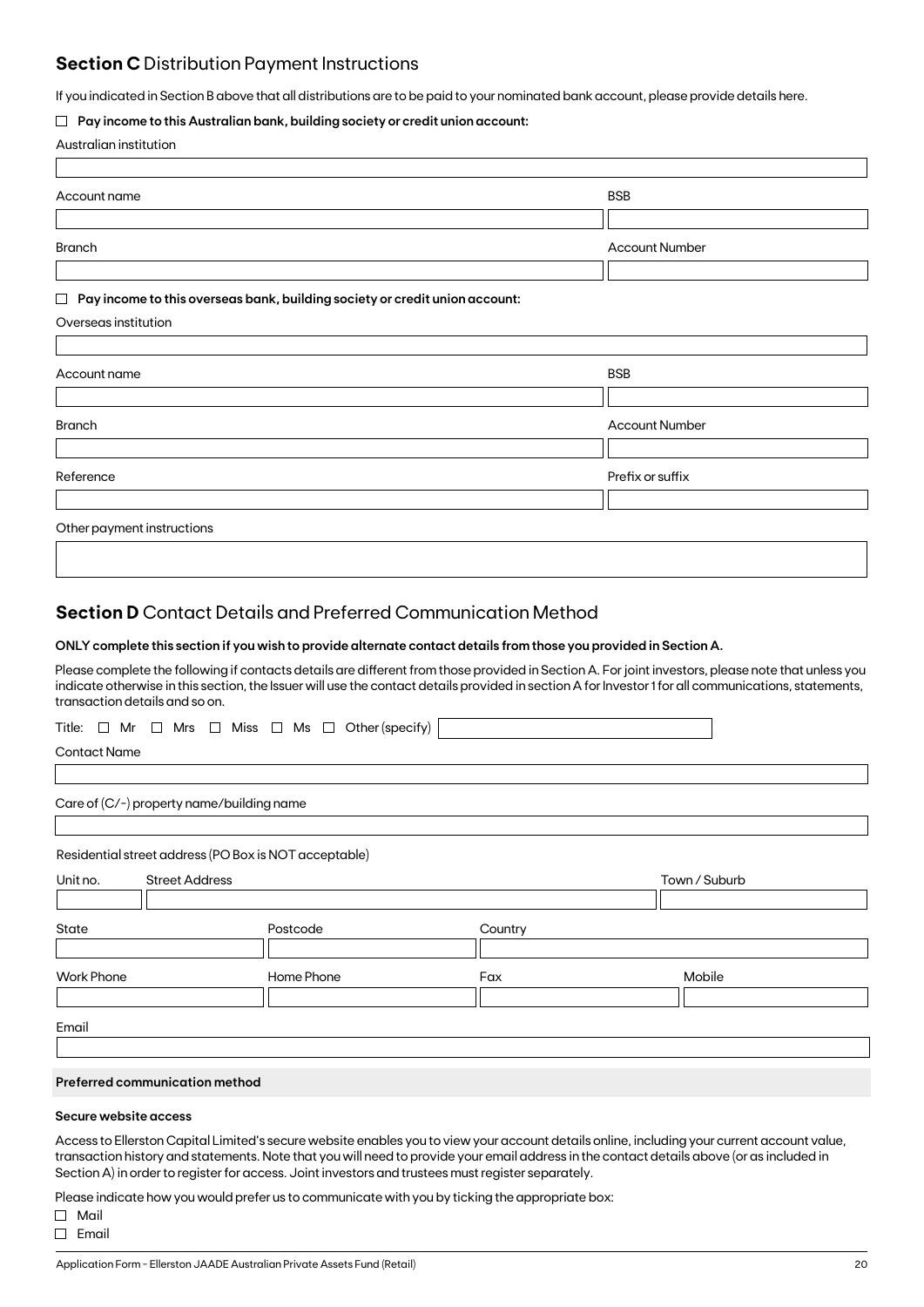## **Section E** Acting Authority or Authorised Representative

If this Application Form is being signed by one or more other person/s holding legal authority to act on behalf of the investor or by a representative of the State/Public Trustee, please provide the full name, residential street address and date of birth of the person and provide a copy of the person's certified photographic ID e.g. driving licence or passport. Also indicate the type of authority and provide a certified copy of the authority with this application.

| Individual 1                                                                                                                                                                                                   |                                                                |
|----------------------------------------------------------------------------------------------------------------------------------------------------------------------------------------------------------------|----------------------------------------------------------------|
| Other (specify)<br>Miss $\Box$ Ms $\Box$<br>Title: $\Box$ Mr<br>$\Box$ Mrs<br>└                                                                                                                                |                                                                |
| Given names (in full)                                                                                                                                                                                          | Date of birth                                                  |
|                                                                                                                                                                                                                |                                                                |
| Surname/family name                                                                                                                                                                                            |                                                                |
|                                                                                                                                                                                                                |                                                                |
| Residential street address (PO Box is NOT acceptable)                                                                                                                                                          |                                                                |
| <b>Street Address</b><br>Unit no.                                                                                                                                                                              | Town / Suburb                                                  |
|                                                                                                                                                                                                                |                                                                |
| State<br>Postcode                                                                                                                                                                                              | Country                                                        |
| Parent/guardian<br>□ POA<br>Executor/administrator<br>$\Box$<br>$\Box$                                                                                                                                         | <b>Bankruptcy trustee</b><br>Public or State trustee<br>$\Box$ |
| $\Box$ I confirm that a certified copy of my/our authority to act for the investor is attached.                                                                                                                |                                                                |
| $\Box$ I confirm that a certified copy of my photographic ID is attached (other than for the State/Public Trustee).                                                                                            |                                                                |
|                                                                                                                                                                                                                |                                                                |
| Individual 2                                                                                                                                                                                                   |                                                                |
| Title: $\Box$ Mr $\Box$ Mrs $\Box$ Miss $\Box$ Ms $\Box$ Other (specify)                                                                                                                                       |                                                                |
| Given names (in full)                                                                                                                                                                                          | Date of birth                                                  |
| Surname/family name                                                                                                                                                                                            |                                                                |
|                                                                                                                                                                                                                |                                                                |
| Residential street address (PO Box is NOT acceptable)                                                                                                                                                          |                                                                |
| <b>Street Address</b><br>Unit no.                                                                                                                                                                              | Town / Suburb                                                  |
|                                                                                                                                                                                                                |                                                                |
| Postcode<br>State                                                                                                                                                                                              | Country                                                        |
|                                                                                                                                                                                                                |                                                                |
| □ POA<br>$\Box$ Parent/guardian<br>Executor/administrator<br>$\Box$<br>$\Box$                                                                                                                                  | <b>Bankruptcy trustee</b><br>Public or State trustee<br>$\Box$ |
| $\Box$ I confirm that a certified copy of my/our authority to act for the investor is attached.                                                                                                                |                                                                |
| $\Box$ I confirm that a certified copy of my photographic ID is attached (other than for the State/Public Trustee).                                                                                            |                                                                |
|                                                                                                                                                                                                                |                                                                |
| <b>Section F Operating Authority</b>                                                                                                                                                                           |                                                                |
| This section must be completed by all investors.                                                                                                                                                               |                                                                |
| When giving instruction to us about your investment, please indicate who has authority to operate your account;                                                                                                |                                                                |
| Individual joint accounts (if no box is ticked we will assume that both/all investors must sign):                                                                                                              |                                                                |
| Both/all to sign<br>$\Box$ Either to sign<br>$\Box$                                                                                                                                                            |                                                                |
|                                                                                                                                                                                                                |                                                                |
| Companies, trusts, super funds, partnerships, sole traders (if no box is ticked all instructions must be signed by two Directors OR two trustees<br>OR two partners OR director AND secretary OR sole trader): |                                                                |
| $\Box$ Other (please specify)<br>Both/all to sign<br>$\Box$ One to sign<br>$\Box$                                                                                                                              |                                                                |
|                                                                                                                                                                                                                |                                                                |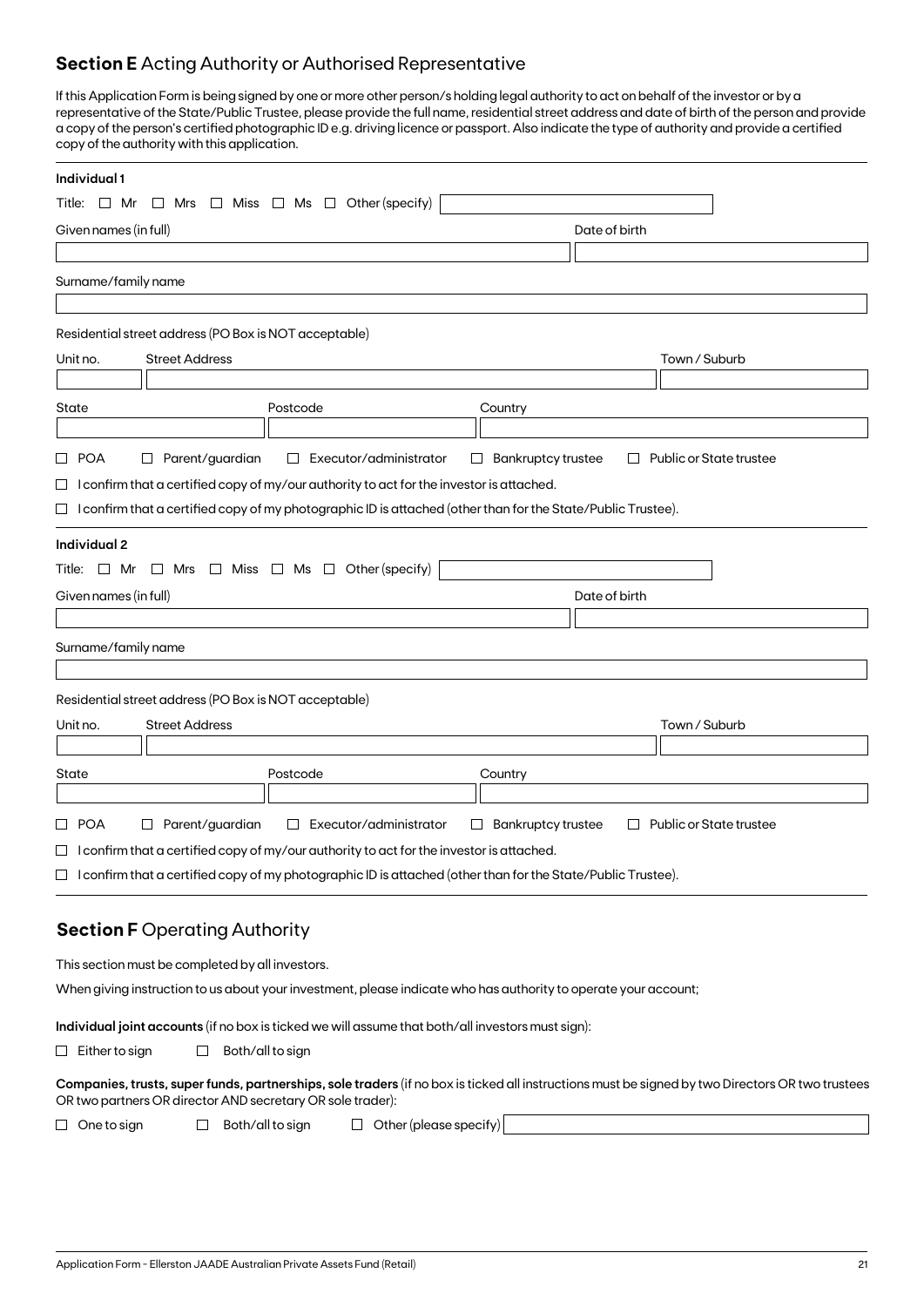## **Section G** Financial Adviser Details

Name of advisor/consultant

| Company or organisation name                    |                                                                                       |         |             |  |
|-------------------------------------------------|---------------------------------------------------------------------------------------|---------|-------------|--|
|                                                 | PO Box / RMB / Locked bag/care of (c/-) property name / building name (if applicable) |         |             |  |
| Suite no./unit no./level no. and street address |                                                                                       |         | Town/suburb |  |
| State                                           | Postcode                                                                              | Country |             |  |
| <b>Work Phone</b>                               | Home Phone                                                                            | Fax     | Mobile      |  |
| Email                                           |                                                                                       |         |             |  |
|                                                 | Would you like your Financial Advisor to receive copies of information sent to you?   |         |             |  |
| П<br>Yes                                        | No<br>П                                                                               |         |             |  |

## **Section H** Tax Certification – FATCA (US) and CRS (other jurisdictions)

### **What are FATCA and CRS? Some background**

The US Foreign Account Tax Compliance Act (FATCA) and the Common Reporting Standard (CRS) are two ways in which a large number of governments are seeking the same thing – to improve global tax compliance. Both require financial institutions to capture relevant information on foreign taxpayers, as follows:

- FATCA promotes cross border tax compliance by US taxpayers, by implementing an international standard for the automatic exchange of information related to those taxpayers. Australia has entered into an inter-governmental agreement (IGA) with the US to implement FATCA in Australia, to be administered through the ATO. The AUS-USA FATCA IGA requires the ATO to obtain detailed account information for US citizens and/or taxpayers on an annual basis. The effect of this is that, to satisfy their FATCA obligations, relevant Australian financial institutions must identify any US taxpayers and report those taxpayers' financial account data to the ATO.
- CRS is a global reporting standard, developed by the OECD, for the automatic exchange of information (AEoI). Its goal is to allow tax authorities to obtain a clearer understanding of financial assets held abroad by their residents, for tax purposes. Over 96 countries have agreed to share information on residents' assets and incomes in accordance with defined reporting standards. Once again, this means that financial institutions around the globe must provide tax authorities with taxpayer financial account data, and the financial institutions must therefore collect this information from their customers and pass it on.

### **FATCA/CRS information – Who should complete this section?**

This section should be completed by the person completing the Application Form who is **authorised to provide tax residency and certification information** for:

- all other applicants, and
- the underlying entity e.g. trust or partnership etc., and
- the beneficial owners and controlling persons.

If you are an individual, joint individual, sole trader, or deceased estate complete (1) below. If not complete (2) on page 24.

### **1. FATCA/CRS certification of individual, joint individual, sole trader or deceased estate**

If you are an **individual, joint individual, a sole trader**, or you will hold the account on behalf of another individual or a deceased estate, then please select the best option below and answer the associated questions. If your account is held on behalf of an entity,

e.g. a company, trust, partnership etc., please go to the section on the next page 'FATCA and CRS certification of an entity.' If you do not provide this information, we will not be able to accept your application.

### **Is the following statement correct?** (Tick if applicable)

 $\Box$  Your account is held by an individual or an entity acting in the capacity of executor or administrator of a deceased estate, where EITHER certified copies of the death certificate or Grant of Probate/Letters of Administration have already been provided to us, OR certified copies of these documents are attached to this application.

If you selected the above, your FATCA/CRS certification is complete and **no further information is required**.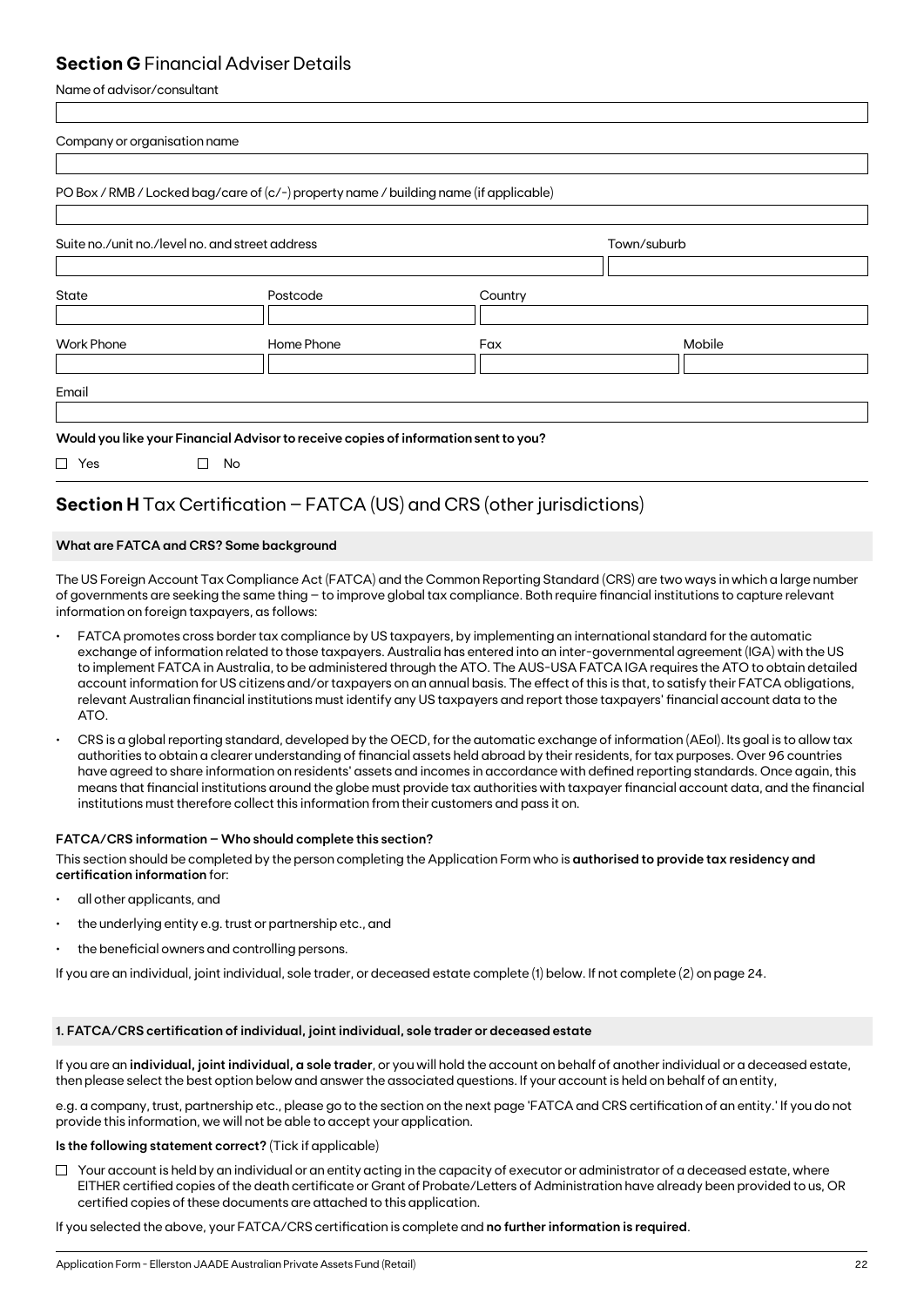## **Section H** Tax Certification – FATCA (US) and CRS (other jurisdictions) *Continued*

**Is/are all of the Individual applicants (including the person/s for whom the account will be held e.g. a children's account) a citizen or a resident for tax purposes in a country other than Australia?**

- Yes please complete 1.2 **Foreign Individual Investors and Individual Beneficial Owner** details below. Note: If an individual is both an Australian and a foreign tax resident, or a tax resident of more than one foreign country, you must also provide this information.
- No your FATCA/CRS certification is complete and **no further information is require**d.
- $\Box$  Only some of the individuals are Australian tax residents:
	- For those Individuals who are **Australian tax residents only** (including the person/s for whom the account is held), please complete 1.1 **Australian tax resident** information below.
	- For the remaining individuals (i.e. who are NOT solely Australian tax residents), please complete 1.2 **Foreign Individual Investors and Individual Beneficial Owner** details below.

#### **1.1 Australian tax resident information**

Full name of Australian tax resident 1

Full name of Australian tax resident 2

Full name of Australian tax resident 3

#### **1.2 Foreign Individual Investor(s) and Individual Beneficial Owner(s) details**

Please provide ALL information, including your foreign TIN (Taxpayer Identification Number), or exclusions, as relevant. Where a TIN is issued by your jurisdiction, failure to provide this information may result in your application not being processed.

| Full name of individual 1                                                  |                            |              | Date of birth                                                                                                      |
|----------------------------------------------------------------------------|----------------------------|--------------|--------------------------------------------------------------------------------------------------------------------|
|                                                                            |                            |              |                                                                                                                    |
| Street address (PO Box is NOT acceptable)                                  |                            |              |                                                                                                                    |
| Country 1 of tax residency                                                 | Country 2 of tax residency |              | Country 3 of tax residency                                                                                         |
|                                                                            |                            |              |                                                                                                                    |
| TIN <sub>1</sub>                                                           | OR                         | Ш            | Country does not require collection of TINs<br>TIN is available but, has not obtained or has not been issued a TIN |
|                                                                            |                            |              |                                                                                                                    |
| TIN <sub>2</sub><br>$\Box$                                                 | OR                         | □            | Country does not require collection of TINs                                                                        |
|                                                                            |                            |              | TIN is available but, has not obtained or has not been issued a TIN                                                |
|                                                                            |                            | $\mathbf{1}$ | Country does not require collection of TINs                                                                        |
| TIN <sub>3</sub><br>⊔                                                      | OR                         |              | TIN is available but, has not obtained or has not been issued a TIN                                                |
| Full name of individual 2                                                  |                            |              | Date of birth                                                                                                      |
|                                                                            |                            |              |                                                                                                                    |
| Street address (PO Box is NOT acceptable)                                  |                            |              |                                                                                                                    |
|                                                                            |                            |              |                                                                                                                    |
| Country 1 of tax residency                                                 | Country 2 of tax residency |              | Country 3 of tax residency                                                                                         |
|                                                                            |                            |              |                                                                                                                    |
|                                                                            |                            |              | Country does not require collection of TINs                                                                        |
| TIN <sub>1</sub><br>$\Box$                                                 | <b>OR</b>                  |              | TIN is available but, has not obtained or has not been issued a TIN                                                |
|                                                                            |                            |              | Country does not require collection of TINs                                                                        |
| TIN <sub>2</sub><br>$\Box$                                                 | <b>OR</b>                  | $\Box$       | TIN is available but, has not obtained or has not been issued a TIN                                                |
|                                                                            |                            |              | Country does not require collection of TINs                                                                        |
| $\Box$ TIN 3                                                               | OR                         | $\perp$      | TIN is available but, has not obtained or has not been issued a TIN                                                |
|                                                                            |                            |              |                                                                                                                    |
| Application Form - Ellerston JAADE Australian Private Assets Fund (Retail) |                            |              | 23                                                                                                                 |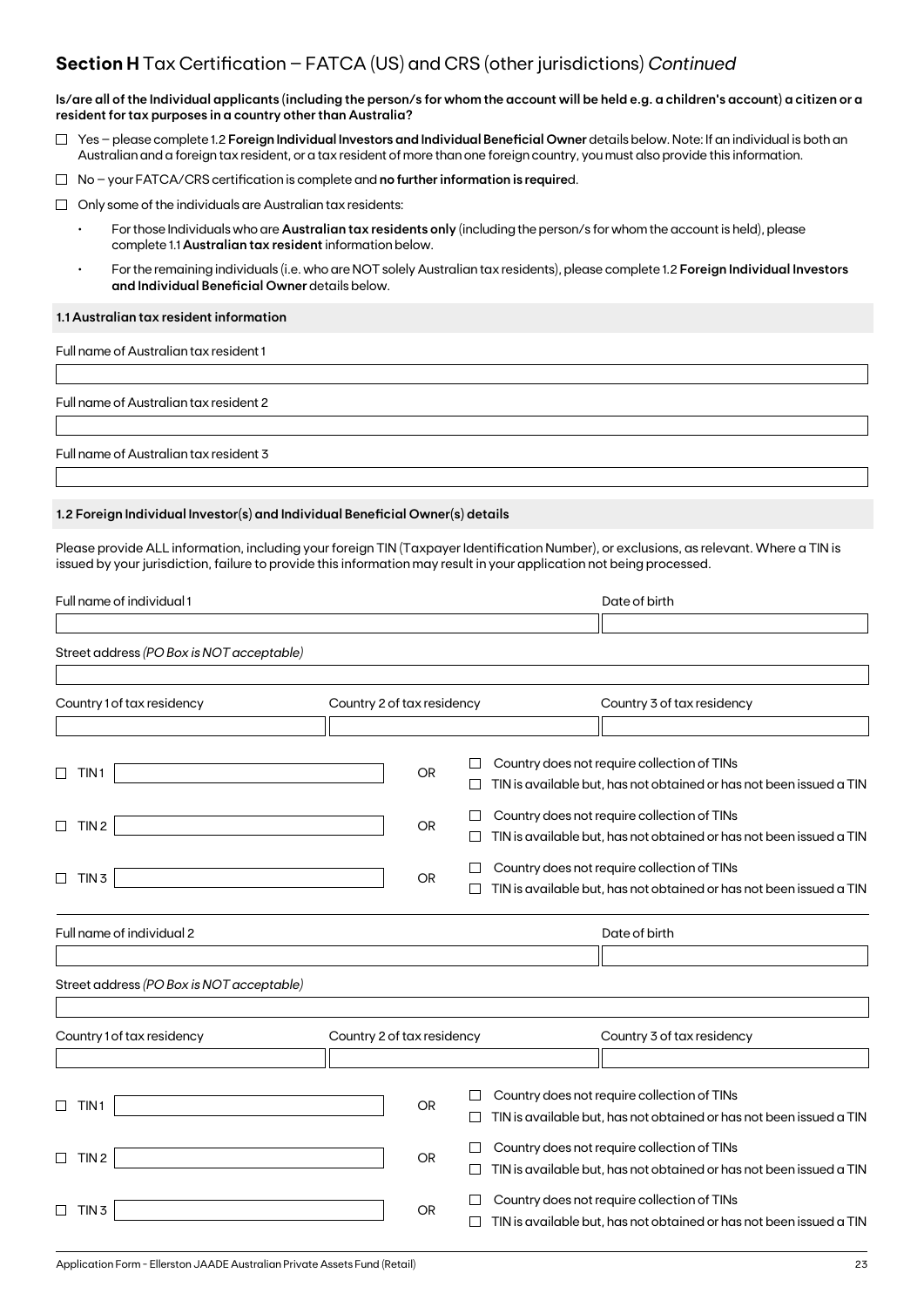## **Section H** Tax Certification – FATCA (US) and CRS (other jurisdictions) *Continued*

| Full name of individual 3                                                                                                                                                                                  |                            | Date of birth  |                                                                     |                                                                                                                                                                                                                                                                               |  |
|------------------------------------------------------------------------------------------------------------------------------------------------------------------------------------------------------------|----------------------------|----------------|---------------------------------------------------------------------|-------------------------------------------------------------------------------------------------------------------------------------------------------------------------------------------------------------------------------------------------------------------------------|--|
|                                                                                                                                                                                                            |                            |                |                                                                     |                                                                                                                                                                                                                                                                               |  |
| Street address (PO Box is NOT acceptable)                                                                                                                                                                  |                            |                |                                                                     |                                                                                                                                                                                                                                                                               |  |
|                                                                                                                                                                                                            |                            |                |                                                                     |                                                                                                                                                                                                                                                                               |  |
| Country 1 of tax residency                                                                                                                                                                                 | Country 2 of tax residency |                |                                                                     | Country 3 of tax residency                                                                                                                                                                                                                                                    |  |
|                                                                                                                                                                                                            |                            |                |                                                                     |                                                                                                                                                                                                                                                                               |  |
| □<br>TIN 1                                                                                                                                                                                                 |                            | ш<br><b>OR</b> |                                                                     | Country does not require collection of TINs<br>TIN is available but, has not obtained or has not been issued a TIN                                                                                                                                                            |  |
| TIN 2<br>$\Box$                                                                                                                                                                                            |                            | ⊔<br><b>OR</b> |                                                                     | Country does not require collection of TINs                                                                                                                                                                                                                                   |  |
|                                                                                                                                                                                                            |                            | $\Box$         |                                                                     | TIN is available but, has not obtained or has not been issued a TIN                                                                                                                                                                                                           |  |
| $\Box$ TIN 3                                                                                                                                                                                               |                            | OR             |                                                                     | Country does not require collection of TINs                                                                                                                                                                                                                                   |  |
|                                                                                                                                                                                                            |                            | ப              | TIN is available but, has not obtained or has not been issued a TIN |                                                                                                                                                                                                                                                                               |  |
|                                                                                                                                                                                                            |                            |                |                                                                     |                                                                                                                                                                                                                                                                               |  |
| 2. Company, Entity, Trust, Superannuation Fund, Association or Other                                                                                                                                       |                            |                |                                                                     |                                                                                                                                                                                                                                                                               |  |
| If you are an investor that is one of the following:                                                                                                                                                       |                            |                |                                                                     |                                                                                                                                                                                                                                                                               |  |
| A company or other incorporated body, or                                                                                                                                                                   |                            |                |                                                                     |                                                                                                                                                                                                                                                                               |  |
| Another type of entity e.g. a trust, partnership, cooperative or association etc, or                                                                                                                       |                            |                |                                                                     |                                                                                                                                                                                                                                                                               |  |
| body, co-operative, association or other type of entity,                                                                                                                                                   |                            |                |                                                                     | An individual/s that will hold the Account on behalf of another entity that is a superannuation fund, trust, partnership, government                                                                                                                                          |  |
| accept your application.                                                                                                                                                                                   |                            |                |                                                                     | then please select the best option below and answer the associated questions. If you do not provide this information, we will not be able to                                                                                                                                  |  |
| The following best describes your organization (tick one)                                                                                                                                                  |                            |                |                                                                     |                                                                                                                                                                                                                                                                               |  |
| An Australian regulated superannuation fund (including a complying SMSF), retirement or pension fund. Please provide a<br>⊔<br>printout from the ATO's ABN Lookup or APRA that displays the fund's status. |                            |                |                                                                     |                                                                                                                                                                                                                                                                               |  |
| Please provide your ACN, ABN, ARBN or ARSN to complete your certification                                                                                                                                  |                            |                |                                                                     |                                                                                                                                                                                                                                                                               |  |
| No further information is required.                                                                                                                                                                        |                            |                |                                                                     |                                                                                                                                                                                                                                                                               |  |
| documents are attached to this application.                                                                                                                                                                |                            |                |                                                                     | An account held by an entity acting in the capacity of executor or administrator of a deceased estate, where EITHER certified copies<br>of the death certificate or Grant of Probate/Letters of Administration have already been provided to us, OR certified copies of these |  |
| If you select this option, your certification is complete and no further information is required.                                                                                                          |                            |                |                                                                     |                                                                                                                                                                                                                                                                               |  |
| subsidiaries of listed companies that are not Financial Institutions).                                                                                                                                     |                            |                |                                                                     | $\Box$ Public Listed Company, Majority Owned Subsidiary of a Public Listed company, (includes public listed companies or majority owned                                                                                                                                       |  |
| Please provide the name of the market or stock exchange where your company is listed                                                                                                                       |                            |                |                                                                     |                                                                                                                                                                                                                                                                               |  |
| Please provide your unique reference code here, e.g. ASX number, ticker code.                                                                                                                              |                            |                |                                                                     |                                                                                                                                                                                                                                                                               |  |
| include:                                                                                                                                                                                                   |                            |                |                                                                     | Not a Financial Account, Certain accounts are NOT considered to be 'Financial Accounts' for the purposes of CRS and FATCA. These                                                                                                                                              |  |
| An Employee Share Scheme or Trust as defined in the Income Tax Assessment Act 1997<br>$\bullet$                                                                                                            |                            |                |                                                                     |                                                                                                                                                                                                                                                                               |  |
| where certain requirements have been met.                                                                                                                                                                  |                            |                |                                                                     | An Escrow Account established in connection with a court order or judgment, or a sale, exchange, or lease of real or personal property                                                                                                                                        |  |
| If you select this option, your certification is complete and no further information is required.                                                                                                          |                            |                |                                                                     |                                                                                                                                                                                                                                                                               |  |
| Exempt Beneficial Owner, Under CRS and FATCA, an Exempt Beneficial Owner includes, but is not limited to:                                                                                                  |                            |                |                                                                     |                                                                                                                                                                                                                                                                               |  |

- Australian government organisation or agency
- Reserve Bank of Australia
- International (including intergovernmental) organization

If you select this option, your certification is complete and no further FATCA/CRS information is required.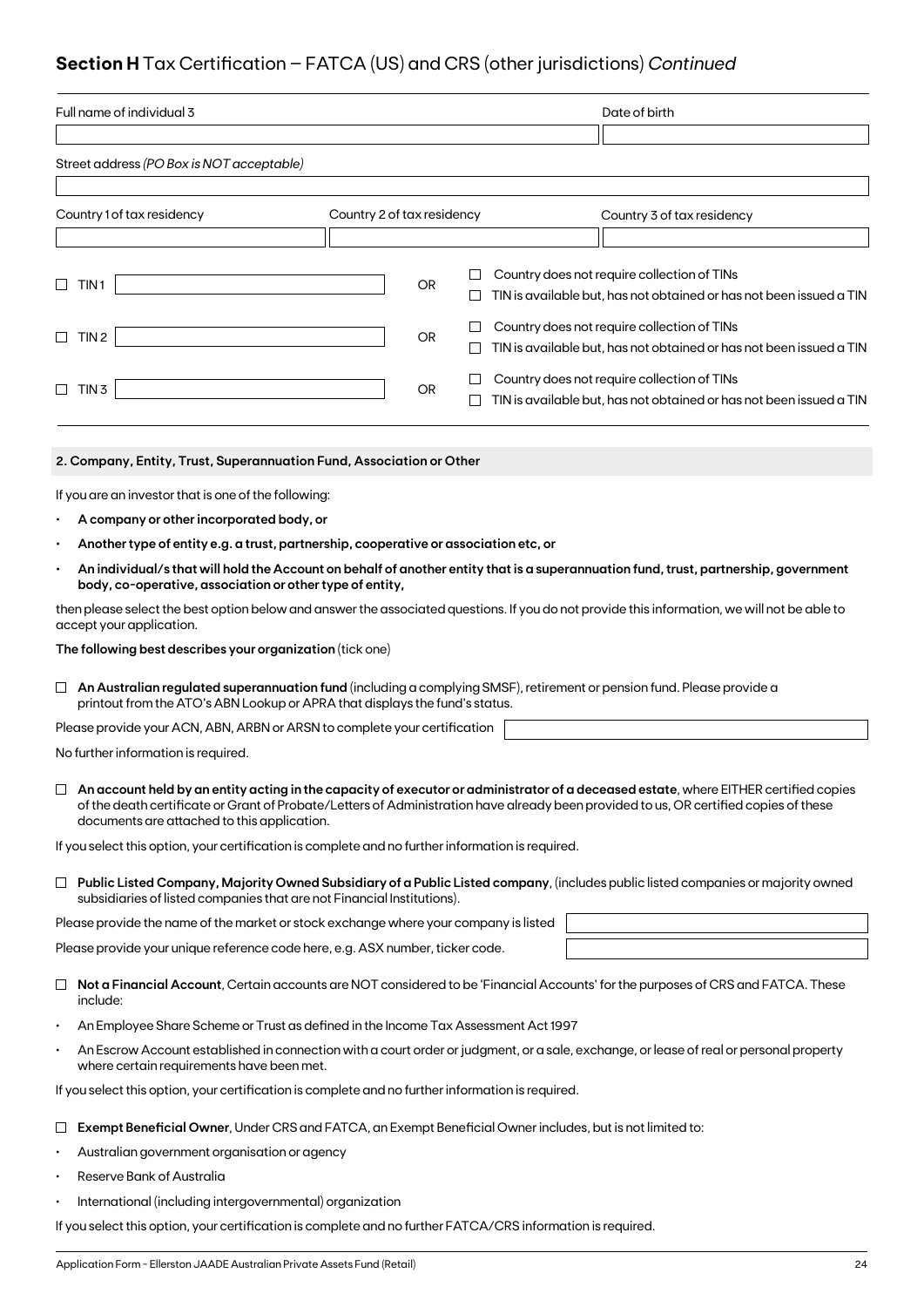|           | <b>Financial institution. Includes:</b>                                                                                                                              |
|-----------|----------------------------------------------------------------------------------------------------------------------------------------------------------------------|
| $\bullet$ | Depository institution                                                                                                                                               |
| $\bullet$ | Investment entity                                                                                                                                                    |
| ٠         | Specified insurance company                                                                                                                                          |
|           | Custodian institution.                                                                                                                                               |
|           | If you select this option, please complete 2.1 Financial Institution below.                                                                                          |
| $\Box$    | Non-Financial Entity (NFE) or (NFFE). This includes the following entity types:                                                                                      |
| ٠         | Private or proprietary company that is NOT a financial institution                                                                                                   |
| ٠         | Public unlisted company that is NOT a financial institution                                                                                                          |
|           | Partnership                                                                                                                                                          |
| ٠         | Trust                                                                                                                                                                |
| ٠         | Co-operative                                                                                                                                                         |
|           | Association or club                                                                                                                                                  |
| ٠         | Registered or non-registered charitable organization                                                                                                                 |
|           | If you selected this option, please complete 2.2 NFE/NFFE entities below.                                                                                            |
|           | 2.1 Financial Institution                                                                                                                                            |
|           |                                                                                                                                                                      |
|           | <b>What is your GIIN?</b>                                                                                                                                            |
|           | If you do not have a GIIN, what is your financial institution status? (Tick one):                                                                                    |
| ப         | Deemed Compliant FFI (foreign financial institution)                                                                                                                 |
| $\sqcup$  | <b>Excepted FFI</b>                                                                                                                                                  |
| ⊔         | Non-participating FFI                                                                                                                                                |
| ⊔         | Other (please specify)                                                                                                                                               |
|           | Are you an Investment Entity (financial institution) located in a non-CRS participating jurisdiction and professionally managed by<br>another financial institution? |
|           | $\Box$ Yes<br>No                                                                                                                                                     |
|           | If you answered YES, please complete the remainder of this section and 2.2 NFE/NFFE entities.                                                                        |
|           | Is the registered holder of this account also a financial institution?                                                                                               |
|           | $\Box$ Yes<br>П<br>No                                                                                                                                                |
|           | If you answered Yes, please provide the GIIN (below) for the registered holder.                                                                                      |
|           | <b>What is holder's GIIN</b>                                                                                                                                         |
|           | If holder does not have a GIIN, what is its financial institution status (Tick one):                                                                                 |
| ⊔         | Deemed Compliant FFI (foreign financial institution)                                                                                                                 |
| ⊔         | Excepted FFI                                                                                                                                                         |
| ⊔         | Non-participating FFI                                                                                                                                                |
| ⊔         | Other (please specify)                                                                                                                                               |
|           | This completes the required information for Financial Institutions.                                                                                                  |

#### **2.2 NFE/NFFE entities**

An entity is Active if it derives more than 50% of its income from the sale of goods or services AND it uses more than 50% of its assets to generate income from the sale of goods or services. An NFE is Passive if it does not fit the description of an Active entity, OR is a professionallymanaged investment entity located in a non-participating CRS (Common Reporting Standard) jurisdiction.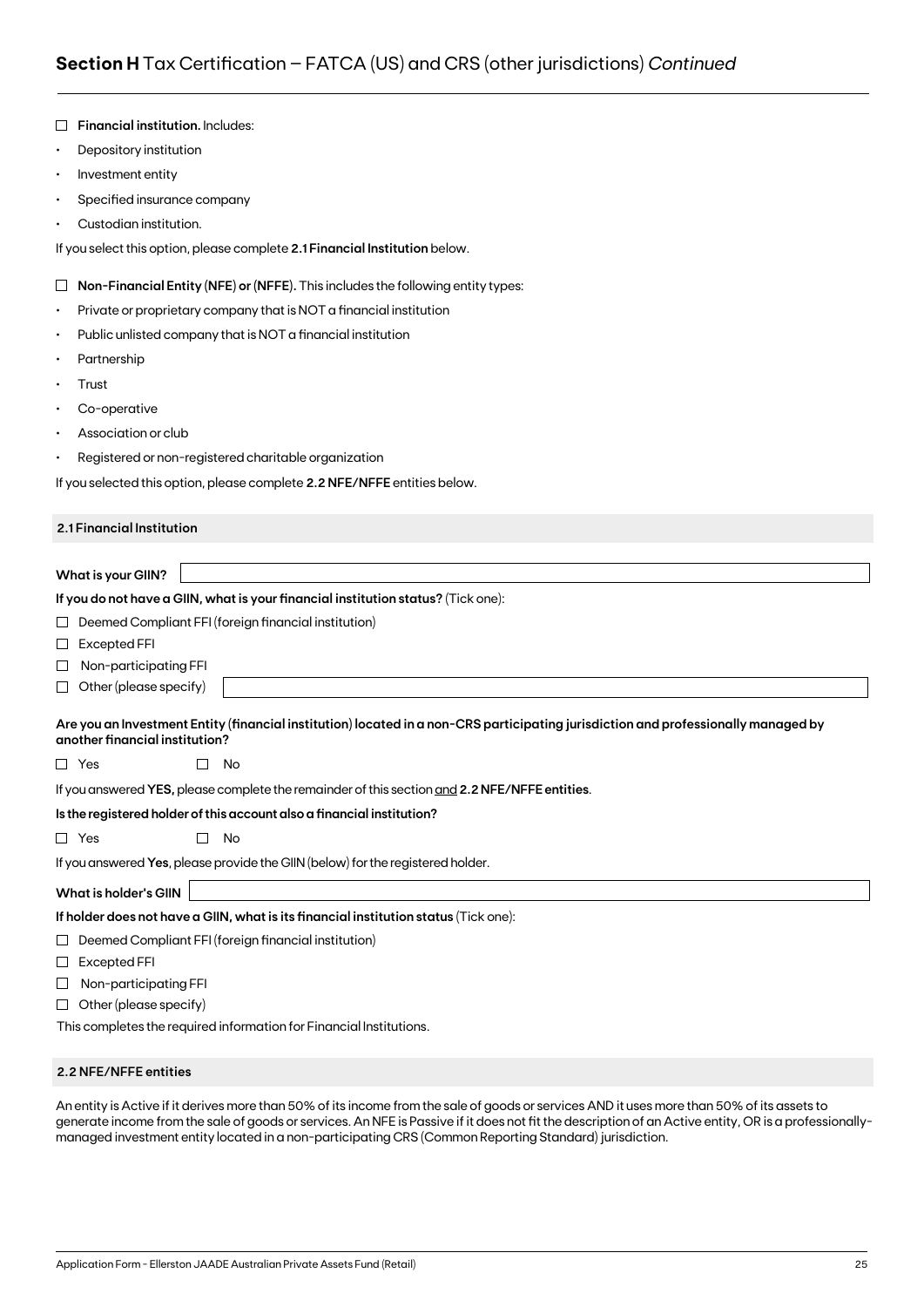# **Section H** Tax Certification – FATCA (US) and CRS (other jurisdictions) *Continued*

| Is the NFE/NFFE Active or Passive?                                                                                                                                                                                                                                                                                                                                                                                                                                                                                             |                                                                                                                                                                                                   |           |                  |                                                                                                                    |  |  |  |  |  |  |
|--------------------------------------------------------------------------------------------------------------------------------------------------------------------------------------------------------------------------------------------------------------------------------------------------------------------------------------------------------------------------------------------------------------------------------------------------------------------------------------------------------------------------------|---------------------------------------------------------------------------------------------------------------------------------------------------------------------------------------------------|-----------|------------------|--------------------------------------------------------------------------------------------------------------------|--|--|--|--|--|--|
| Active<br>$\perp$<br>Passive<br>$\perp$<br>**Controlling Persons details                                                                                                                                                                                                                                                                                                                                                                                                                                                       | If Active, please complete 2.3 Entity foreign tax residency information<br>If Passive, please complete 2.3 Entity foreign tax residency information and 2.4 Entity foreign beneficial owner(s) or |           |                  |                                                                                                                    |  |  |  |  |  |  |
| 2.3 Entity foreign tax residency information (tick and/or provide details as indicated)                                                                                                                                                                                                                                                                                                                                                                                                                                        |                                                                                                                                                                                                   |           |                  |                                                                                                                    |  |  |  |  |  |  |
| Is this account holder a US citizen or a resident for tax purposes in a country other than Australia?<br>$\Box$ Yes<br>No<br>$\mathsf{L}$<br>If you answered No, your certification is complete and no further information is required.<br>If you answered Yes, please provide ALL information, including your foreign TIN (Taxpayer Identification Number) or exclusions, as relevant.<br>Where a TIN is issued by your jurisdiction, failure to provide this information may result in your application not being processed. |                                                                                                                                                                                                   |           |                  |                                                                                                                    |  |  |  |  |  |  |
| Country of tax residency 1                                                                                                                                                                                                                                                                                                                                                                                                                                                                                                     | Address                                                                                                                                                                                           |           |                  |                                                                                                                    |  |  |  |  |  |  |
|                                                                                                                                                                                                                                                                                                                                                                                                                                                                                                                                |                                                                                                                                                                                                   |           |                  |                                                                                                                    |  |  |  |  |  |  |
| $\Box$ TIN1                                                                                                                                                                                                                                                                                                                                                                                                                                                                                                                    |                                                                                                                                                                                                   | OR        | $\Box$<br>$\Box$ | Country does not require collection of TINs<br>TIN is available but, has not obtained or has not been issued a TIN |  |  |  |  |  |  |
| $\Box$ TIN 2                                                                                                                                                                                                                                                                                                                                                                                                                                                                                                                   |                                                                                                                                                                                                   | <b>OR</b> |                  | Country does not require collection of TINs<br>TIN is available but, has not obtained or has not been issued a TIN |  |  |  |  |  |  |
| $\Box$ TIN 3                                                                                                                                                                                                                                                                                                                                                                                                                                                                                                                   |                                                                                                                                                                                                   | OR.       |                  | Country does not require collection of TINs<br>TIN is available but, has not obtained or has not been issued a TIN |  |  |  |  |  |  |
| 2.4 Entity foreign beneficial owner(s) or ** Controlling Persons details                                                                                                                                                                                                                                                                                                                                                                                                                                                       |                                                                                                                                                                                                   |           |                  |                                                                                                                    |  |  |  |  |  |  |
| Is/Are any of the beneficial owner(s) or controlling persons a U.S. citizen or a resident for tax purposes in a country other than Australia?<br>$\Box$ Yes<br>No<br>$\Box$                                                                                                                                                                                                                                                                                                                                                    |                                                                                                                                                                                                   |           |                  |                                                                                                                    |  |  |  |  |  |  |
| If you answered No, your certification is complete and no further information is required.                                                                                                                                                                                                                                                                                                                                                                                                                                     |                                                                                                                                                                                                   |           |                  |                                                                                                                    |  |  |  |  |  |  |
| If you answered Yes, please provide ALL information, including your foreign TIN (Taxpayer Identification Number) or exclusions, as relevant.<br>Where a TIN is issued by your jurisdiction, failure to provide this information may result in your application not being processed.                                                                                                                                                                                                                                            |                                                                                                                                                                                                   |           |                  |                                                                                                                    |  |  |  |  |  |  |
| Full name of individual 1                                                                                                                                                                                                                                                                                                                                                                                                                                                                                                      |                                                                                                                                                                                                   |           |                  | Date of birth                                                                                                      |  |  |  |  |  |  |
|                                                                                                                                                                                                                                                                                                                                                                                                                                                                                                                                |                                                                                                                                                                                                   |           |                  |                                                                                                                    |  |  |  |  |  |  |
| Street address (PO Box is NOT acceptable)                                                                                                                                                                                                                                                                                                                                                                                                                                                                                      |                                                                                                                                                                                                   |           |                  | Date of birth                                                                                                      |  |  |  |  |  |  |
|                                                                                                                                                                                                                                                                                                                                                                                                                                                                                                                                |                                                                                                                                                                                                   |           |                  |                                                                                                                    |  |  |  |  |  |  |
| Country 1 of tax residency                                                                                                                                                                                                                                                                                                                                                                                                                                                                                                     | Country 2 of tax residency                                                                                                                                                                        |           |                  | Country 3 of tax residency                                                                                         |  |  |  |  |  |  |
| $\Box$<br>TIN 1                                                                                                                                                                                                                                                                                                                                                                                                                                                                                                                |                                                                                                                                                                                                   | <b>OR</b> | ⊔                | Country does not require collection of TINs<br>TIN is available but, has not obtained or has not been issued a TIN |  |  |  |  |  |  |
| $\Box$ TIN 2                                                                                                                                                                                                                                                                                                                                                                                                                                                                                                                   |                                                                                                                                                                                                   | OR        | $\Box$<br>$\Box$ | Country does not require collection of TINs<br>TIN is available but, has not obtained or has not been issued a TIN |  |  |  |  |  |  |
| $\Box$ TIN 3                                                                                                                                                                                                                                                                                                                                                                                                                                                                                                                   |                                                                                                                                                                                                   | <b>OR</b> | ⊔                | Country does not require collection of TINs<br>TIN is available but, has not obtained or has not been issued a TIN |  |  |  |  |  |  |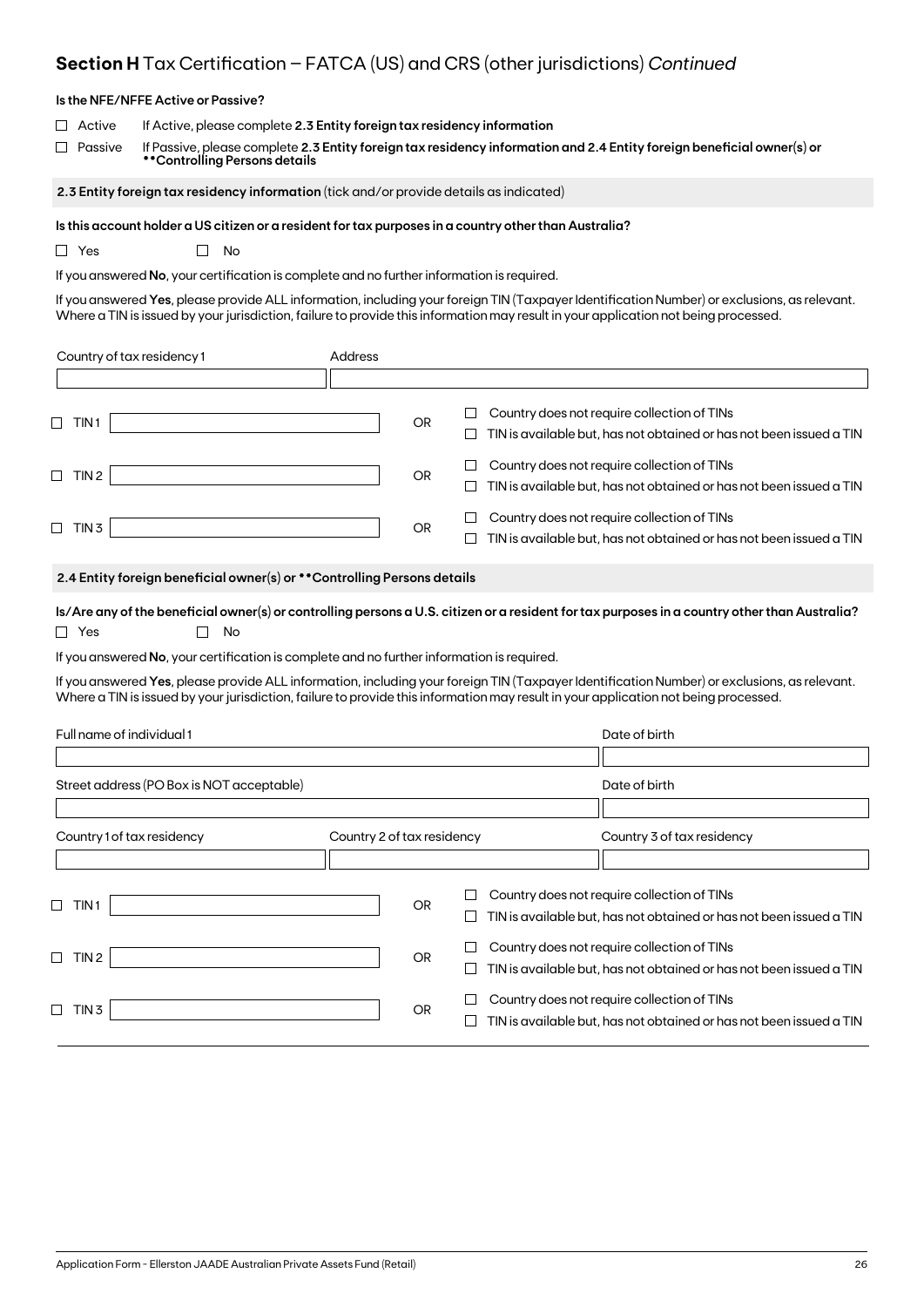## **Section H** Tax Certification – FATCA (US) and CRS (other jurisdictions) *Continued*

| Full name of individual 2                 |                            |           |              | Date of birth                                                                                                      |
|-------------------------------------------|----------------------------|-----------|--------------|--------------------------------------------------------------------------------------------------------------------|
|                                           |                            |           |              |                                                                                                                    |
| Street address (PO Box is NOT acceptable) |                            |           |              | Date of birth                                                                                                      |
|                                           |                            |           |              |                                                                                                                    |
| Country 1 of tax residency                | Country 2 of tax residency |           |              | Country 3 of tax residency                                                                                         |
|                                           |                            |           |              |                                                                                                                    |
| TIN <sub>1</sub><br>$\Box$                |                            | <b>OR</b> |              | Country does not require collection of TINs                                                                        |
|                                           |                            |           |              | TIN is available but, has not obtained or has not been issued a TIN                                                |
| TIN <sub>2</sub><br>$\Box$                |                            | OR        |              | Country does not require collection of TINs                                                                        |
|                                           |                            |           |              | TIN is available but, has not obtained or has not been issued a TIN                                                |
| TIN <sub>3</sub><br>$\Box$                |                            | <b>OR</b> |              | Country does not require collection of TINs                                                                        |
|                                           |                            |           |              | TIN is available but, has not obtained or has not been issued a TIN                                                |
|                                           |                            |           |              |                                                                                                                    |
| Full name of individual 3                 |                            |           |              | Date of birth                                                                                                      |
|                                           |                            |           |              |                                                                                                                    |
| Street address (PO Box is NOT acceptable) |                            |           |              | Date of birth                                                                                                      |
|                                           |                            |           |              |                                                                                                                    |
| Country 1 of tax residency                | Country 2 of tax residency |           |              | Country 3 of tax residency                                                                                         |
|                                           |                            |           |              |                                                                                                                    |
| TIN1<br>⊔                                 |                            | <b>OR</b> |              | Country does not require collection of TINs<br>TIN is available but, has not obtained or has not been issued a TIN |
| TIN 2<br>$\Box$                           |                            | <b>OR</b> | $\mathbf{L}$ | Country does not require collection of TINs<br>TIN is available but, has not obtained or has not been issued a TIN |
| TIN <sub>3</sub>                          |                            | <b>OR</b> |              | Country does not require collection of TINs<br>TIN is available but, has not obtained or has not been issued a TIN |

\*Capitalised terms used in this section have the meanings defined in the intergovernmental agreement between the Australian and governments to improve international tax compliance and to implement FATCA dated 28 April 2014.

\*\* A Controlling Person means any individual who ultimately beneficially owns 25% or more of an entity or controls the entity, including control through a chain of ownership or by means of control other than direct control.

## **Section I** Subscription terms and conditions

To subscribe for New Units, an applicant (the Subscriber) must execute this Application Form. An application is only accepted on confirmation of acceptance in a Transaction Statement by Ellerston Capital Limited.

The Subscriber agrees to subscribe for New Units on these Subscription Terms and Conditions and in accordance with the Constitution.

#### 1. **Definitions**

The following definitions apply to terms in this Section I. Terms not defined in this Section have the meaning set out in the Glossary section of the Product Disclosure Statement. The principles of interpretation set out in the Glossary of the Product Disclosure Statement also apply in this Application Form.

**Application Form** means this form upon which an application for New Units is made by a Subscriber.

**Application Price** means the sum payable for each New Unit calculated in accordance with this Application Form.

**Custodian** means the custodian (if any) for the Subscriber, named in this Application Form.

**New Unit** means a new fully paid unit in the Ellerston JAADE Australian Private Assets Fund (Retail) Units which is the subject of this Application Form.

**Payment Date** means the date, specified by Ellerston Capital Limited in the Transaction Statement on which payment for New Units falls due.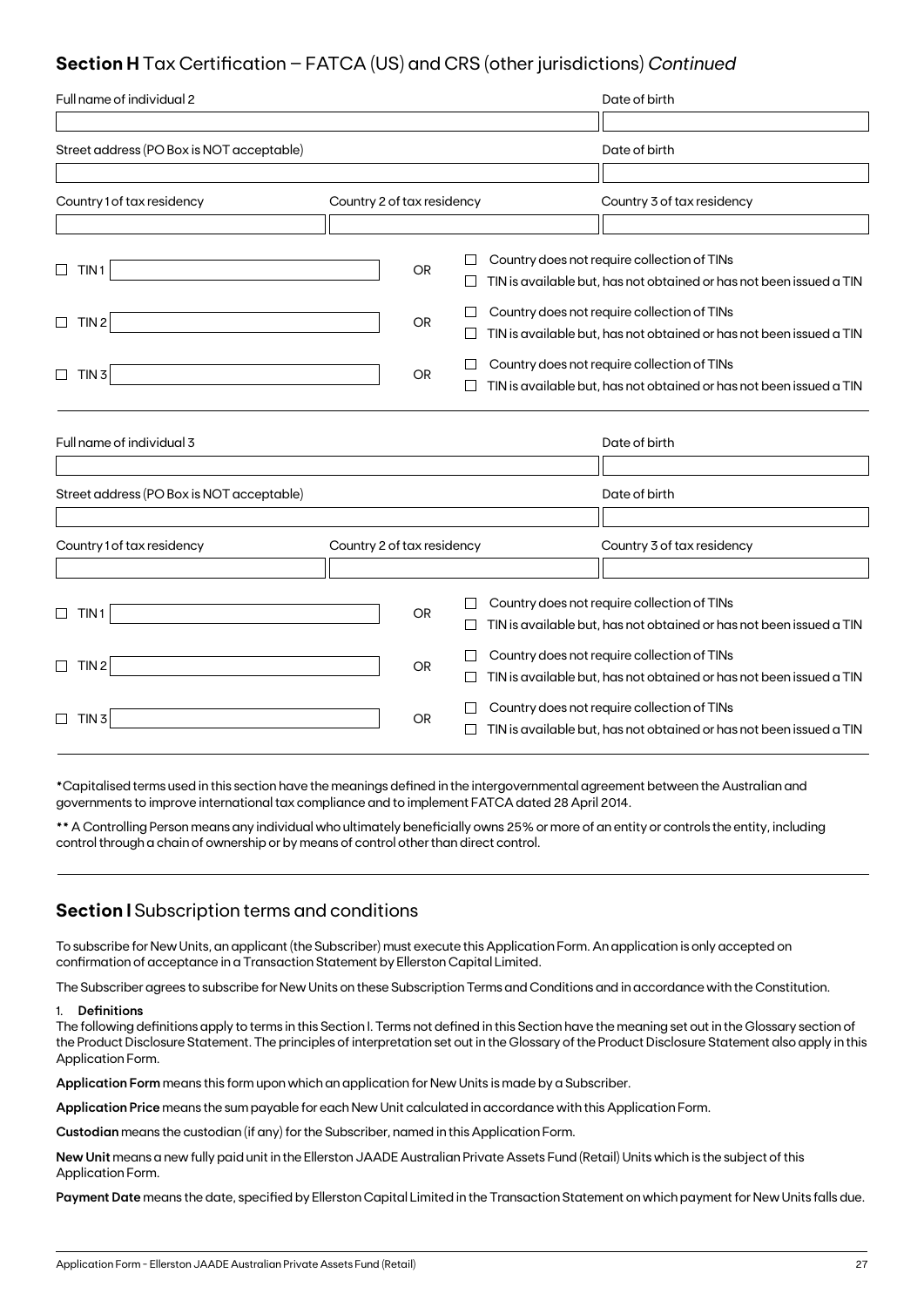## **Section I** Subscription Terms and Conditions *Continued*

**Product Disclosure Statement** means the Ellerston JAADE Australian Private Assets Fund (Retail) PDS dated 15 February 2022.

**Target MarketDetermination** means the Ellerston JAADE Australian Private Assets Fund (Retail) Target Market Determination dated 15 February 2022.

**Transaction Statement** means the notice given by Ellerston Capital Limited to the Subscriber specifying the amount for which the Application has been accepted and the Payment Date.

**Register** means the register of members kept on behalf of Ellerston Capital Limited as responsible entity of the Ellerston JAADE Australian Private Assets Fund (Retail) by Mainstream.

**Subscription Terms and Conditions** means these terms and conditions on which applications for New Units are made and agreed to by the Subscriber.

#### 2. **Subscriber to procure performance by custodian**

Where a Subscriber nominates a Custodian and the Custodian becomes a Unitholder, the Subscriber undertakes to procure that the Custodian, as Unitholder, performs the obligations and observes the restrictions imposed on it under this Application Form.

#### 3. **Application for New Units**

- a) By lodging the Application Form, the Subscriber irrevocably applies for New Units, at the Application Price, up to the aggregate amount as set out in the Subscriber's Application Form (**Application Amount**) with the number of New Units being rounded down to the next whole number.
- b) The Application Amount is not payable on lodgement of the Application Form.
- c) If the Subscriber's Application is accepted in whole or in part, Ellerston Capital Limited will send the Subscriber a Transaction Statement setting out the amount in respect of which the Application has been accepted.
- d) A Subscriber's commitment is valid and enforceable against the Subscriber from the date on which the Subscriber's Application is accepted (**Effective Date**).
- e) The Subscriber must pay the Subscription Amount to Mainstream Fund Services Pty Ltd as Custodian for Ellerston Capital Limited Ellerston JAADE Australian Private Assets Fund (Retail) Application Account on the Payment Date.

#### 4. **Indemnity**

The Subscriber indemnifies Ellerston Capital Limited and each of its officers, employees, advisers and agents (the **Indemnified Parties**) against all Claims and Liabilities (including legal costs on a full indemnity basis) incurred or suffered by or brought by or made or recovered against the Indemnified Parties in connection with, or arising out of, any breach of any provision of these Subscription Terms and Conditions by the Subscriber.

#### 5. **Subscriber's acknowledgement**

The Subscriber acknowledges and agrees that in considering whether or not to apply for New Units and in proceeding to engage in due diligence enquiries, it did so on the basis that the Product Disclosure Statement it received containing information concerning the Ellerston JAADE Australian Private Assets Fund (Retail) expressly excluded any reliance on information given to the Subscriber or statements or representations of Ellerston Capital Limited;

- a) The Subscriber represents and warrants to Ellerston Capital Limited that:
- (i) in conducting due diligence, and subscribing for New Units, the Subscriber did not and does not rely on any statement, representation, warranty, condition, forecast or other conduct which may have been made by or on behalf of Ellerston Capital Limited including, to avoid doubt, the Product Disclosure Statement;
- (ii) it has had the opportunity to conduct due diligence and has satisfied itself in relation to matters arising from the due diligence;
- (iii) it understands, acknowledges and accepts the risks and uncertainties of the industry in which the Ellerston JAADE Australian Private Assets Fund (Retail) operates and the general economic risks that impact on, or could reasonably be expected to impact on the Ellerston JAADE Australian Private Assets Fund (Retail), its assets, results, operations and prospects;
- (iv) irrespective of whether or not the due diligence was as full or exhaustive as the Subscriber would have wished, it has nevertheless, independently and without the benefit of any inducements, representations or warranties from Ellerston Capital Limited or any of its respective directors, officers, employees, agents or advisers, determined to enter into this Application Form; and
- (v) the disclosures regarding the Ellerston JAADE Australian Private Assets Fund (Retail) including the information, forecasts and statements of intent contained in material provided to the Subscriber, and made in management presentations, are accepted by the Subscriber based on their own enquiries and understanding.
- b) The Subscriber acknowledges and agrees that, to the extent permitted by law, none of Ellerston Capital Limited or any of its respective directors, officers, employees, agents or advisers:
- (i) has made or makes any representation or warranty as to the accuracy or completeness of any disclosure or the provision of any information;
- (ii) accepts any duty of care in relation to the Subscriber in respect of any such information; and
- (iii) is to be liable to the Subscriber if, for whatever reason, any such information is or becomes inaccurate, incomplete or misleading in any particular way.
- c) Subject to any law to the contrary, all terms conditions, warranties and statements, whether expressed, implied, written, oral, collateral,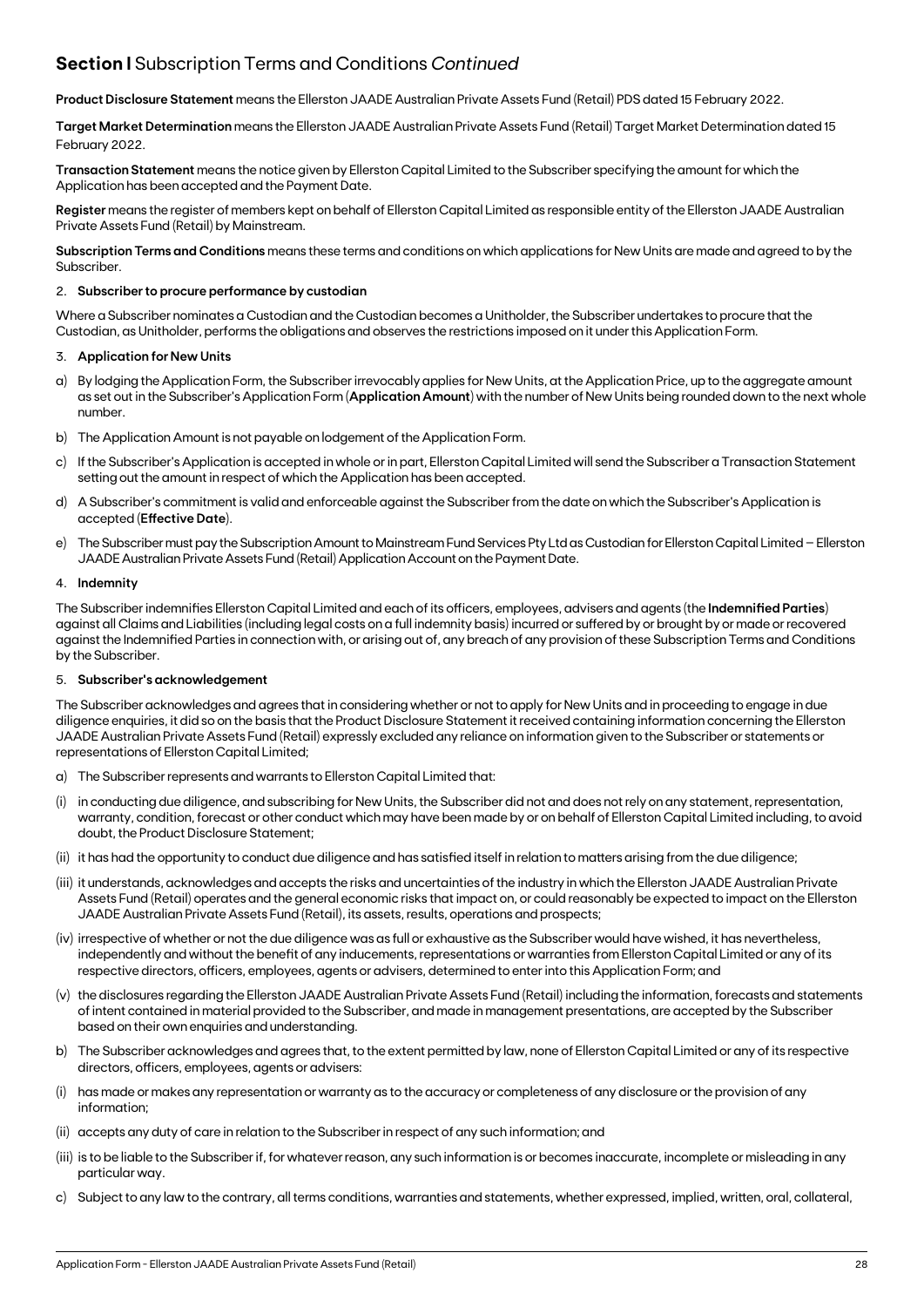## **Section I** Subscription Terms and Conditions *Continued*

statutory or otherwise, are excluded, and Ellerston Capital Limited and its respective directors, officers, employees, agents and advisers disclaim all Liabilities in relation to them to the maximum extent permitted by law.

- d) The Subscriber acknowledges that:
- (i) it has read and understood the Target Market Determination;
- (ii) the subscription for New Units is suitable for the Subscriber, having regards to the Target Market Determination;
- (iii) it has read and understood, the Product Disclosure Statement; and

(iv) Ellerston Capital Limited has issued the Product Disclosure Statement and other information and materials relating to the offer, and has made the invitation to apply for Units in the Ellerston JAADE Australian Private Assets Fund (Retail) only in its capacity as responsible entity of the Ellerston JAADE Australian Private Assets Fund (Retail), and in no other capacity, and its liability is limited to and can be enforced to the extent to which it can be and is in fact satisfied out of property of the Ellerston JAADE Australian Private Assets Fund (Retail) from which Ellerston Capital Limited is actually indemnified for the liability. This limitation of Ellerston Capital Limited's liability applies to all liabilities and obligations of Ellerston Capital Limited in any way connected with any representation, warranty, conduct, omission, document or transaction related to the Ellerston JAADE Australian Private Assets Fund (Retail) and the invitation to apply for Units in the Ellerston JAADE Australian Private Assets Fund (Retail).

#### 6. **Representations and warranties by Subscriber**

The Subscriber represents and warrants to Ellerston Capital Limited that each of the following statements is true, accurate and not misleading as at the date of the Application Form and the Payment Date:

- a) its execution, delivery and performance of this Application including the Subscription Terms and Conditions does not violate its constitution (or other constituent documents);
- b) it is a validly existing entity under the laws of its place of incorporation or establishment;
- c) it has the corporate power to enter into and perform its obligations under this Application Form and to carry out the transactions contemplated thereby;
- d) it has taken all necessary corporate action to authorise its entry into the execution, delivery and performance of this Application Form and to carry out the transactions contemplated by this Application Form;
- e) this Application Form is a valid and binding obligation on it;
- f) if situated outside Australia, it is a person to whom an invitation or offer to subscribe for New Units in the manner contemplated by the Product Disclosure Statement and this Application Form is permitted by the laws of the jurisdiction in which it is situated and it is a person to whom the New Units can lawfully be offered and issued to under all applicable laws, without the need for any registration, formality or lodgement and it satisfies the requirements in the applicable jurisdictions and makes the warranties and representations set in clauses 9 to 11 below;
- g) in subscribing for New Units, it is in compliance with all relevant laws and regulations (including, without limitation, the requirements of the Australian Corporations Act.
- h) neither its entry into nor the performance by it of this Application Form nor any transaction contemplated under this Application Form violates in any material respect any provision of any judgment binding on it, its constituent documents, any law or any document, agreement or other arrangement binding on it or its assets; and
- i) it agrees to provide Ellerston Capital Limited with any other information or material that is reasonably required to establish the Subscriber's authority to apply for and acquire New Units and its compliance with applicable laws or to enable Ellerston Capital Limited to comply with its Anti-Money Laundering Policy.

#### 7. **Additional representations where the Subscriber is a trustee**

On execution of this Application Form where the Subscriber is a trustee, it represents and warrants to Ellerston Capital Limited that each of the following statements is true, accurate and not misleading as at the date of the Application Form and the Payment Date:

- a) it is empowered by the trust deed establishing the trust under which it is appointed as trustee (Trust Deed) to enter into and perform its obligations under Application Form and to carry out the acts and transactions contemplated by this Application Form;
- b) all necessary resolutions have been duly passed and all consents, approvals and other procedural matters have been obtained or attended to as required by the Trust Deed;
- c) it is the sole trustee of the trust;
- d) no property of the trust is liable to be re settled or set aside or transferred to any other trust;
- e) the trust has not been terminated, nor has any event for the vesting of the assets of the trust occurred;
- f) subject to the terms of the Trust Deed and limitations which may be imposed by general law, its right of indemnity out of, and lien over, the assets of the trust have not been limited in any way. To the best of its knowledge, it has no liability which may be set off against that right of indemnity;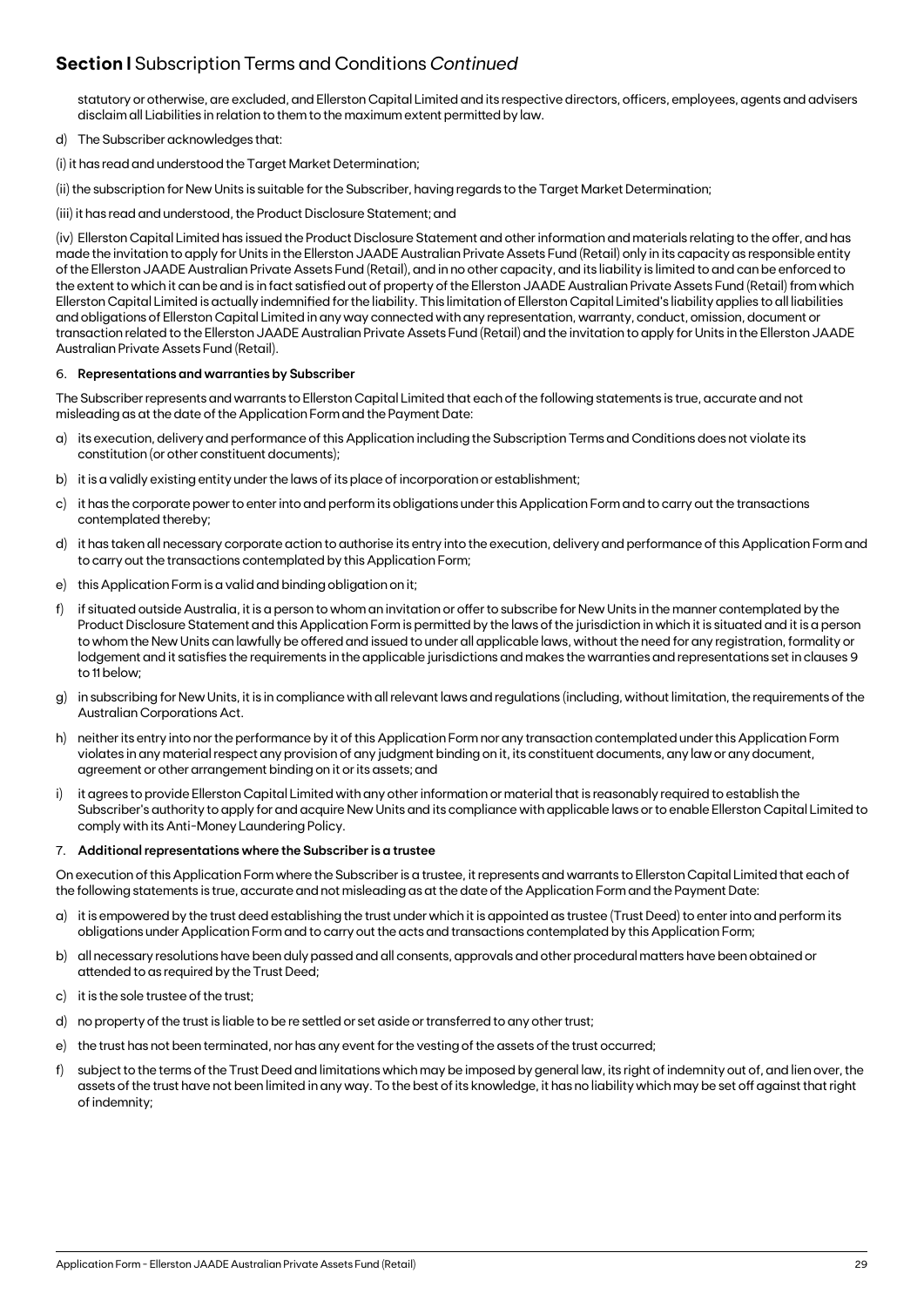## **Section I** Subscription Terms and Conditions *Continued*

- g) to the best of its knowledge, it has complied with all obligations and duties under the Trust Deed and at law where failure to comply would have a material adverse effect on its ability to perform under this Application Form; and
- h) You are acquiring the New Units for your own account for investment purposes only and not with a view to resale or distribution.

#### 8. **Notices**

Each communication (including each notice, consent, approval, request and demand) under or in connection with this Application Form:

- a) must be in writing;
- b) must be addressed as follows (or as otherwise notified by that Party to each other Party from time to time).

**Mainstream Fund Services – Unit Registry GPO Box 4968** Sydney NSW 2001 AUSTRALIA

#### **Subscriber**

Address provided by the Subscriber on the Application Form

- c) must be signed by the Party making it or (on that Party's behalf) by the solicitor for, or any attorney, director, secretary or authorised agent of, that Party;
- d) must be delivered by hand or posted by prepaid post to the address, or sent by fax to the number, of the addressee, in accordance with clause 8(b); and
- (i) is taken to be received by the addressee:(in the case of prepaid post sent to an address in the same country) on the third day after the date of posting;
- (ii) (in the case of prepaid post sent to an address in another country) on the fifth day after the date of posting by airmail;
- (iii) (in the case of fax) at the time in the place to which it is sent equivalent to the time shown on the transmission confirmation report produced by the fax machine from which it was sent; and
- (iv) (in the case of delivery by hand) on delivery, but if the communication is taken to be received on a day that is not a business day or after 5.00pm, it is taken to be received at 9.00am on the next business day.

#### 9. **General**

#### 9.1 **Governing law**

This Application Form is governed by and must be construed according to the law applying in New South Wales.

#### 9.2 **Jurisdiction**

Each Party irrevocably:

- a) submits to the non-exclusive jurisdiction of the courts of New South Wales, and the courts competent to determine appeals from those courts, with respect to any proceedings that may be brought at any time relating to this Application Form; and
- b) waives any objection it may now or in the future have to the venue of any proceedings, and any claim it may now or in the future have that any proceedings have been brought in an inconvenient forum, if that venue falls within clause 9.2(a).

#### 9.3 **Amendments**

The Subscription Terms and Conditions may only be varied by or on behalf of Ellerston Capital Limited and the Subscriber in writing.

#### 9.4 **Waiver**

- a) Failure to exercise or enforce, or a delay in exercising or enforcing, or the partial exercise or enforcement of, a right, power or remedy provided by law or under this Application Form by a party does not preclude, or operate as a waiver of, the exercise or enforcement, or further exercise or enforcement, of that or any other right, power or remedy provided by law or under this Application Form.
- b) A waiver or consent given by a party under this Application Form is only effective and binding on that Party if it is given or confirmed in writing by that party.
- c) No waiver of a breach of a term of this Application Form operates as a waiver of another breach of that term or of a breach of any other term of this Application Form.

#### 9.5 **Further acts and documents**

Each party must promptly do all further acts and execute and deliver all further documents (in form and content reasonably satisfactory to that party) required by law or reasonably requested by the other party to give effect to this Application Form.

#### 9.6 **Consents**

Consent required under this Application Form from a party may be given or withheld, or may be given subject to any conditions, as that Party (in its absolute discretion) thinks fit, unless this Application Form expressly provides otherwise.

#### 9.7 **Assignment**

A party cannot assign, novate or otherwise transfer any of its rights or obligations under this Application Form without the prior consent of the other party.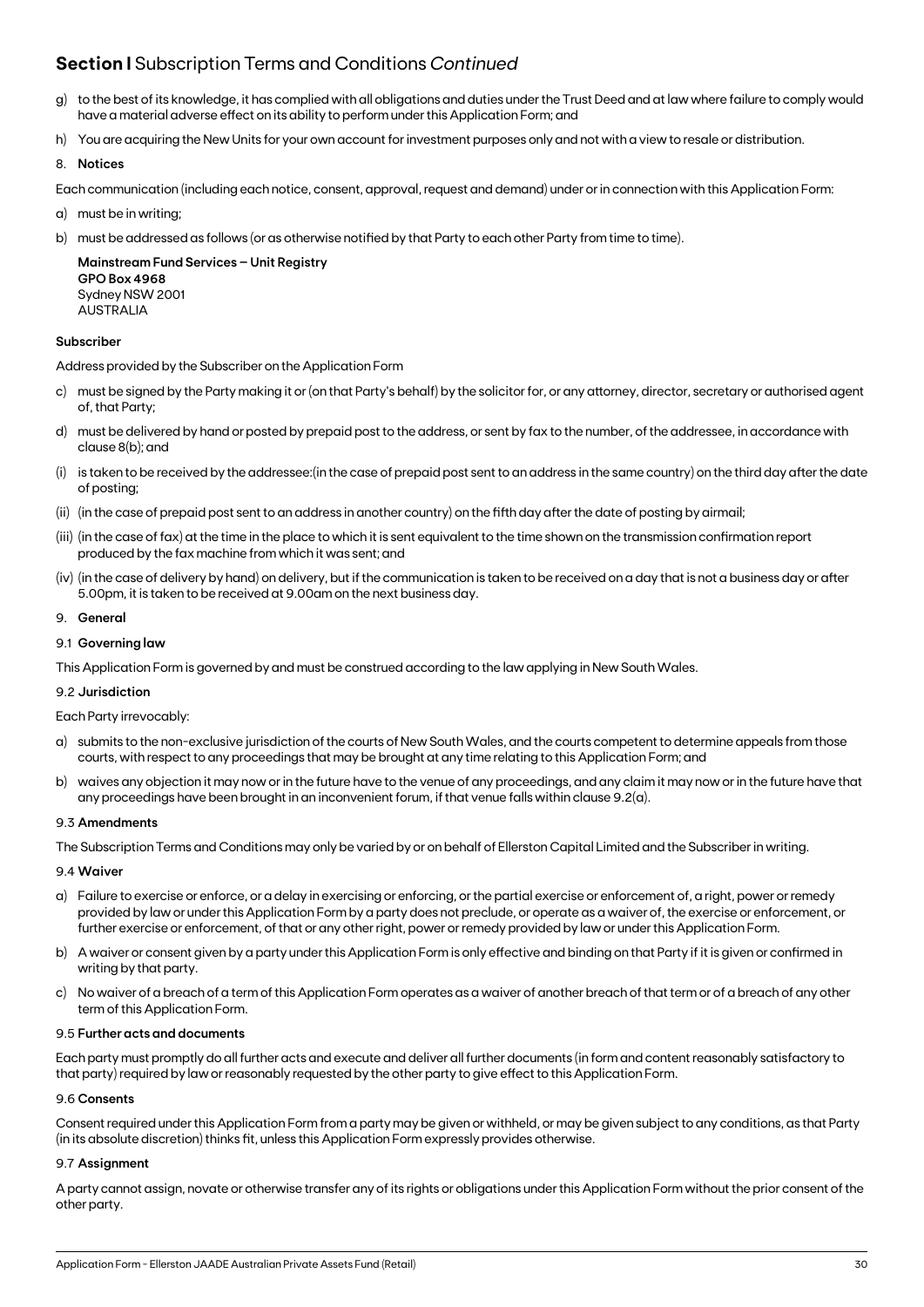## **Section J** Declarations and signatures

All parties must sign for joint applications. If signed under Power of attorney, the attorney must enclose a certified copy of the Power of Attorney and declare that he / she has not received notice of revocation of that power. The Power of Attorney must also enclose a certified copy of their driver's licence or passport, proof of identity or age card. If the application is for a company, two directors or a director and secretary must sign, unless the company is a sole director company, in which case the sole director only must sign.

#### **I / we acknowledge that by signing below:**

I/we declare that the details given in this application form are true and correct. I/we acknowledge that by signing this application form, I / we:

- a. agree to become bound by the provisions of the Constitution of the Fund, as may be amended from time to time;
- b. understand that you may need to contact me and that I may need to provide additional information to meet the requirements of the Anti-Money Laundering and Counter-Terrorism Financing legislation; and
- c. agree to subscribe for New Units on the Subscription Terms and Conditions set out in Section I of this Application Form including by providing the representations and warranties set out therein.
- d. I/we confirm that I/we have read and understood the TMD. I/we also acknowledge that an investment in units in the Fund is suitable for me, having regard to the TMD.

#### **I/We acknowledge that I/we understand that:**

- a. units in the Fund do not represent deposits or other liabilities of Ellerston Capital Limited or any other member of the Ellerston Capital Limited group;
- b. investing in the Fund is subject to investment risk, including possible delays in repayment and loss of income and principal invested; and
- c. neither Ellerston Capital Limited nor any other entity guarantees the performance of the Fund or the repayment of capital invested in the Fund.

#### **I / we acknowledge that by signing this application form:**

I / we agree to provide any additional information and/or documentation required by Ellerston Capital Limited for FATCA/CRS purposes (in addition to that provided in Section H of this form) upon request, and to inform Ellerston Capital Limited if a change in circumstances means that any of the information or documentation provided is no longer correct.

| <b>Dated</b>                                                                     |                                                                                       |                                                                                                        |  |
|----------------------------------------------------------------------------------|---------------------------------------------------------------------------------------|--------------------------------------------------------------------------------------------------------|--|
| Name of investor 1                                                               |                                                                                       | Name of investor 2                                                                                     |  |
| Signature of investor 1                                                          |                                                                                       | Signature of investor 2                                                                                |  |
| Tick capacity (mandatory for companies)<br>$\Box$ Sole Director<br>Director<br>П | Secretary<br>⊔                                                                        | Tick capacity (mandatory for companies)<br>Sole Director<br>Director<br>Secretary<br>□<br>ப<br>$\perp$ |  |
| <b>Power of Attorney</b>                                                         |                                                                                       |                                                                                                        |  |
| Executed by and on behalf of                                                     |                                                                                       |                                                                                                        |  |
| by its Attorney:                                                                 |                                                                                       |                                                                                                        |  |
| Attorney name                                                                    |                                                                                       | <b>Attorney Signature</b>                                                                              |  |
| in the presence of:                                                              |                                                                                       |                                                                                                        |  |
| Witness name                                                                     |                                                                                       | Witness signature                                                                                      |  |
| Attorney's residential address (mandatory)                                       |                                                                                       |                                                                                                        |  |
|                                                                                  | PO Box / RMB / Locked bag/care of (c/-) property name / building name (if applicable) |                                                                                                        |  |
| Suite no./unit no./level no. and street address                                  |                                                                                       | Town/suburb                                                                                            |  |
| State                                                                            | Postcode                                                                              | Country                                                                                                |  |
|                                                                                  |                                                                                       |                                                                                                        |  |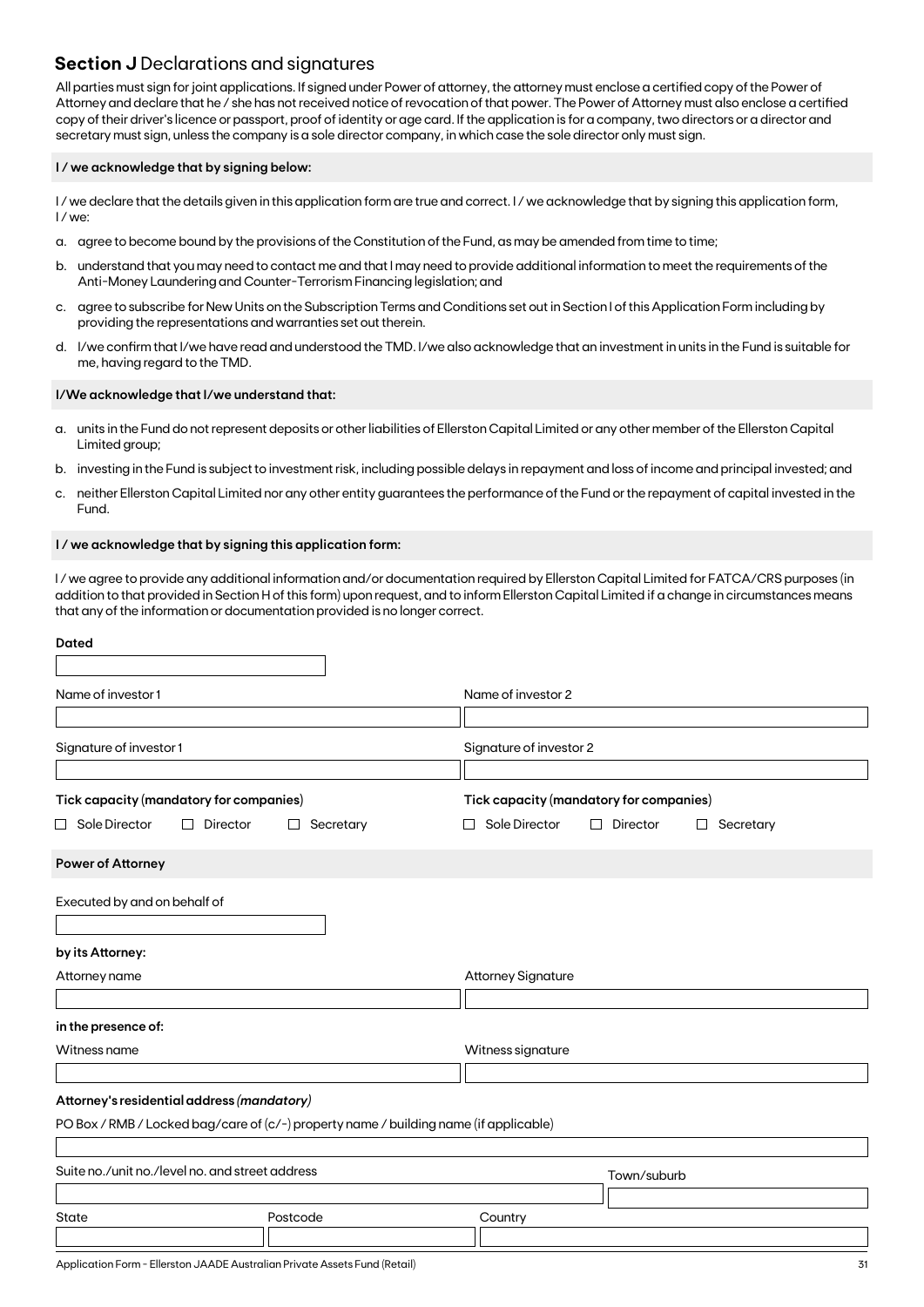## **Section K** Investor Identification Information

Please read this section CAREFULLY to ensure you include the required documents with your application, and tick the documents you are providing below.

#### **Important notes:**

- **• Foreign language documents:** MUST be accompanied by an English translation prepared by an accredited translator.
- **Providing certified copies:** Where a certified copy is required, the investor should ensure that the requisite certification is signed by a suitably qualified person.

**Individuals, sole traders, individual trustees or partners, beneficial owners or individual governing member of an association or registered co-operatives, or beneficiaries (if required)**

**Please complete EITHER Option 1 OR Option 2 and attach the applicable documents to your application. Note that, for an applicant who is a natural person or a beneficiary (if required), a document provided must not have expired, other than in the case of a passport issued by the Commonwealth that has expired in the last two years.**

#### **Option 1: Please attach at least ONE certified document from the list below**

#### **Primary photographic identity document:**

- $\Box$  Driver's licence or permit under a State/Territory government or an equivalent authority of a foreign country.
- $\Box$  Australian passport (current or expired within the last two years).
- $\Box$  Foreign passport or travel document that has a photograph and signature of the individual.
- $\Box$  Proof of age card provided by a State or Territory government.
- $\Box$  National identity card issued by a foreign government that has a photograph and signature of the individual.

#### OR

#### **Option 2: Please attach at least ONE primary non-photographic certified document and at least ONE certified secondary document from the lists below**

#### **Primary non-photographic identity document:**

- $\Box$  Australian birth certificate or birth extract.
- $\Box$  Australian citizenship certificate.
- $\Box$  Foreign citizenship certificate.
- Foreign birth certificate.
- Centrelink Pension Card or Centrelink Healthcare Card.

AND

#### **Secondary non-photographic identity document:**

- $\Box$  A financial benefit document issued by the Commonwealth, State or Territory in the last 12 months that contains the name and address of the individual.
- $\Box$  An income tax assessment notice issued in the last 12 months that contains the name and address of the individual.
- $\Box$  A local government notice (e.g. rates notice) or utilities notice (e.g. gas or electricity bill) issued with the last 3 months.

#### **Public companies**

#### **Each of the following:**

- $\Box$  A recent company extract from ASIC (or overseas company regulator) or certificate of incorporation.
- $\Box$  Specimen signatures of authorised signatories who are permitted to transact on the investment.
- $\Box$  If listed on a stock exchange, a list of names and addresses of shareholders holding 10% or more of the issued share capital.
- $\Box$  Where the company is not regulated by ASIC or an overseas regulator, individual shareholders holding more than 25% of issued share capital must produce the documentation listed above for Individual Applicants.

#### **Proprietary companies**

#### **Each of the following:**

- $\Box$  A recent company extract from ASIC (or overseas company regulator) or certificate of incorporation.
- $\Box$  Specimen signatures of authorised signatories who are permitted to transact on the investment.
- $\Box$  A list of names and addresses of shareholders holding 10% or more of the issued share capital.
- $\Box$  Where the company is not regulated by ASIC or an overseas regulator, individual shareholders holding more than 25% of issued share capital must produce the documentation listed above for Individual Applicants